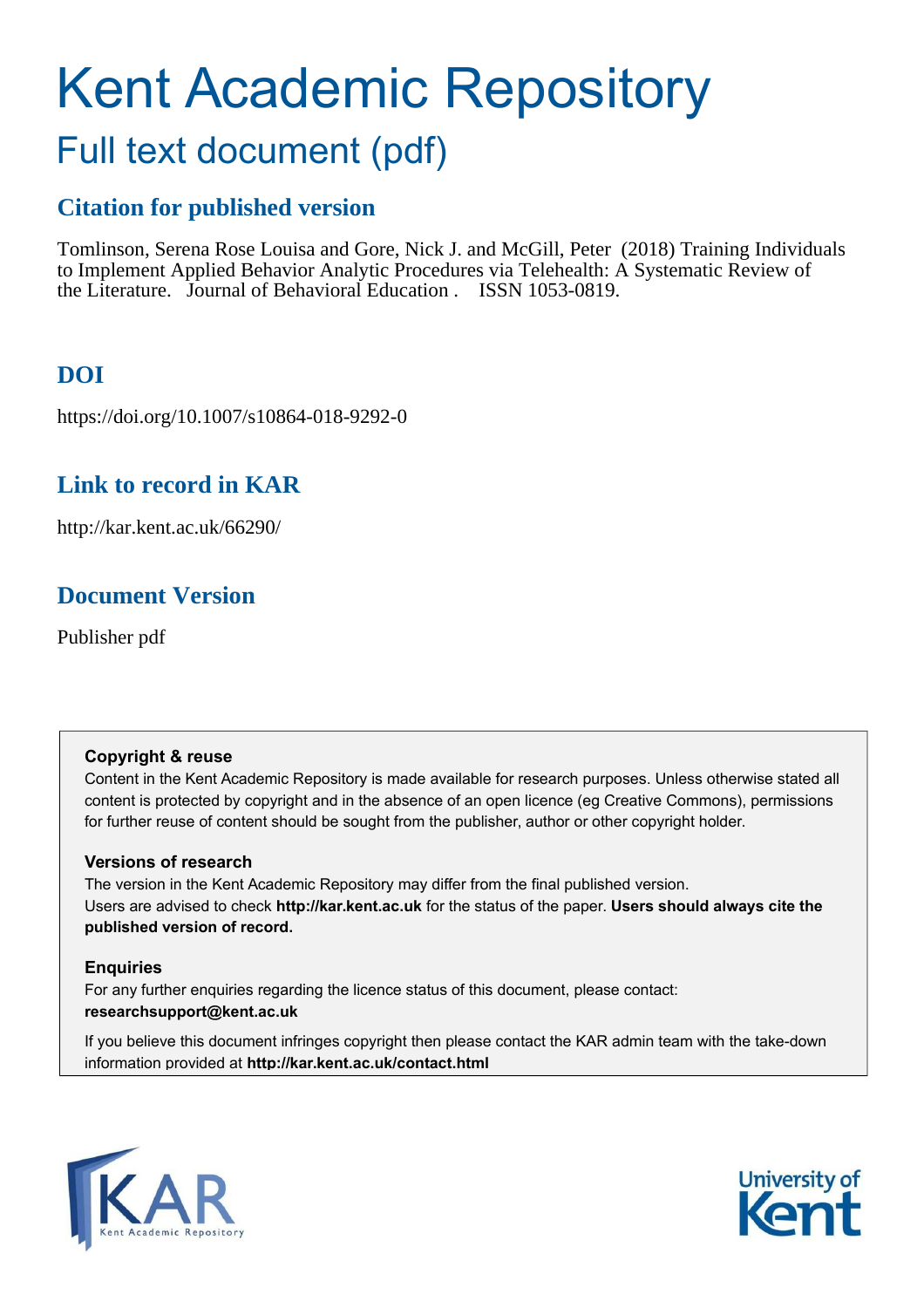ORIGINAL PAPER



### **Training Individuals to Implement Applied Behavior Analytic Procedures via Telehealth: A Systematic Review of the Literature**

**Serena R. L. Tomlinson<sup>1</sup> · Nick Gore<sup>1</sup> · Peter McGill<sup>1</sup>**

© The Author(s) 2018. This article is an open access publication

**Abstract** The purpose of this article is to summarize literature relating to training individuals to implement applied behavior analytic procedures via telehealth and identify any gaps in the evidence base for this type of support. A systematic literature search revealed 20 articles focusing on training individuals to implement specific ABA techniques via telehealth. The Evaluative Method (Reichow et al. in J Austism Dev Disord 38:1311–1319, [2008;](#page-49-0) Reichow, in: Reichow, Doehring, Cicchetti, Volkmar (eds) Evidence-based practices and treatments for children with autism, Springer, New York, Reichow [2011](#page-49-1)) was used to assess the methodological quality of included articles. Results indicated that individuals were trained to implement a range of techniques, including assessments, targeted interventions, and specific teaching techniques. Socially significant outcomes were reported for clients in the form of reduced challenging behavior and increased skills. Trainee fidelity following training via telehealth was variable, and barriers related to the use of telehealth were highlighted. Where evaluated, cost and travel burdens were considerably lower than support provided in-person. The emerging literature is promising and suggests that telehealth may be an efective means of training individuals in ABA techniques; however, wider issues and practical implications related to the use of telehealth should be considered and are discussed as it relates to ABA providers.

**Keywords** Telehealth · Systematic review · Applied behavior analysis · Training · Videoconferencing

 $\boxtimes$  Serena R. L. Tomlinson s.tomlinson@kent.ac.uk

<sup>1</sup> Tizard Centre, University of Kent, Cornwallis East, Canterbury CT2 7NF, UK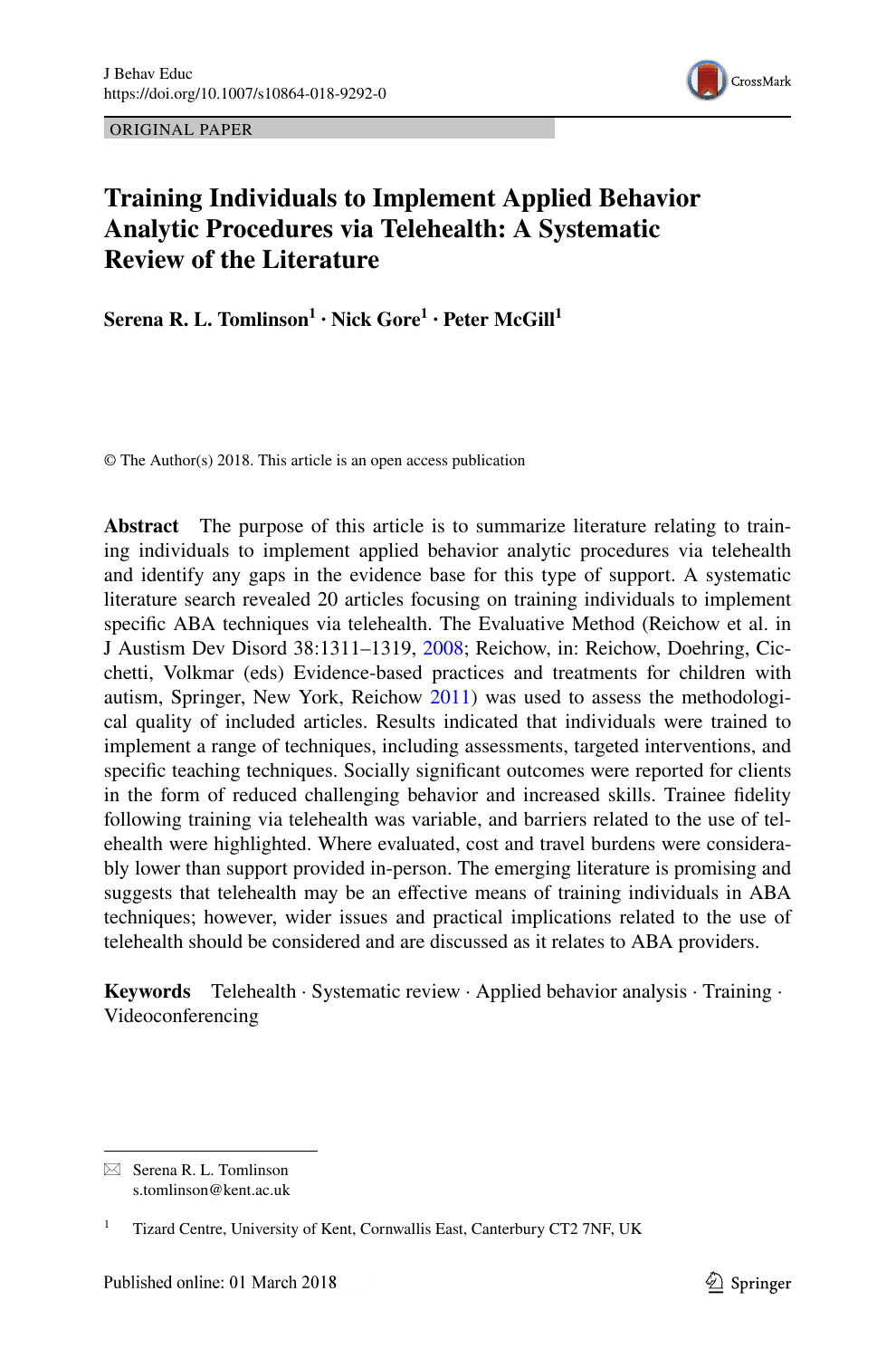### **Introduction**

Technology is increasingly becoming a part of everyday life, with smart phones, tablets, laptops, and high-speed internet connections becoming more accessible and afordable. Given the prominence of this technology in our society, it is not surprising that health organizations have adopted technology to provide services in innovative ways. The application of technology to providing such services has been termed '*telehealth'* and is deined as "the use of telecommunications and information technology to provide access to health [or behavioral health] assessment, diagnosis, intervention, consultation, supervision, education, and information across distance" (Nickelson, [1998,](#page-49-2) p. 527). This can include communication through the telephone, email, online chat rooms, or videoconferencing (e.g., Gerrits et al. [2007;](#page-47-0) Phillips et al. [2001;](#page-49-3) Torres-Pereira et al. [2008\)](#page-49-4), computer- or internet-based interventions (e.g., Khanna and Kendall [2008;](#page-48-0) Klein et al. [2010](#page-48-1)), and even the use of smart phone or tablet applications (e.g., Gregoski et al. [2012](#page-47-1)). Telehealth has been applied in a range of ways across a number of ields. For example, it has been used for collaborations between healthcare professionals (e.g., Katzman [2013](#page-47-2); Zollo et al. [1999](#page-50-0)), a wide range of assessments (e.g., Loh et al. [2004](#page-48-2); Turkstra et al. [2012](#page-49-5)), medical diagnostic services (e.g., Edison et al. [2008](#page-46-0); Torres-Pereira et al. [2008\)](#page-49-4), monitoring of long-term conditions (e.g., Fatehi et al. [2014;](#page-46-1) Inglis et al. [2014\)](#page-47-3), parent training (e.g., Reese et al. [2015;](#page-49-6) Xie et al. [2013\)](#page-50-1), speech and language therapy interventions (e.g., Georgeadis et al. [2004;](#page-47-4) Grogan-Johnson et al. [2011\)](#page-47-5), and mental health support (e.g., Klein et al. [2010;](#page-48-1) Mitchell et al. [2008](#page-48-3)). Delivering services via telehealth may have a number of practical advantages for clinical practice in that it may enable increased access to populations that are hard to reach (e.g., those with rare conditions or those living in rural areas), reduce travel related costs, make scheduling appointments easier, and even increase family carer participation in interventions with their child as the clinician is not physically present (see, for discussion, Hilty et al. [2002;](#page-47-6) Meadan and Daczewitz [2015](#page-48-4)). In relation to psychiatric services, telehealth support has been reported to be reliable, acceptable to both the individuals receiving telehealth and the individual delivering the service, and associated with a range of positive outcomes such as reduced costs and fewer medication errors (Hilty et al. [2002](#page-47-6)). Telehealth and its application to psychological and behavioral support services is therefore an important area of study.

Although the use of telehealth is relatively well established in psychiatric and psychological services, with 98% of psychologists reportedly using some form of telehealth in [2000](#page-50-2) (Vandenbos and Williams 2000), the field of Applied Behavior Analysis (ABA) has evidenced less use of telehealth. Some early work involved the use of telephone support during parent training (e.g., Patterson [1974;](#page-49-7) Patterson et al. [1982\)](#page-49-8), or 'bug in ear' technology to provide real-time coaching (e.g., Bowles and Nelson [1976;](#page-46-2) Stumphauzer [1971](#page-49-9)). However, articles reporting more extensive use of telehealth in ABA are only just beginning to emerge. This disparity between ields may be due to key diferences between general psychological or health support, which is often delivered directly to a client, and behavior analytic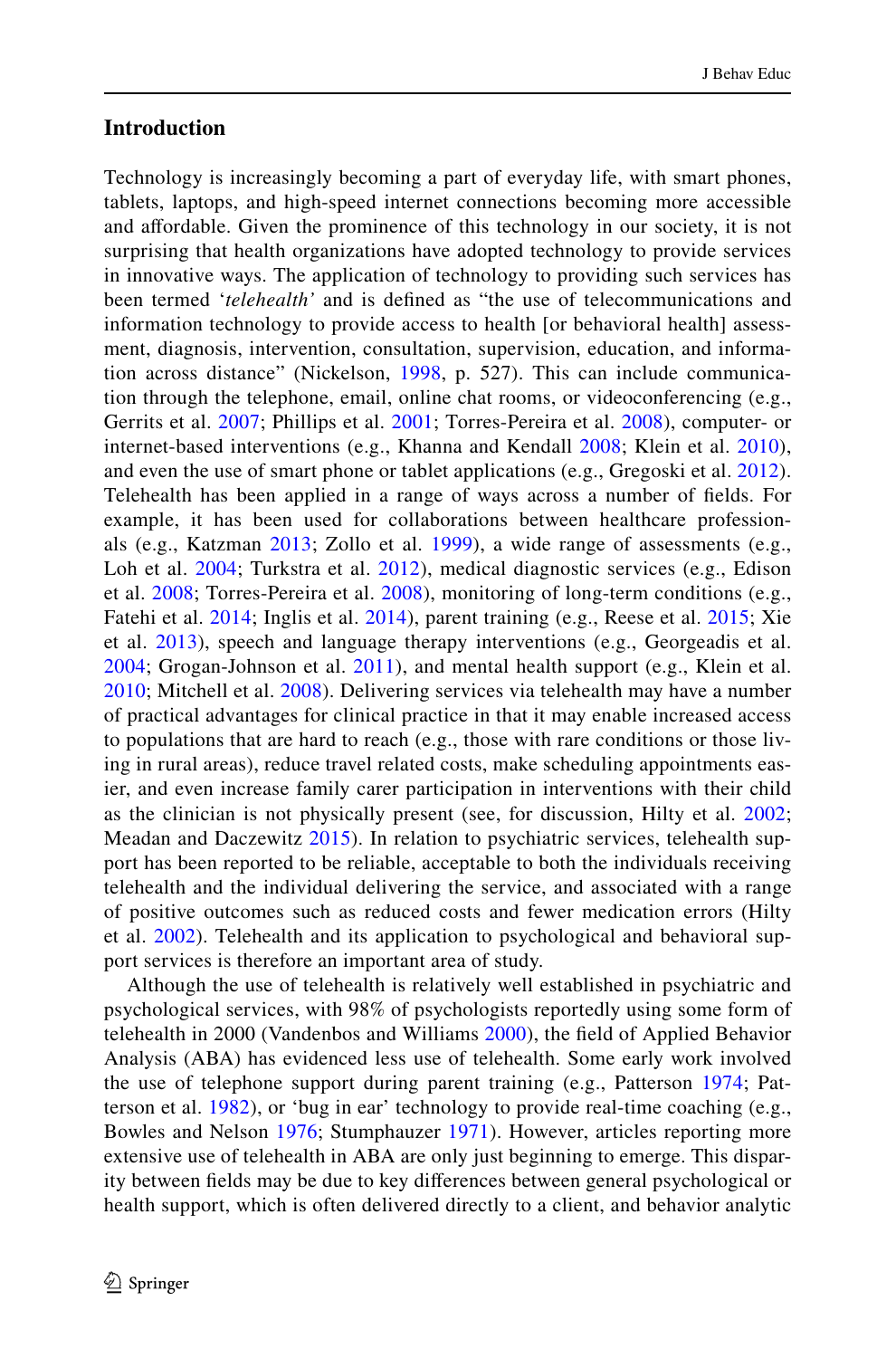support which often involves training others in specific techniques (e.g., Deliperi et al. [2015;](#page-46-3) Downs and Downs [2013;](#page-46-4) Wacker et al. [2017\)](#page-50-3) or using a more formal behavioral consultation model (see, for example, Sheridan et al. [1996](#page-49-10); Sheridan and Kratochwill [2007](#page-49-11); Watson and Robinson [1996;](#page-50-4) Wilkinson [2006\)](#page-50-5). These training and consultation approaches have been shown to be efective in enhancing consultee skills and idelity (e.g., Collier-Meek and Sanetti [2014](#page-46-5); Deliperi et al. [2015](#page-46-3); McKenney et al. [2013\)](#page-48-5) and improving child behavior or academic and social skills (e.g., Garbacz and McIntyre [2016](#page-47-7); Sheridan et al. [2006;](#page-49-12) Sheri-dan et al. [2013;](#page-49-13) Wacker et al. [2017](#page-50-3)). However, some authors highlight barriers to this type of support due to the amount of consultant time needed and difficulties providing training or behavioral consultation to clients in rural areas, suggesting that telehealth may be a useful alternative method of providing such support (e.g., Bice-Urbach and Kratochwill [2016;](#page-46-6) Fischer et al. [2016a](#page-46-7), [b\)](#page-46-8).

Despite this, conducting training primarily via telehealth may present more barriers than providing training in-person in relation to role playing skills, observing practice, monitoring implementation fidelity, and collecting data. This may partially explain the slower uptake of telehealth within ABA, and early examples often used initial in-person training supplemented by telehealth support (e.g., Patterson [1974;](#page-49-7) Patterson et al. [1982\)](#page-49-8). However, there is some evidence that general parent training or parenting interventions can be efectively delivered via telehealth. For example, Reese et al. [\(2015](#page-49-6)) reported comparable results for both parents and children when a parenting intervention was delivered via telehealth or in-person, suggesting that training a consultee to support a client may be possible via telehealth. Similarly, Xie et al. [\(2013](#page-50-1)) reported comparable indings for parents of children with Attention Deficit Hyperactivity Disorder (ADHD), and greater improvements in hyperactivity for those whose parents were trained via telehealth rather than in-person. Although this evidence may have implications for behavior analytic support, the parenting interventions presented in these articles were not explicitly based on ABA; thus, it is unknown whether these results generalize to ABA services.

Given the recent emergence of articles relating to the use of telehealth for training consultees in ABA, a review of the literature is both timely and important in order to identify the breadth of application of telehealth methodology, indicators of effectiveness, and any limitations or difficulties encountered in its use. There is currently no known review focusing solely on behavior analytic research, with previous reviews focusing on other ields (e.g., psychotherapy Gros et al. [2013;](#page-47-8) palliative care, Kidd et al. [2010;](#page-48-6) speech pathology, Mashima and Doarn [2008](#page-48-7)), or more broad training interventions for parents of children with disabilities (e.g., Meadan and Daczewitz [2015](#page-48-4)). Boisvert et al. [\(2010\)](#page-46-9) recently reviewed literature relating to the use of telehealth for providing support to individuals with an Autism Spectrum Disorder (ASD), including five studies focusing solely on ABA techniques. The review included articles where support was provided in relation to behavior and educational goals to teaching staff and parents, or psychological support provided directly to individuals with ASD. They found that such support provided via telehealth was deemed to be efective for the client in seven out of eight cases, with technical difficulties influencing conclusions in one case. In addition, a review by Neely and colleagues (2017) focused on the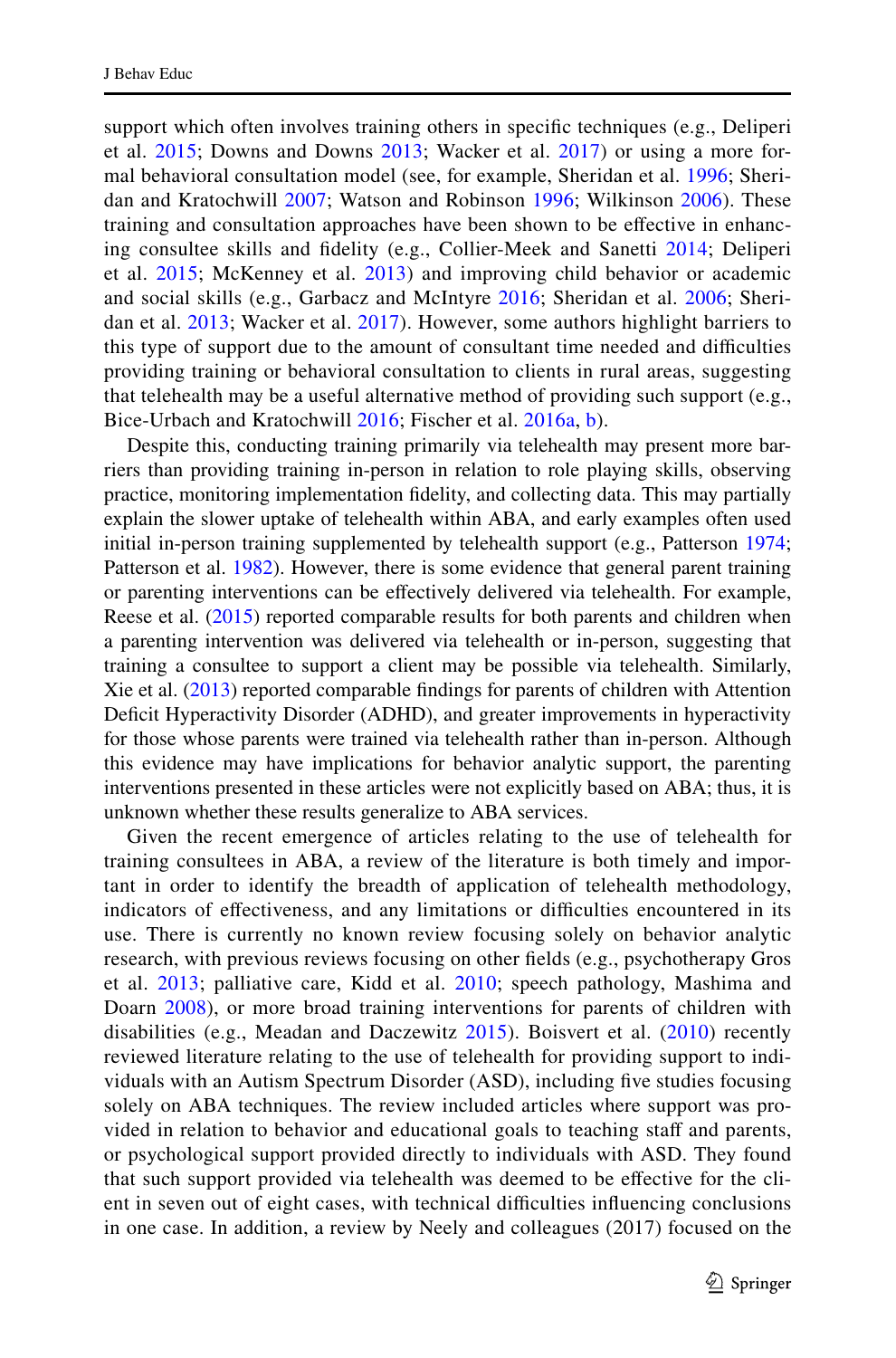fidelity with which individuals were able to implement techniques when trained via telehealth to support individuals with ASD. They reported that trainee idelity increased throughout the intervention; however, results were mixed and often did not maintain in the absence of direct training or coaching. Although some of the studies included in these reviews involved the use of ABA techniques, the focus on ASD alone, speciic outcomes (i.e., idelity) and the inclusion of support provided within other disciplines leaves open the question of how efective telehealth is as a service delivery mechanism for ABA specifically.

The current review aims to synthesize the literature relating specifically to training an individual in ABA techniques via telehealth in order to provide an overview of the current state of the evidence and highlight gaps in research relating to this method of providing support. The review seeks to answer the following research questions: (1) How has telehealth methodology been utilized for training individuals in ABA approaches, including the context in which it is adopted, the training focus, methodology used, and characteristics of those involved? (2) How efective is the use of telehealth for training individuals in ABA approaches in relation to improving trainee skills or idelity, and/or changing client behavior? (3) Is the use of telehealth for training in ABA approaches socially acceptable and are there any obstacles reported that researchers and practitioners in the ield should consider when utilizing such methodology?

### **Method**

### **Inclusion/Exclusion Criteria**

<span id="page-4-0"></span>Original empirical articles published in peer reviewed journals were included in the current review if they met all of the following criteria. Firstly, the study involved training an agent (e.g., a parent, therapist, teacher) in a specific behavior procedure (e.g., preference/functional assessments, teaching techniques such as discrete trial teaching, functional communication training [FCT]). Studies which involved delivering support directly to a client or delivering broader parentingbased programs (i.e., those focusing on more general parenting skills or focusing on knowledge about behavioral approaches more generally rather than specific techniques) were excluded. Similarly, due to the focus on direct training, articles which involved self-directed study only with no additional support from a trainer were not included. Secondly, articles were only included if data relating to behavioral outcomes for the trainee (e.g., increased skills/idelity of implementation) and/or the client were presented. Thirdly, all of the training relating to implementing the techniques was provided through telehealth methodology (e.g., videoconferencing, telephone, email) to ensure that the focus was on telehealth training, rather than the telehealth role being supplementary to support provided in-person. There were no criteria relating to the date of publication in order to ensure that all relevant articles were included, as it is not possible to pinpoint when telehealth methodology was first adopted.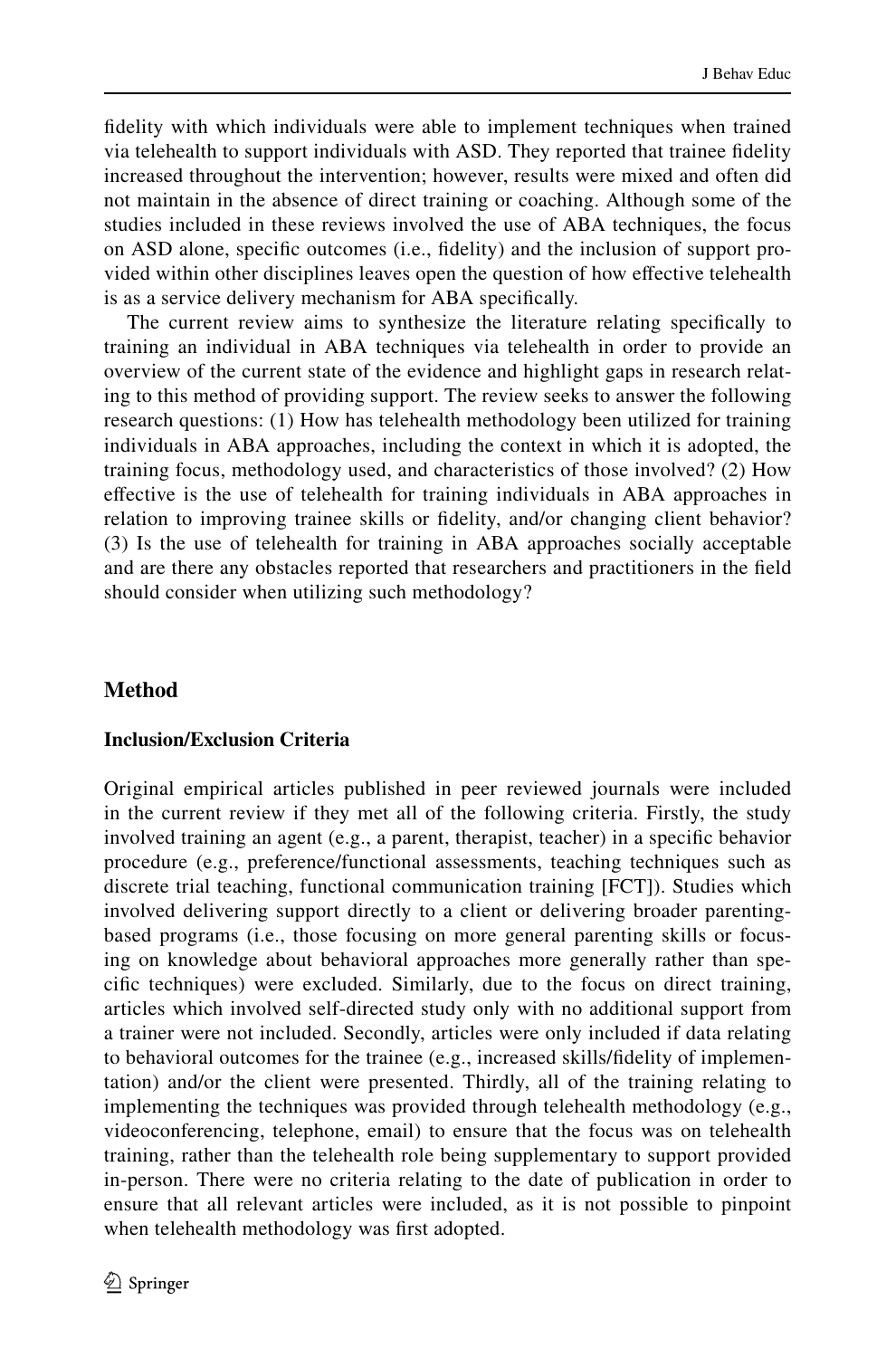### **Search Strategy**

A three-phase search strategy was adopted for the current review, and all searches were conducted in July 2017 encompassing literature published up to this date. Firstly, a search string was entered into PsycINFO, Web of Science, and PubMed databases using the search terms listed in Table [1](#page-4-0) such that each group 1 term was combined with each group 2 term. These databases are most commonly used in the behavioral sciences, and index relevant articles relating to these topics. It was therefore expected that these databases would identify the highest number of relevant articles for the current review.

The use of these terms aimed to identify the majority of telehealth-based ABA research. Given evidence from an earlier review (Brady et al. under review) indicating that a large proportion of Positive Behavior Support (PBS) research may not be multi-component and may instead focus on speciic behavioral techniques, the inclusion of the term "positive behav\* support" aimed to identify those articles that may be labeled primarily as positive behavior support, rather than applied behavior analytic. Furthermore, the use of ABA is a core component of PBS (Gore et al. [2013](#page-47-9)) and may therefore mean that studies utilizing PBS also involve training an agent in behavioral techniques. As stated above, articles were only included if training related to a clearly deined behavioral procedure, rather than multi-component behavioral support plans. The authors were also aware of a number of recent articles focusing on the use of videoconferencing in training agents to conduct behavioral techniques, therefore "videoconferenc\*" was included to ensure that this group of articles was explicitly searched for.

A total of 14,002 original articles were identified from the database searches and the titles/abstracts of these articles were screened, resulting in 30 articles being retained for further review. Articles were excluded following title/abstract screen if it was clear that they did not meet one or more of the inclusion criteria (e.g., studies relating to animals, medical conditions, or support provided directly to a client via telehealth). After applying inclusion and exclusion criteria to the retained articles, 17 were included in the review. Secondly, a hand search was conducted of the three journals (*Journal of Applied Behavior Analysis*, *Research in Autism Spectrum Disorders*, *Journal of Behavioral Education*) that published the highest number of included articles. One additional article was identiied, which did not meet inclusion criteria after full text review. Finally, the reference lists of all included articles were searched which resulted in an additional 9 articles being identiied, of which 2 were included. An additional two articles

| Databases searched | Search terms    |                         |
|--------------------|-----------------|-------------------------|
|                    | Group 1         | Group 2                 |
| PsycINFO           | Telehealth      | Applied behav* anal*    |
| Web of Science     | Tele*           | Behav* anal*            |
| PubMed             | Videoconferenc* | Positive behav* support |

<span id="page-5-0"></span>

|       | <b>Table 1</b> Databases and search |  |
|-------|-------------------------------------|--|
| terms |                                     |  |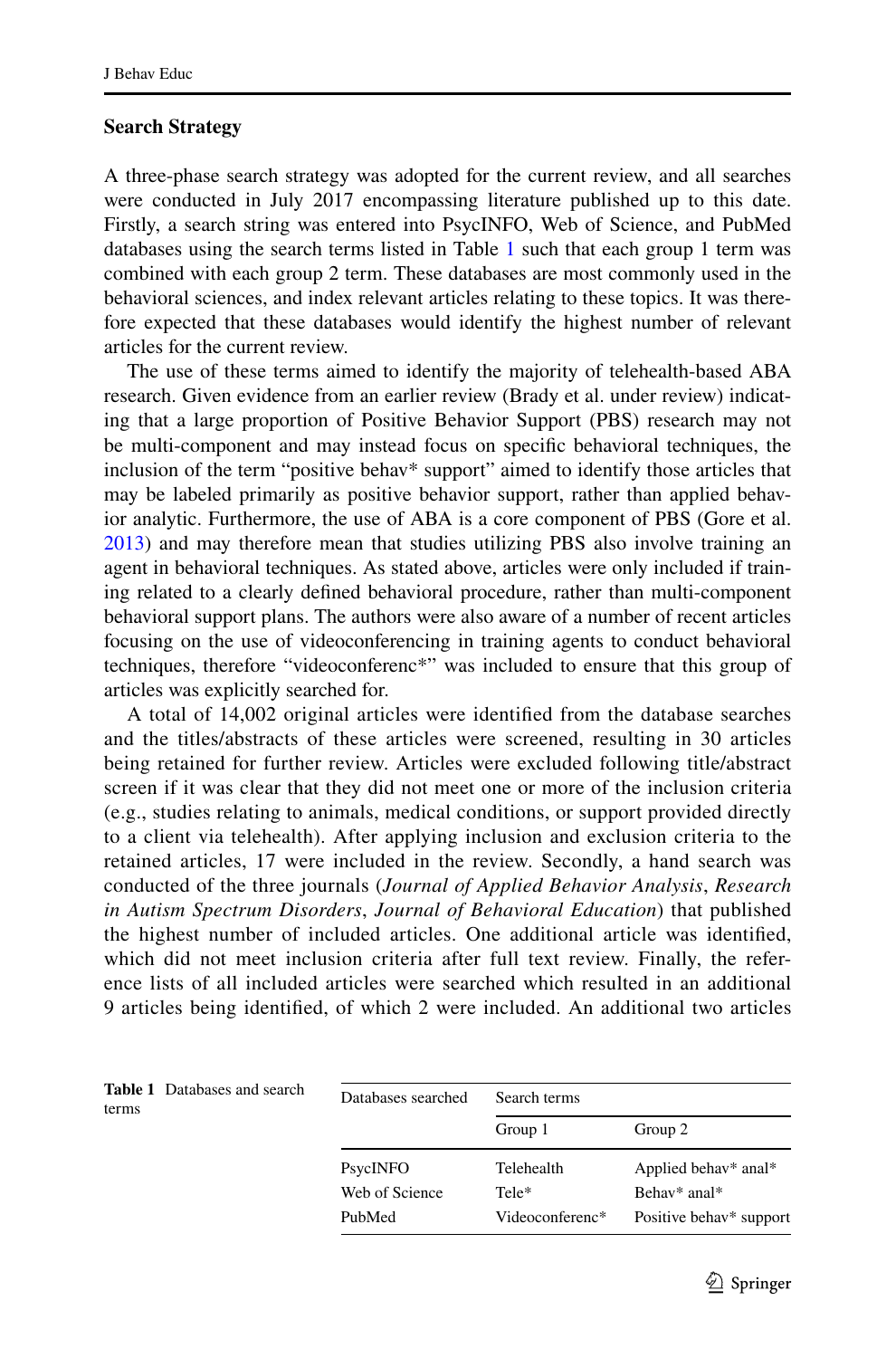were reviewed that had not been found via the searches described above but had been brought to the authors' attention by other researchers. One of these articles met inclusion criteria and was included in the review. A total of 20 articles were included in the review with 17 of these utilizing single case designs. An overview of the search strategy and reasons for exclusion of articles at each stage can be seen in Fig. [1.](#page-5-0)



**Fig. 1** Search strategy and number of articles included at each stage. *JABA* Journal of Applied Behavior Analysis, *RIASD* Research in Autism Spectrum Disorders, *JBE* Journal of Behavioral Education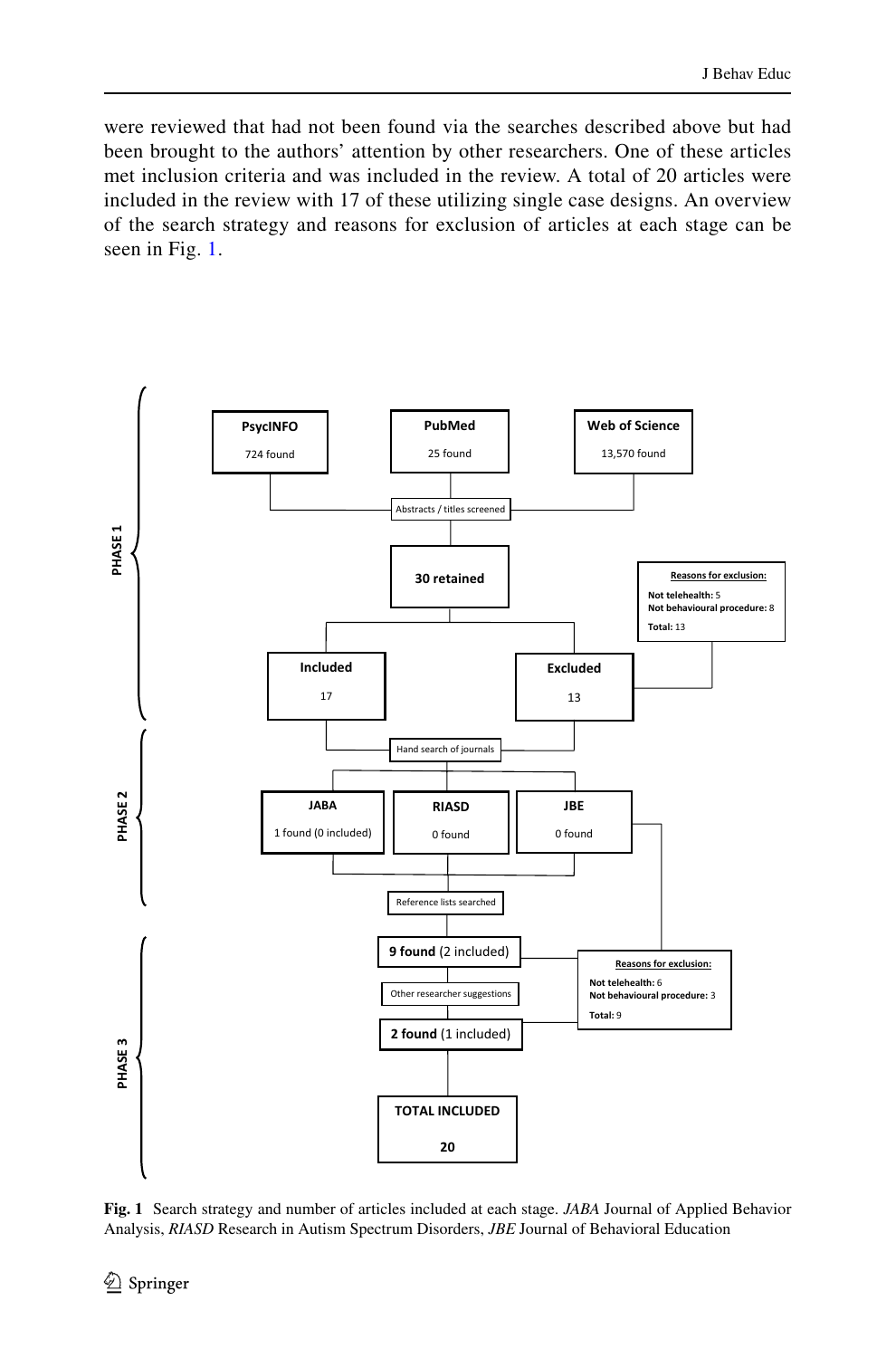### **Methodological Quality Evaluation**

In order to evaluate the methodological quality of included articles, the Evaluative Method (Reichow et al. [2008](#page-49-0); Reichow [2011](#page-49-1)) was used in the current review. In a recent review of single case design evaluation tools (see Wendt and Miller [2012\)](#page-50-6), the Evaluative Method was rated highly based on its congruence with agreed standards for quality in single case design studies, its ability to distinguish between studies of variable quality, and empirical evidence supporting its validation. It was also the only highly rated tool able to appraise both single case and group design studies, utilizing a comparable scale across both types of design. As a result, this tool was used over other highly rated single case design evaluation tools in order to enhance interpretability of the quality ratings across both types of design in the current review.

A inal rating of Weak, Adequate, or Strong is assigned to articles based on ratings given in relation to primary indicators (such as the quality of baseline data, the details reported about participants, experimental control, comparison groups etc.) and secondary indicators (such as interobserver agreement, blind raters, social validity etc.). See Appendix A for definitions of the criteria for each primary and secondary indicator. The tool was modiied in two main ways for use in the current review (consistent with procedures adopted in an earlier review, see Brady et al. under review). The final ratings were expanded to include "Borderline Adequate" and "Borderline Strong" in order to illustrate broader variability in quality of the articles, as a high number of articles were initially rated as Weak (see for criteria used to assign ratings). In addition, as the Evaluative Method was initially designed to be used for research relating to ASD, the 'participant' criteria were expanded to ensure that articles could still score 'high' as long as any applicable diagnoses were clearly stated. This ensured that studies including participants without easily operationalized diagnoses, or those without disabilities, were still able to score highly.

<span id="page-7-0"></span>The tool was applied to each article in relation to the outcomes reported. This meant that for some articles, the tool was applied twice (e.g., for outcomes relating to the trainee such as fidelity/skills, and for assessment/intervention outcomes relating to the client due to the trainee implementing behavioral techniques with them). Where applicable, criteria for assigning ratings were considered in relation to the specific outcomes being assessed (e.g., participant ratings where trainee outcomes were assessed were evaluated in relation to details reported about trainees, rather than clients—see Appendix A for further detail). A second coder independently applied the tool to 50% of the articles (10 articles). Percentage agreement across indicators and inal ratings was calculated and was 81.45% across indicators, and 60% across final ratings. The low agreement for final ratings is reflective of the higher weighting of primary indicators on the final rating given to an article, meaning that disagreements on these indicators would often also result in disagreements on the final ratings assigned. Disagreements were discussed and consensus was reached on ratings, and where necessary ratings for all articles were reviewed in light of agreements following discussion.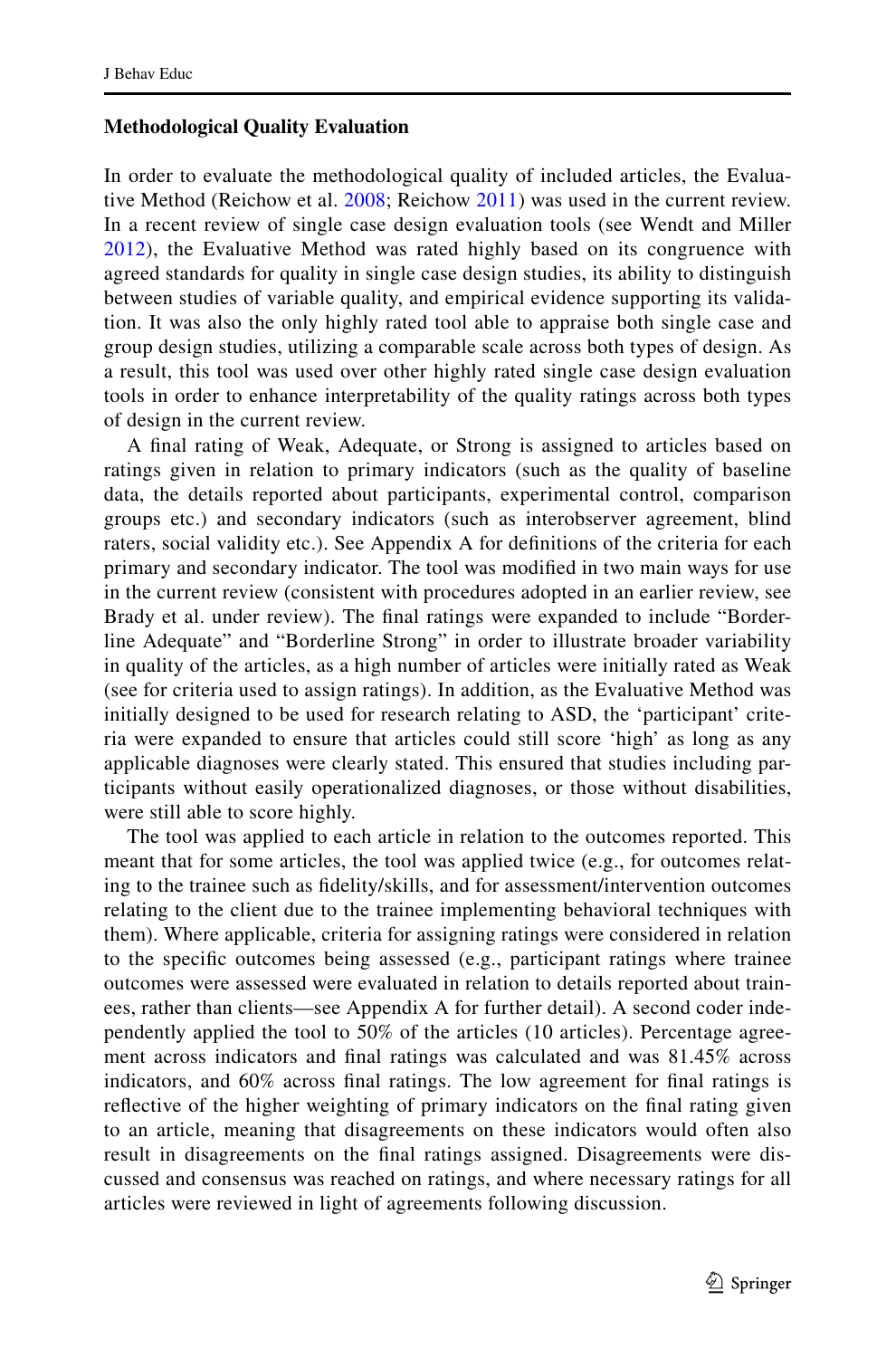### **Coding**

The first author read each of the included articles and recorded information about the context and background to adopting telehealth methodology given by the researchers, trainer/trainee/client characteristics, telehealth methods used including characteristics of training (e.g., methods and technology used, dosage of training, format of training), the behavioral focus of the training (e.g., type of assessments, skills, or interventions used), and outcomes (for trainer, trainee, client, social validity, obstacles experienced). The second author also checked the extracted information for 55% of articles for accuracy and completeness.

### **Results**

### **Methodological Quality**

The Evaluative Method was applied 23 times for the 17 single case design articles (i.e., six articles included outcomes related to both the trainee and client) and once for each group design article as none of the group design articles presented outcomes data relating to both the trainees and clients. The most common ratings were "Weak" or "Borderline Adequate" with only one single case design article rated as "Strong" in relation to outcomes for the client (see Fig. [2\)](#page-7-0).

Appendix A provides an overview of the individual indicator ratings and inal rating given to each article. Single case designs most often did not score highly on evidencing a stable baseline across at least 3 data points (16/23 instances) or having stable data that varied with implementation of the intervention (17/23 instances for visual analysis criteria relating to stability of data and overlap between conditions, and 14/23 for experimental control criteria relating to number of reversals and variation in data based on implementation of the independent variable). In addition, none



**Fig. 2** Evaluative method ratings for single case and group design articles for trainee and client outcomes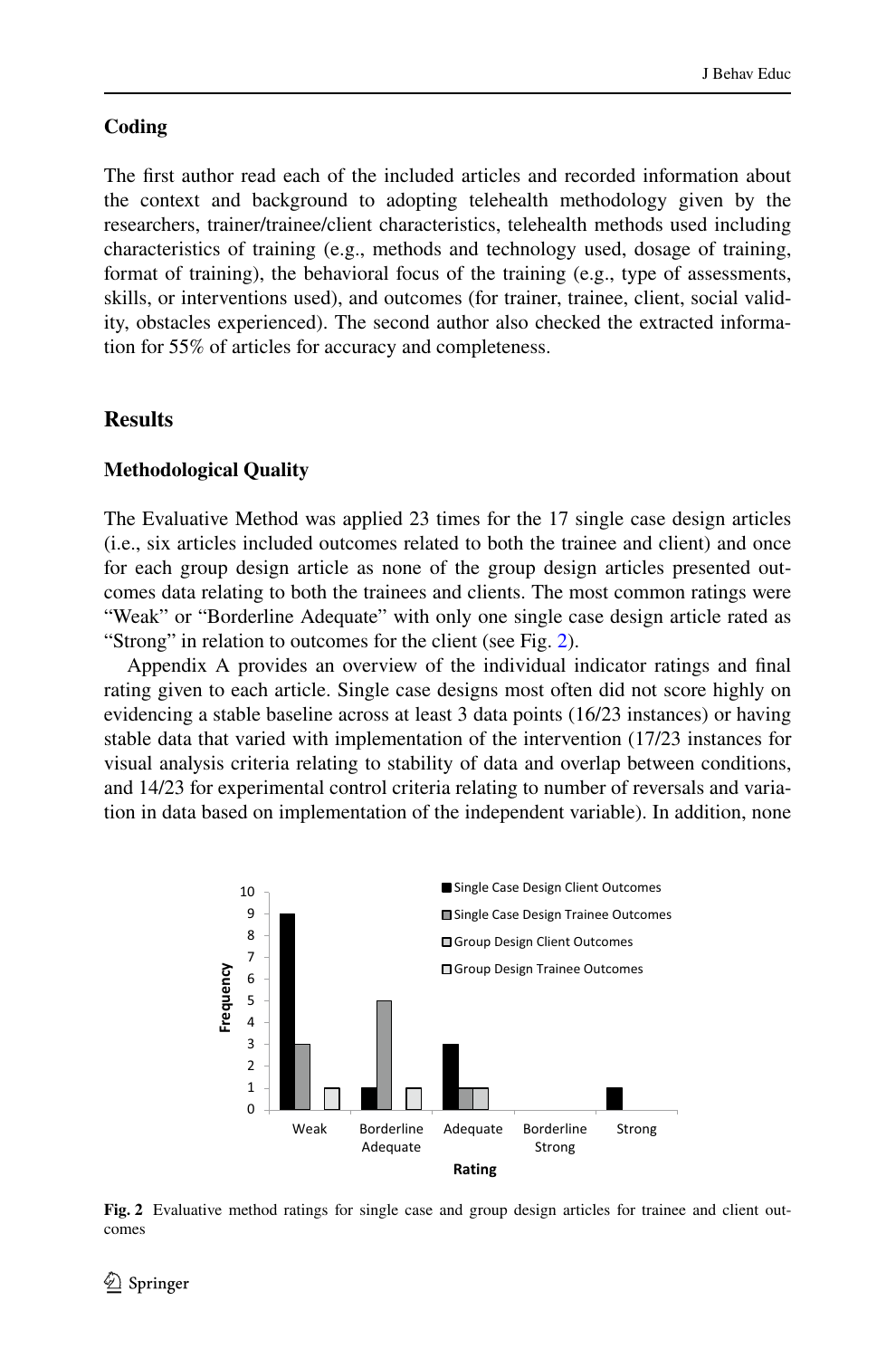of the single case designs included Kappa statistics, only two used blind raters, and most did not collect data on the idelity of implementation or meet idelity criteria where data were presented (for either the main trainer related to implementing the training, or the trainee for implementation of the intervention: 17/23 instances). Group designs did not score highly for the use of appropriate statistical analyses with adequate sample size and power (2/3 instances), did not use blind raters (2/3 instances), and did not collect data on the idelity of intervention implementation (for either the main trainer related to implementing the training, or the trainee for implementation of the intervention: 3/3 instances), or on generalization/maintenance (2/3 instances). They also did not include effect sizes calculations (2/3 instances).

### **Breadth and Context**

As stated above, 20 articles were identiied which focused on using telehealth methodology to train stakeholders in behavioral techniques. Across these 20 articles, 113 agents were trained in behavioral techniques via telehealth by at least 27 trainers (it was not possible to determine the number of trainers for three articles: Alnemary et al. [2015](#page-46-10); Lindgren et al. [2016;](#page-48-8) Wainer and Ingersoll [2015\)](#page-50-7), and 104 children received support from someone who had been trained via telehealth. In some cases, additional individuals were also trained including four trainees as part of a wait list control group (Fisher et al. [2014\)](#page-46-11), and 53 individuals who were trained via in-person methods as a comparison group (Hay-Hansson and Eldevik [2013;](#page-47-10) Lindgren et al. [2016](#page-48-8)). Table [2](#page-9-0) provides an overview of each included study.

Studies were conducted by research teams primarily located in the USA, with one study conducted by a research team in Norway. Where information was reported on the distance over which telehealth support was provided, distances varied from a diferent room in the same building (Higgins et al. [2017](#page-47-11); Machalicek et al. [2009b](#page-48-9)), a diferent location under 100 miles away (Barretto et al. [2006;](#page-46-12) Gibson et al. [2010;](#page-47-12) Lindgren et al. [2016](#page-48-8); Machalicek et al., [2009a](#page-48-10); Machalicek et al. [2016](#page-48-11); Neely et al. [2016](#page-49-14)), between 100 and 200 miles away (Barretto et al. [2006;](#page-46-12) Lindgren et al. [2016;](#page-48-8) Suess et al. [2016](#page-49-15)), or over 200 miles away (Knowles et al. [2017](#page-48-12); Lindgren et al. [2016](#page-48-8); Wacker et al. [2013a](#page-50-8), [b](#page-50-9)). In three cases, training was provided for trainees in a diferent country located 300 (Wainer and Ingersoll [2015](#page-50-7)), 5863 (Barkaia et al. [2017](#page-46-13)), and 8333 (Alnemary et al. [2015\)](#page-46-10) miles away from the trainer.

<span id="page-9-0"></span>The context in which telehealth methodology was employed varied across the articles. Some researchers cited practical difficulties with offering support in-person, such as large waiting lists for support or costs and time involved with traveling around rural areas (Barretto et al. [2006](#page-46-12); Gibson et al. [2010;](#page-47-12) Hay-Hansson and Eldevik [2013](#page-47-10); Knowles et al. [2017;](#page-48-12) Machalicek et al. [2009a](#page-48-10), [b](#page-48-9), [2010,](#page-48-13) [2016;](#page-48-11) Neely et al. [2016](#page-49-14); Wacker et al., [2013a,](#page-50-8) [b](#page-50-9); Wainer and Ingersoll [2015](#page-50-7)). Alnemary et al. and Barkaia et al. further cited a lack of behavioral expertise and support available internationally in Saudi Arabia and Georgia, respectively. Other researchers cited knowledge gaps relating to effectiveness, efficiency or agent fidelity when training is conducted via telehealth (Fischer et al. [2016](#page-46-7); Suess et al. [2014\)](#page-49-16). Finally, some researchers highlighted the need to compare delivery formats (Lindgren et al. [2016](#page-48-8))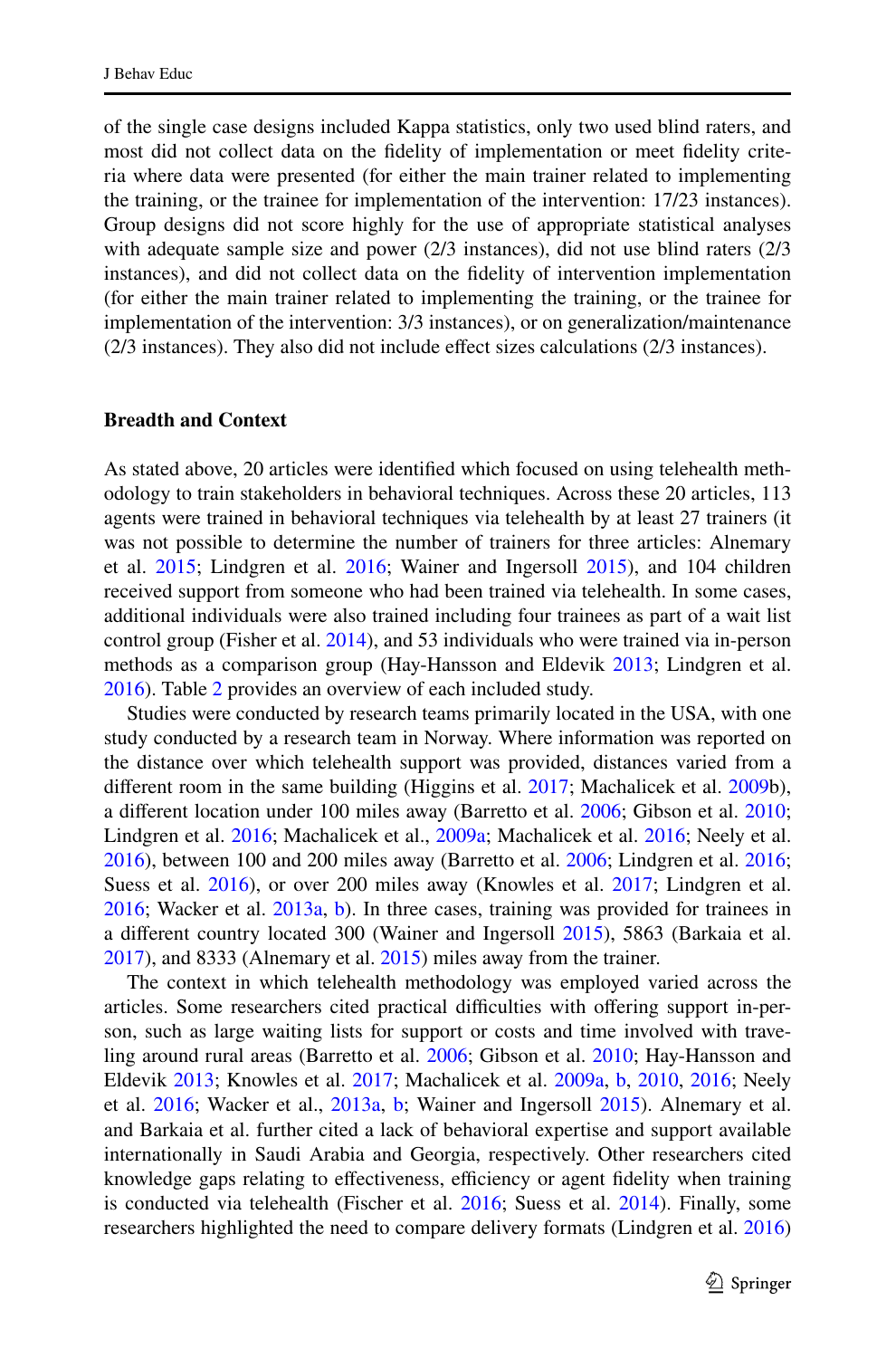| Study                    | Participants                                                                                                                                                                                                                                        | Training focus           | Training methods                                                                                                                                                                                                                                                    | <b>Outcomes</b>                                                                                                                                                                                                     |
|--------------------------|-----------------------------------------------------------------------------------------------------------------------------------------------------------------------------------------------------------------------------------------------------|--------------------------|---------------------------------------------------------------------------------------------------------------------------------------------------------------------------------------------------------------------------------------------------------------------|---------------------------------------------------------------------------------------------------------------------------------------------------------------------------------------------------------------------|
| Alnemary et al. $(2015)$ | Trainees: 4 special education<br>teachers in Saudi Arabia<br>Clients: 1 child aged 12 years<br>with ASD who displayed chal-<br>lenging behavior                                                                                                     | Functional analysis (FA) | Group training lasting 3 h via<br>videoconferencing<br>Simulated functional analysis<br>If fidelity criterion met—analy-<br>sis conducted with child<br>If fidelity criterion not met-<br>individual coaching via<br>videoconferencing for specific<br>session type | Fidelity increased across study<br>for all trainees<br>Only 1 trainee met mastery cri-<br>terion for all conditions by the<br>end of the study, but displayed<br>very low fidelity in actual<br>analysis with child |
| Barretto et al. (2006)   | Trainees: 1 teacher, 1 adoptive<br>mother. Other individuals<br>present during assessment<br>Clients: 1 child aged 5 years<br>with ASD and 1 child aged<br>1 years with multiple disabili-<br>ties. Both children displayed<br>challenging behavior | FA                       | In session coaching via vide-<br>oconferencing<br>Adoptive mother also received<br>instructions via telephone and<br>in writing before session                                                                                                                      | Social functions identified for<br>each child<br>Result not verified using<br>function-based intervention                                                                                                           |
| Barkaia et al. (2017)    | Trainees: 3 therapists<br>Clients: 3 children with ASD<br>aged 4–6 years                                                                                                                                                                            | Mand and echoic training | Initial training $(1-2)$ h via<br>videoconferencing) involving<br>spoken and written descrip-<br>tions and practice exercises<br>In session coaching via vide-<br>oconferencing                                                                                     | Therapist target behaviors (cor-<br>rect command sequences, posi-<br>tive consequences) increased<br>during coaching<br>Child mands and echoics<br>increased during coaching                                        |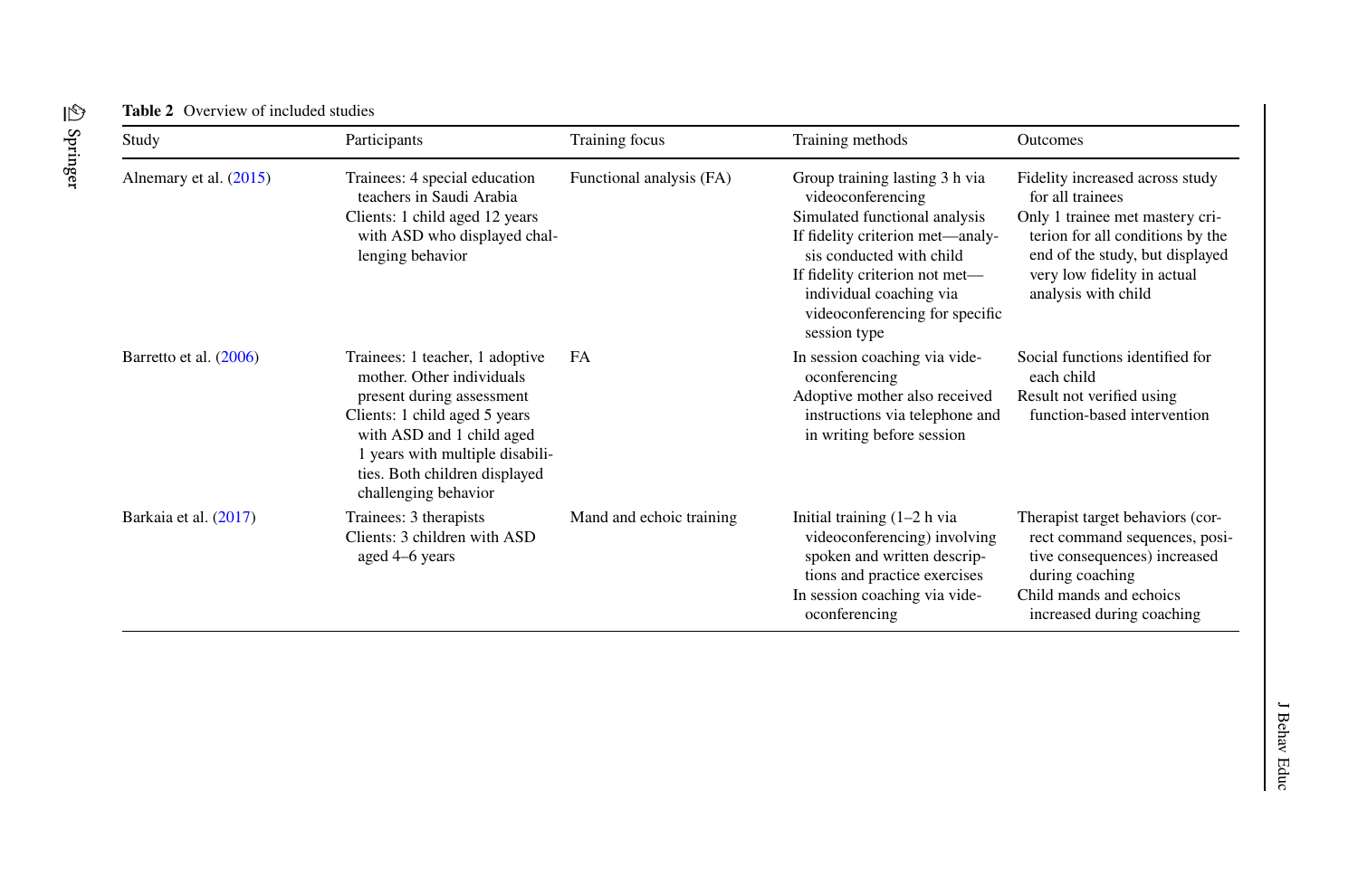| <b>Table 2</b> (continued) |                                                                                                                                    |                                                                                                                                              |                                                                                                                                                       |                                                                                                                                                                                                                                                                                                                                                                                                                                                                       |
|----------------------------|------------------------------------------------------------------------------------------------------------------------------------|----------------------------------------------------------------------------------------------------------------------------------------------|-------------------------------------------------------------------------------------------------------------------------------------------------------|-----------------------------------------------------------------------------------------------------------------------------------------------------------------------------------------------------------------------------------------------------------------------------------------------------------------------------------------------------------------------------------------------------------------------------------------------------------------------|
| Study                      | Participants                                                                                                                       | Training focus                                                                                                                               | Training methods                                                                                                                                      | Behav<br><b>Outcomes</b>                                                                                                                                                                                                                                                                                                                                                                                                                                              |
| Fischer et al. $(2016)$    | Trainees: 3 teachers<br>Clients: 3 children with disrup-<br>tive behavior. 1 had ADHD, 1<br>had ASD                                | Differential reinforcement of<br>alternative (DRA) or other<br>behavior (DRO). The Good<br>Behavior Game (GBG) added<br>to DRA for one child | Initial training provided via<br>videoconferencing as part of a<br>Problem Analysis Interview                                                         | Educ<br>Teacher integrity high for all<br>participants during DRA/DRO.<br>Integrity dropped below 50%<br>on introduction of the GBG<br>but increased again following<br>performance feedback<br>Academic engagement was<br>targeted for two children<br>and increased during DRA,<br>although with variable results<br>for one child even after the<br>addition of the GBG. Disrup-<br>tive behavior was targeted for<br>one child and decreased during<br><b>DRO</b> |
| Fisher et al. $(2014)$     | Trainees: 8 family carers, half of<br>whom were placed in control<br>group<br>No clients                                           | Discrete trial teaching and<br>incidental teaching                                                                                           | 17 e-modules lasting 40–60 min<br>6 scripted role plays with con-<br>federate (supervisor observed<br>and provided feedback via<br>videoconferencing) | Significant increase in percentage<br>of trials implemented correctly<br>by trainees compared to control<br>group<br>Significant increase in percentage<br>of skills mastered by trainees<br>compared to control group                                                                                                                                                                                                                                                |
| Gibson et al. $(2010)$     | Trainees: 1 teacher, 1 teaching<br>assistant<br>Clients: 1 child aged 4 years<br>with Autism who displayed<br>challenging behavior | <b>Functional Communication</b><br>Training (FCT)                                                                                            | Initial training lasting 45 min<br>via videoconferencing<br>Trainees provided with task<br>analyzed procedures                                        | Child elopement decreased from<br>over 90% of sessions during<br>baseline to 5% of sessions in<br>final intervention phase                                                                                                                                                                                                                                                                                                                                            |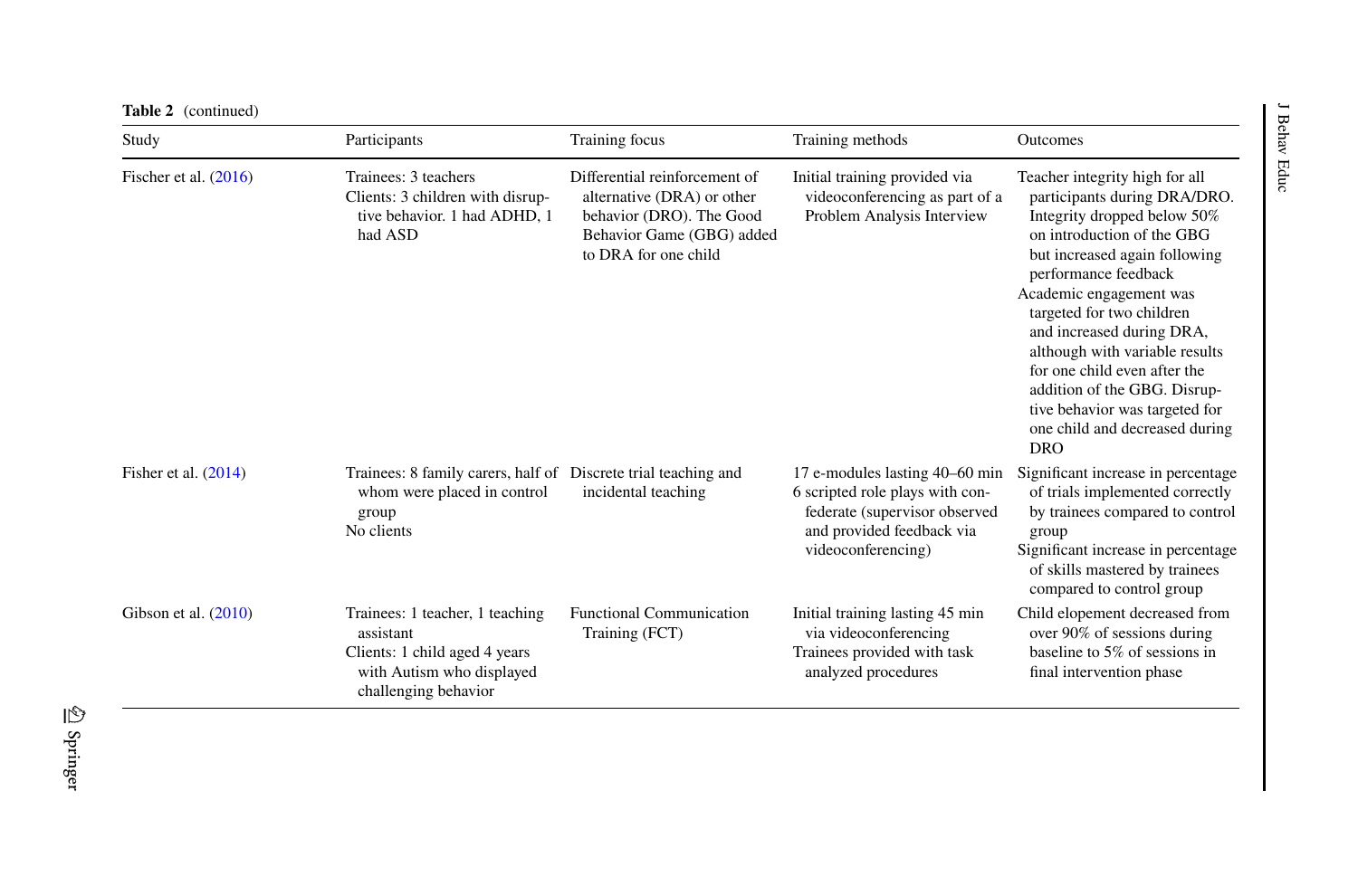| Study                             | Participants                                                                                                                                                                                                | Training focus                                                                                                                                                                                       | Training methods                                                                                                                                                                                                                                                                          | <b>Outcomes</b>                                                                                                                         |
|-----------------------------------|-------------------------------------------------------------------------------------------------------------------------------------------------------------------------------------------------------------|------------------------------------------------------------------------------------------------------------------------------------------------------------------------------------------------------|-------------------------------------------------------------------------------------------------------------------------------------------------------------------------------------------------------------------------------------------------------------------------------------------|-----------------------------------------------------------------------------------------------------------------------------------------|
| Hay-Hansson and Eldevik<br>(2013) | Trainees: 16 school/preschool<br>staff (7 received training in-<br>person)<br>Clients: 4 children with ASD<br>and moderate developmental<br>delay, 2 children with moder-<br>ate developmental delay        | Discrete trial teaching                                                                                                                                                                              | 3 training sessions via vide-<br>oconferencing lasting 15 min<br>each                                                                                                                                                                                                                     | Significant increase in trainee<br>skills for both groups<br>No differences in fidelity between<br>groups                               |
| Higgins et al. $(2017)$           | Trainees: 3 direct care staff<br>Clients: 3 children with ASD<br>aged 4–5 years                                                                                                                             | Multiple stimulus without<br>replacement (MSWO) prefer-<br>ence assessments                                                                                                                          | Initial training via videocon-<br>ferencing including written<br>instructions, reviewing videos<br>with feedback, and scripted<br>role plays with confederate<br>Additional tailored training for<br>specific steps not implemented<br>with fidelity during post-<br>training assessments | Fidelity high for all participants<br>when practicing with confeder-<br>ate or child<br>Fidelity maintained 1–2 months<br>post-training |
| Knowles et al. $(2017)$           | Trainee: Special education<br>teacher<br>Clients: 4 children (aged<br>8–9 years) with emotional and<br>behavioral disorders or other<br>health conditions. Whole<br>class challenging behaviors<br>recorded | Interventions provided within a<br>Positive Behavior Interven-<br>tion and Support model:<br>praise (contingent and non-<br>contingent), prompting and<br>precorrection, opportunities<br>to respond | Online training modules<br>Written feedback provided via<br>email after every observation<br>and biweekly videoconferenc-<br>ing coaching session involving<br>feedback and video self-<br>modeling                                                                                       | Teacher target behaviors<br>increased following training<br>Whole class challenging behav-<br>iors decreased                            |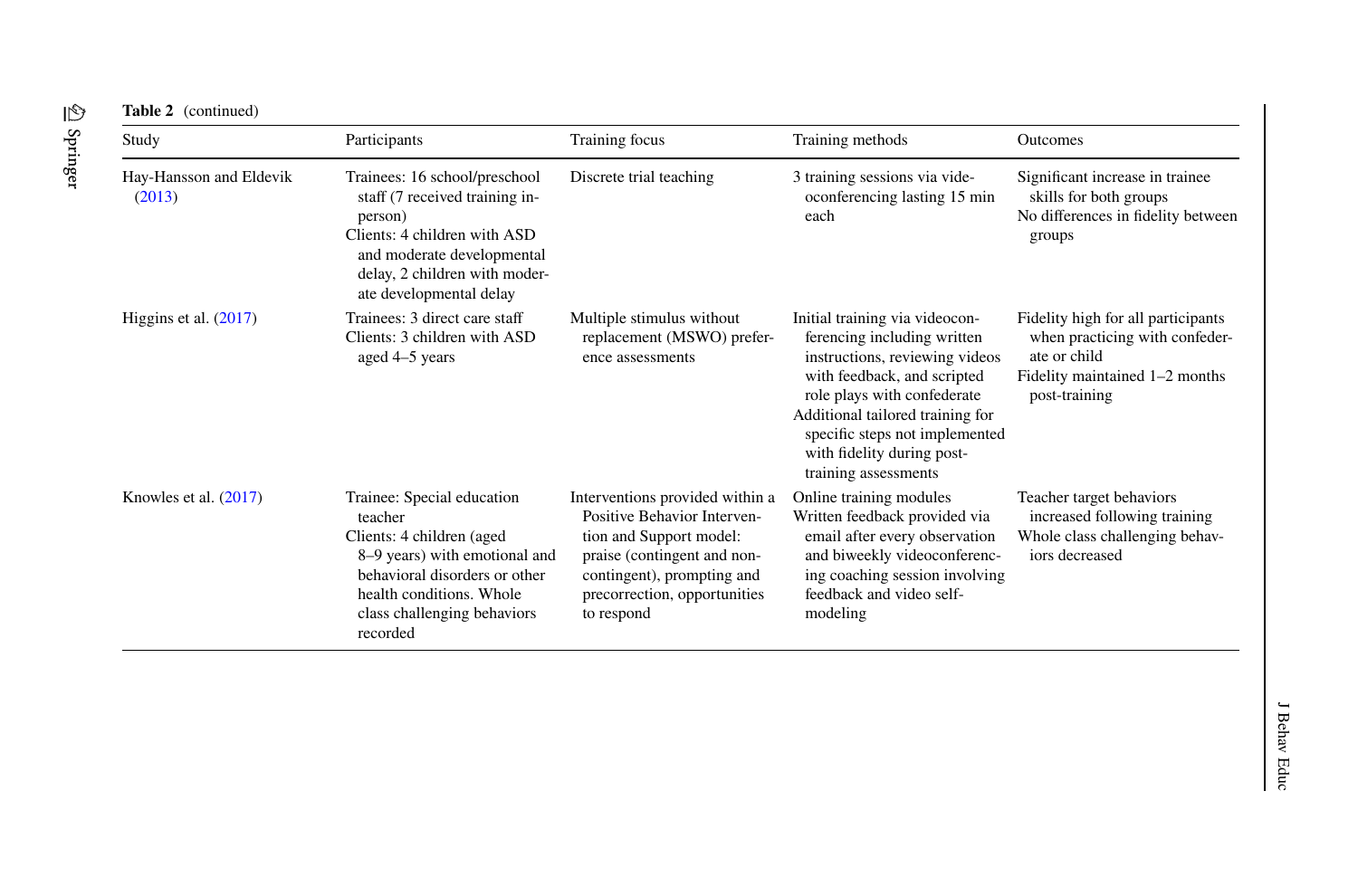| Study                     | Participants                                                                                                                                                                                    | Training focus                                                                                                                                     | Training methods                                                                                                                                                                                                                                                                                | Outcomes                                                                                                                                                                                                                                                                                                                                 |
|---------------------------|-------------------------------------------------------------------------------------------------------------------------------------------------------------------------------------------------|----------------------------------------------------------------------------------------------------------------------------------------------------|-------------------------------------------------------------------------------------------------------------------------------------------------------------------------------------------------------------------------------------------------------------------------------------------------|------------------------------------------------------------------------------------------------------------------------------------------------------------------------------------------------------------------------------------------------------------------------------------------------------------------------------------------|
| Lindgren et al. (2016)    | Trainees: 94 family carers<br>(including 52 who received<br>training in-person)<br>Clients: 94 children with ASD<br>or other developmental dis-<br>abilities                                    | FA and FCT                                                                                                                                         | 3 groups: training delivered<br>in-person, training delivered<br>via telehealth at a regional<br>clinic, training delivered via<br>telehealth in the family home<br>Telehealth groups: weekly 1 h<br>training sessions via video-<br>conferencing and participants<br>asked to practice at home | At least one function identified<br>for each participant following<br>FA<br>Behavior reduced by over 90% on<br>average during FCT but results<br>variable (range $= 47.4 - 100\%$ )<br>No significant difference between<br>groups but slightly higher<br>percentage reduction scores if<br>training was delivered in the<br>family home |
| Machalicek et al. (2009a) | Trainees: 3 graduate students<br>Clients: 3 children aged<br>34 months-7 years with<br><b>ASD/PDD-NOS</b>                                                                                       | Paired choice preference assess-<br>ments                                                                                                          | Provided with task analysis of<br>procedure and instructed to<br>practice<br>In session coaching via vide-<br>oconferencing                                                                                                                                                                     | 100% trainee accuracy in imple-<br>menting preference assessment<br>Preferred toys identified for each<br>child and verified with subse-<br>quent intervention                                                                                                                                                                           |
| Machalicek et al. (2009b) | Trainees: 3 graduate students<br>Clients: 2 children aged 7 and<br>11 years with ASD who dis-<br>played challenging behavior                                                                    | <b>FA</b>                                                                                                                                          | In session coaching via vide-<br>oconferencing                                                                                                                                                                                                                                                  | Social function identified for all<br>children<br>Results verified by function-<br>based intervention                                                                                                                                                                                                                                    |
| Machalicek et al. (2010)  | Trainees: 6 teachers<br>Clients: 6 children aged 6 years<br>with ASD who displayed chal-<br>lenging behavior                                                                                    | <b>FA</b>                                                                                                                                          | Provided with written explana-<br>tion of procedures<br>In session coaching via vide-<br>oconferencing                                                                                                                                                                                          | High but variable trainee fidel-<br>ity across functional analysis<br>sessions                                                                                                                                                                                                                                                           |
| Machalicek et al. (2016)  | Trainees: 3 family carers<br>Clients: 2 children with autism<br>(aged 8 and 16 years). 1 child<br>with Fragile X Syndrome and<br>autism (aged 9 years). All dis-<br>played challenging behavior | FA. Antecedent strategies<br>(social narratives, timer),<br>FCT, DRA, differential nega-<br>tive reinforcement of alterna-<br>tive behavior (DNRA) | Initial training via videoconfer-<br>encing involving written task<br>analyses, video modeling and<br>practice with child                                                                                                                                                                       | Functional analysis results dif-<br>ferentiated for each child<br>Intervention comparisons resulted<br>in reduced challenging behavior<br>for each child across all inter-<br>vention strategies                                                                                                                                         |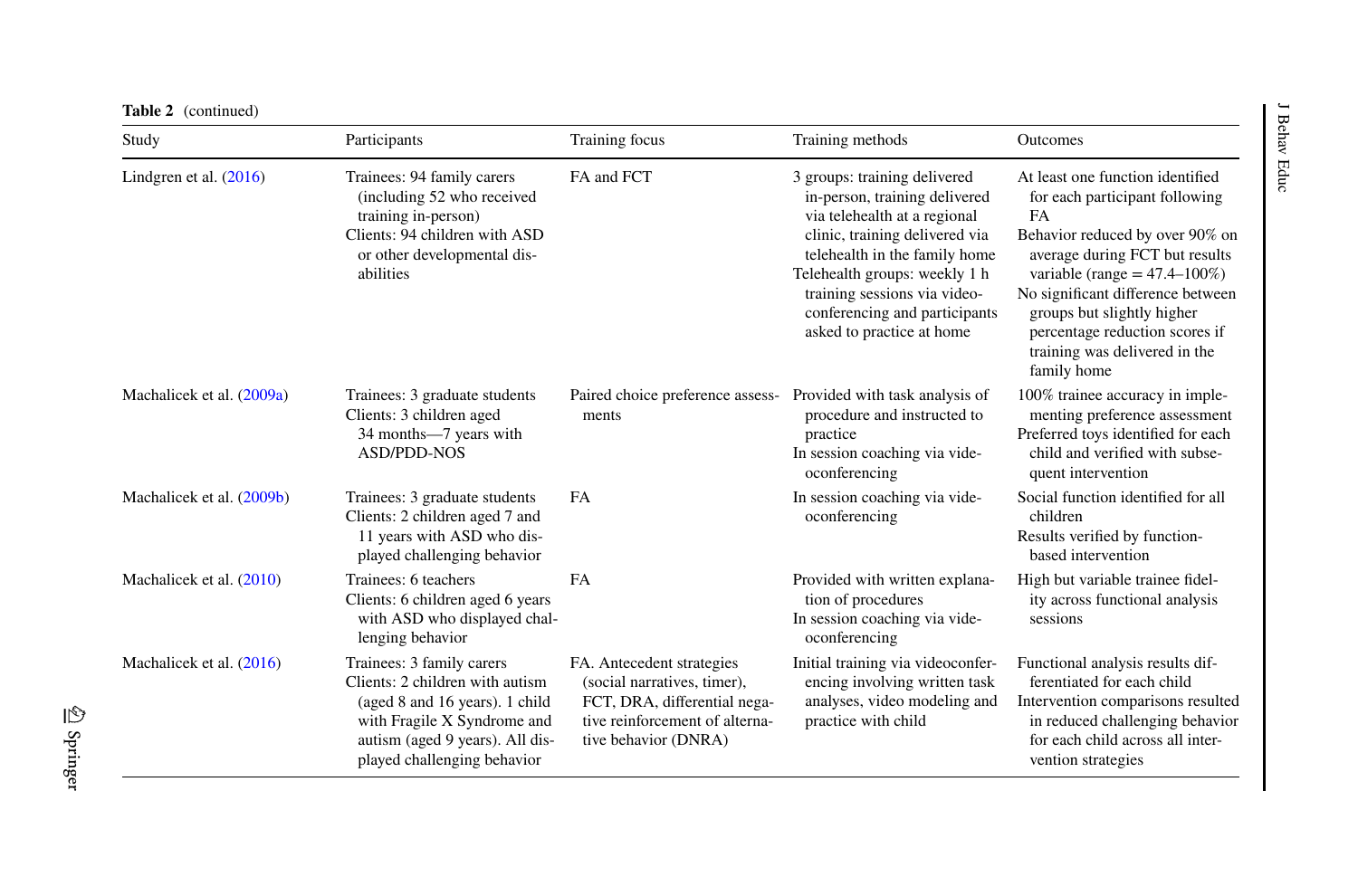| Study                 | Participants                                                                                                                                                       | Training focus      | Training methods                                                                                                                                                                                                                                            | Outcomes                                                                                                                                                                                                                            |
|-----------------------|--------------------------------------------------------------------------------------------------------------------------------------------------------------------|---------------------|-------------------------------------------------------------------------------------------------------------------------------------------------------------------------------------------------------------------------------------------------------------|-------------------------------------------------------------------------------------------------------------------------------------------------------------------------------------------------------------------------------------|
| Neely et al. (2016)   | Trainees: 3 undergraduate<br>students<br>Clients: 2 children with ASD<br>(aged 4 and 5 years), 1 child<br>with PDD-NOS (aged 8 years)                              | Incidental teaching | Online module<br>Delayed feedback provided via<br>videoconferencing sessions<br>based on videotapes of earlier<br>clinical sessions                                                                                                                         | All trainees met fidelity criterion<br>within 6 sessions<br>Child communication responses<br>increased and maintained or<br>increased at 2 and 4-month<br>follow-ups                                                                |
| Suess et al. $(2014)$ | Trainees: 3 family carers<br>Clients: 3 children aged 2 years<br>7 months to 3 years 3 months<br>with PDD-NOS. All children<br>displayed challenging<br>behavior   | FA and FCT          | $2 \times 1$ h training sessions via<br>videoconferencing<br>Parent manual<br>In session coaching via vide-<br>oconferencing                                                                                                                                | Social functions identified for all<br>children following FA<br>FCT generally effective but vari-<br>able for one child<br>Trainee fidelity variable for each<br>participant                                                        |
| Suess et al. $(2016)$ | Trainees: 5 family carers. Parent FA and FCT<br>assistants also used<br>Clients: 5 children with ASD<br>aged 2.5–7.1 years who dis-<br>played challenging behavior |                     | 1 h initial group meeting via<br>videoconferencing<br>1 h meeting via videoconferenc-<br>ing for FA<br>$3 \times 15$ min videoconferencing<br>sessions for FCT<br>In session coaching<br>Weekly homework tasks and<br>encouraged to practice FCT<br>at home | Function identified for 4/5 chil-<br>dren following FA<br>Average 65.1% reduction in<br>behavior during FCT but indi-<br>vidual results variable<br>Significantly lower incidence of<br>behavior during FCT compared<br>to baseline |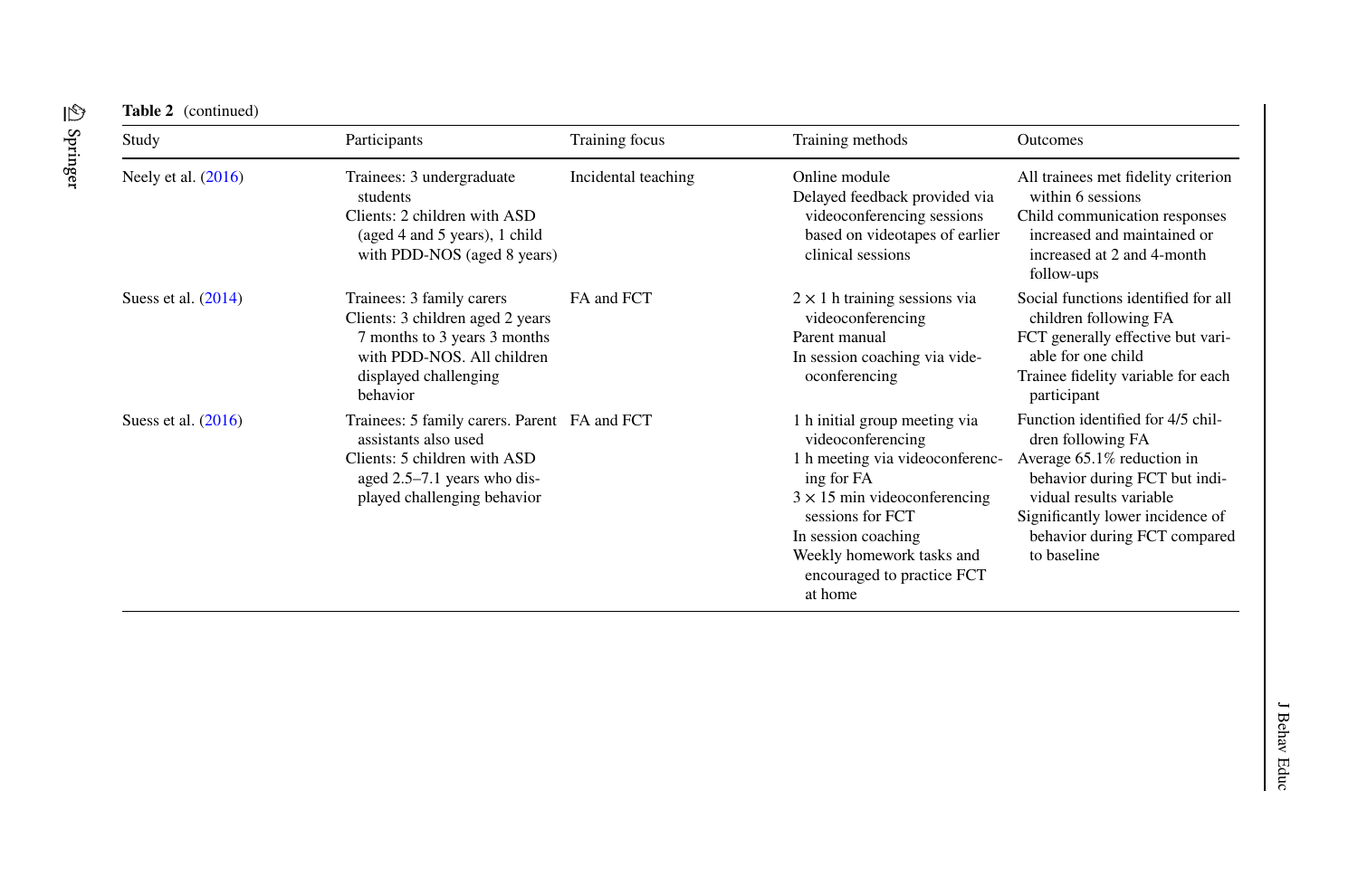| <b>Table 2</b> (continued)    |                                                                                                                                                                                                                                                                                |                               |                                                                                                                                                         |                                                                                                                                                                                                                |
|-------------------------------|--------------------------------------------------------------------------------------------------------------------------------------------------------------------------------------------------------------------------------------------------------------------------------|-------------------------------|---------------------------------------------------------------------------------------------------------------------------------------------------------|----------------------------------------------------------------------------------------------------------------------------------------------------------------------------------------------------------------|
| Study                         | Participants                                                                                                                                                                                                                                                                   | Training focus                | Training methods                                                                                                                                        | <b>Outcomes</b>                                                                                                                                                                                                |
| Wacker et al. $(2013a)$       | Trainees: 18 family carers—<br>some of whom also took part<br>in Wacker et al. $(2013b)$<br>Clients: 17 children aged<br>29-80 months with ASD or<br>PDD-NOS [some of whom<br>also took part in Wacker et al.<br>$(2013b)$ ]. All children dis-<br>played challenging behavior | <b>FCT</b>                    | Weekly 1 h videoconferenc-<br>ing training with in session<br>coaching<br>Provided with written instruc-<br>tions<br>Asked to practice at home          | Large reductions in challenging<br>behavior for all participants<br>(average 93.5% reduction)                                                                                                                  |
| Wacker et al. $(2013b)$       | Trainees: 20 family carers. Par-<br>ent assistants also used<br>Clients: 20 children aged<br>29–80 months with ASD or<br>PDD-NOS. All children dis-<br>played challenging behavior                                                                                             | FA                            | Initial training via videoconfer-<br>encing<br>Parent manual<br>In session coaching via vide-<br>oconferencing                                          | Social functions identified for 18<br>children<br>Results verified for 13 children in<br>Wacker et al. $(2013a)$                                                                                               |
| Wainer and Ingersoll $(2015)$ | Trainees: 5 family carers<br>Clients: 5 children with ASD<br>aged 29–59 months                                                                                                                                                                                                 | Reciprocal imitation training | Online modules<br>Supplemental manual<br>Given homework and encour-<br>aged to practice<br>$3 \times 30$ min coaching sessions<br>via videoconferencing | Trainee knowledge increased<br>4/5 trainees met fidelity criterion<br>and maintained this at follow-<br>up<br>Child imitation rates variable,<br>4/5 maintained higher levels at<br>follow-up than at baseline |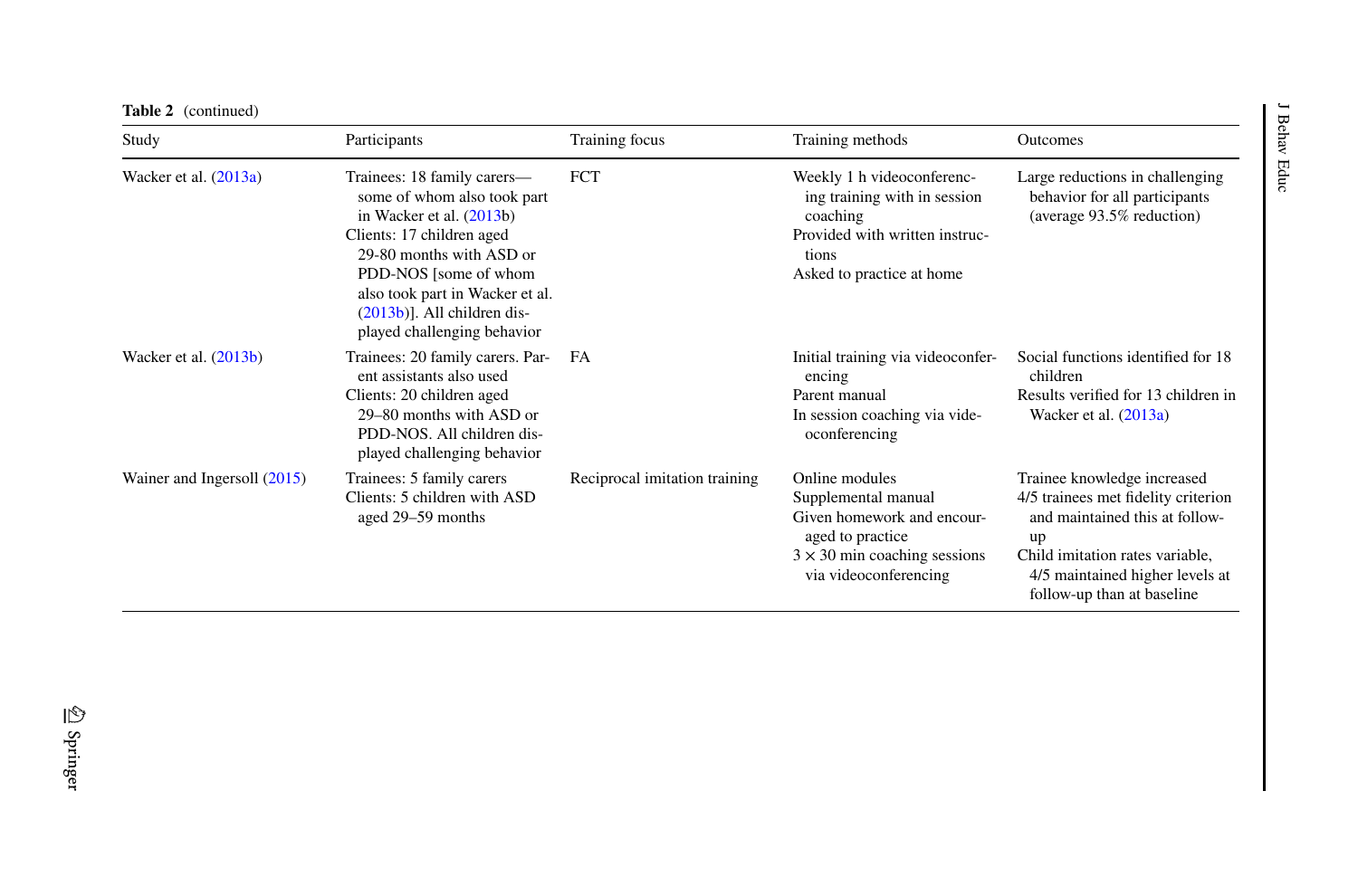or evaluate the use of particular training techniques and behavioral procedures (Higgins et al. [2017;](#page-47-11) Neely et al. [2016](#page-49-14); Wainer and Ingersoll [2015](#page-50-7)), while others cited methodological considerations relating to telehealth research including the use of a randomly controlled or multiple baseline design (Fisher et al. [2014](#page-46-11); Higgins et al. [2017](#page-47-11)), the incorporation of telehealth into existing support models (Suess et al. [2016](#page-46-7)), or the use of specific technology and software (Fischer et al. 2016; Machalicek et al. [2009](#page-48-9)b).

### **Trainer Characteristics**

In three cases (Alnemary et al. [2015;](#page-46-10) Barretto et al. [2006;](#page-46-12) Wainer and Ingersoll [2015](#page-50-7)), the characteristics of the trainer were not stated and in some instances the trainer was listed only as one or more of the authors or a researcher/experimenter, with no further details about their skills, training, or experience provided. Where the characteristics of the trainer were stated, these individuals were most commonly professionals who had had prior experience or training in behavior analytic approaches. For example, in six articles (Higgins et al. [2017](#page-47-11); Machalicek et al. [2009a,](#page-48-10) [b](#page-48-9), [2010,](#page-48-13) [2016](#page-49-14); Neely et al. 2016), it was explicitly stated that trainers were Board Certified Behavior Analysts. Trainers were often Doctoral or Master's students (Fischer et al. [2016](#page-46-7); Higgins et al. [2017](#page-47-11); Knowles et al. [2017](#page-48-12); Lindgren et al. [2016;](#page-48-8) Machalicek et al., [2009a](#page-48-10), [b](#page-48-9), [2010](#page-48-13); Suess et al. [2014,](#page-49-16) [2016](#page-49-15); Wacker et al. [2013a,](#page-50-8) [b\)](#page-50-9) and trainees had varying levels of experience using behavioral approaches, ranging from one (Fischer et al. [2016](#page-46-7)) to 20 years' experience of implementing behavioral techniques (Wacker et al. [2013a](#page-50-8)).

### **Trainee Characteristics**

Of the 113 individuals trained via telehealth, 72 were family carers, 26 were teaching staff, nine were students/graduates, and six were ABA therapists or direct care staf. In many cases, trainees had no prior experience or knowledge of behavioral techniques. Three trainees in one study had some prior experience although it was not possible to determine whether these received training via telehealth or in-person (Hay-Hansson and Eldevik [2013\)](#page-47-10), and in one study, therapists were used who had reportedly taken a class relating to ABA (Barkaia et al. [2017\)](#page-46-13). In ive studies (ifteen trainees), it appeared that agents may have had prior experience in behavior analytic techniques, but had no experience in the specific technique used in the study (Higgins et al. [2017](#page-47-11); Machalicek et al., [2009a](#page-48-10), [b,](#page-48-9) [2010](#page-48-13), [2016\)](#page-48-11), and in three articles (seven trainees), it was not clear how much prior experience the trainees had (Barretto et al. [2006;](#page-46-12) Gibson et al. [2010](#page-47-12); Suess et al. [2014\)](#page-49-16).

In some cases, other individuals were also present during the sessions to ofer logistical support to trainees. Parent assistants with no prior experience of behavioral techniques were used in three studies (Suess et al. [2016](#page-49-15); Wacker et al. [2013a](#page-50-8), [b\)](#page-50-9) and received training via telehealth as part of the study. These individuals assisted parents during the sessions in relation to setting up the room, ensuring materials were available, and providing physical assistance. Similarly,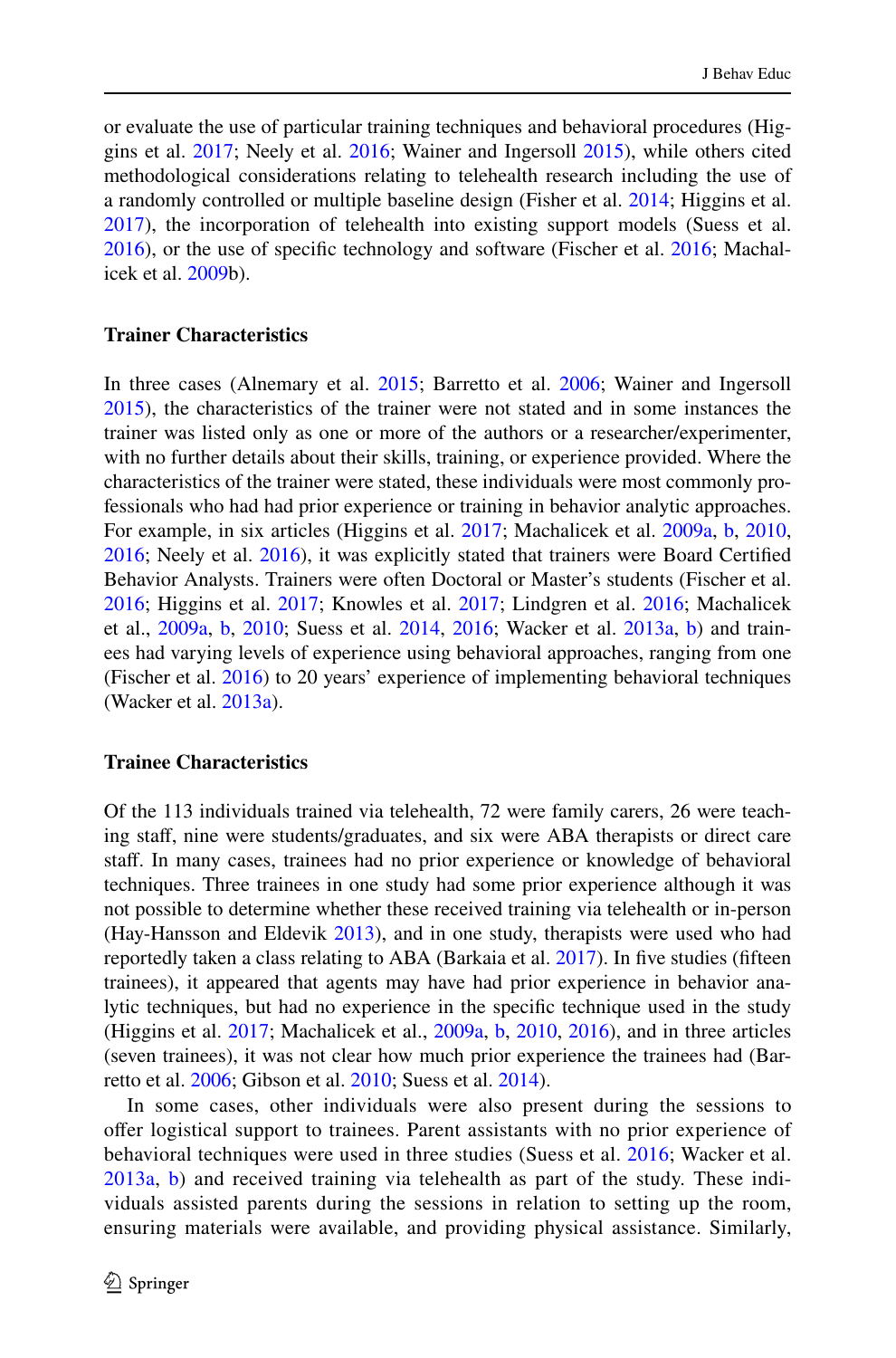Barkaia et al. ([2017](#page-46-13)) involved an additional psychologist in situ for trainees during implementation of procedures; however, it was not clear what type of support this individual provided during the study. Additional individuals known to the client were also present in one study (Barretto et al. [2006](#page-46-12)) and included a school psychologist, a physical therapist, biological parent, special education teacher, social worker, nurse, and pediatrician. These individuals were not involved in the sessions, with the exception of the school psychologist who acted as a coach for one parent, and the physical therapist who carried out physical activities as demand activities for one child.

### **Client Characteristics**

As noted above, 104 individuals received support from someone who had been trained via telehealth, and in almost all instances (with the exception of one child in Fischer et al. [2016;](#page-46-7) and two children in Knowles et al. [2017](#page-48-12)), these individuals were children with intellectual or developmental disabilities, most commonly ASD. Children were aged between 12 months and 16 years (where it was possible to determine age) and in thirteen studies (78 children) children reportedly displayed challenging behaviors such as self-injury, property destruction, aggression or noncompliance (Alnemary et al. [2015](#page-46-10); Barretto et al. [2006;](#page-46-12) Fischer et al. [2016;](#page-46-7) Gibson et al. [2010;](#page-47-12) Knowles et al. [2017;](#page-48-12) Lindgren et al. [2016](#page-48-8); Machalicek et al. [2009b](#page-48-9), [2010](#page-48-13), [2016](#page-48-11); Suess et al. [2014](#page-49-16), [2016;](#page-49-15) Wacker et al. [2013a,](#page-50-8) [b\)](#page-50-9). Only seven studies (Barkaia et al. [2017](#page-46-13); Gibson et al. [2010](#page-47-12); Machalicek et al. [2009](#page-48-9)b, [2010,](#page-48-13) [2016;](#page-48-11) Neely et al. [2016;](#page-49-14) Wacker et al. [2013](#page-50-9)b) reported on client's communication abilities. However, across these studies, they had a range of abilities from no spoken language to fluent speech.

### **Training Focus**

In most cases, training focused on assessments such as functional analyses (Alnemary et al. [2015;](#page-46-10) Lindgren et al. [2016;](#page-48-8) Machalicek et al. [2009b](#page-48-9), [2010](#page-48-13), [2016;](#page-48-11) Suess et al. [2016](#page-49-15); Wacker et al. [2013](#page-50-9)b) or preference assessments (Higgins et al. [2017;](#page-47-11) Machalicek et al. [2009a\)](#page-48-10). Fewer studies focused on training for specific intervention strategies: in seven cases, trainees were supported to develop and implement FCT or diferential reinforcement interventions (Fischer et al. [2016;](#page-46-7) Gibson et al. [2010;](#page-47-12) Lindgren et al. [2016](#page-48-8); Machalicek et al. [2016;](#page-48-11) Suess et al. [2014,](#page-49-16) [2016](#page-49-15); Wacker et al. [2013a](#page-50-8)), and in one case, each trainees were taught to implement Reciprocal Imitation Training (Neely et al. [2016\)](#page-49-14), mand and echoic training (Barkaia et al. [2017\)](#page-46-13), or classroom management approaches within a Positive Behavior Interventions and Supports (PBIS) model (Knowles et al. [2017\)](#page-48-12). Three studies focused on improving trainee's skills relating to implementing behavioral teaching techniques such as discrete trial teaching or incidental teaching (Fisher et al. [2014](#page-46-11); Hay-Hansson and Eldevik [2013](#page-47-10); Wainer and Ingersoll [2015\)](#page-50-7).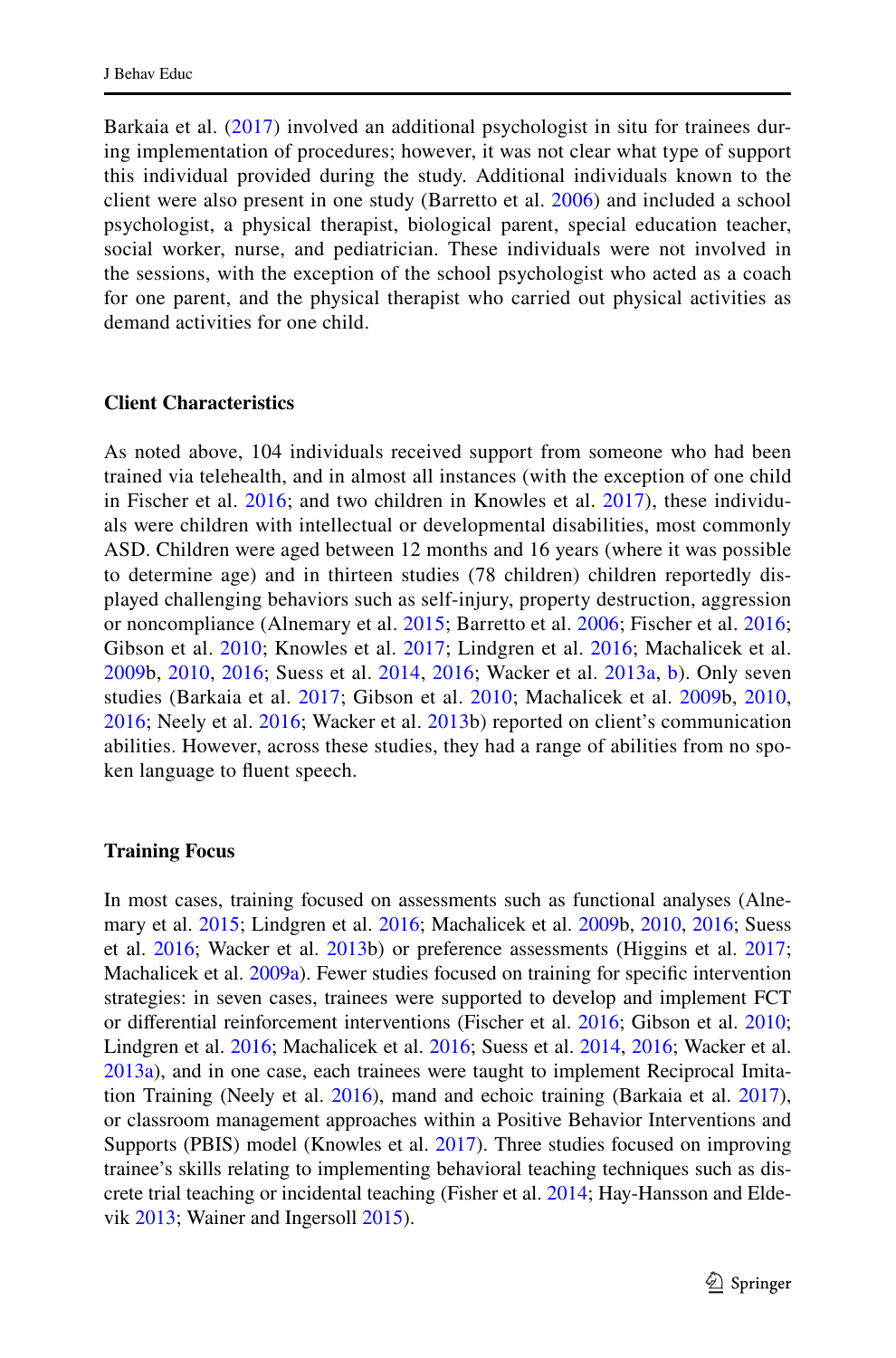### **Training Methods**

In all cases, training was provided via videoconferencing (i.e., real-time communication across a distance using an internet connection with video and audio facilities) with the trainer providing training and/or coaching from a diferent location, using a computer, webcam, and microphone (see Table [3](#page-18-0) for technical setup and difficulties reported in each article). However, the specific methods used to conduct training difered across the articles. In most cases, initial training was provided in some way to trainees using a variety of methods. Some researchers provided extended training sessions, lasting between 15 min and 3 h, which involved a combination of presentations relating to the techniques, direct instruction, modeling, or role playing (Alnemary et al. [2015](#page-46-10); Barkaia et al. [2017;](#page-46-13) Fisher et al. [2014;](#page-46-11) Gibson et al. [2010;](#page-47-12) Hay-Hansson and Eldevik [2013;](#page-47-10) Higgins et al. [2017;](#page-47-11) Machalicek et al. [2016;](#page-48-11) Suess et al. [2014](#page-49-16), [2016](#page-49-15); Wacker et al. [2013a](#page-50-8), [b](#page-50-9)). This initial training was usually provided via videoconferencing and was provided via telephone in one study (Barretto et al. [2006](#page-46-12)). In other cases, trainees undertook self-instruction using online modules or videos (Fisher et al. [2014;](#page-46-11) Knowles et al. [2017](#page-48-12); Neely et al. [2016;](#page-49-14) Wainer and Ingersoll [2015\)](#page-50-7), or written explanations of the techniques and individual practice (Machalicek et al. [2009a\)](#page-48-10).

In some cases, training was provided solely through live coaching via videoconferencing during implementation of procedures. However, in nearly all of these instances, trainees or individuals who supported trainees in situ appeared to have prior knowledge of behavioral techniques (Barretto et al. [2006;](#page-46-12) Lindgren et al. [2016;](#page-48-8) Machalicek et al. [2009a,](#page-48-10) [b,](#page-48-9) [2010\)](#page-48-13). Other researchers used live coaching to supplement initial training (Alnemary et al. [2015;](#page-46-10) Barkaia et al. [2017;](#page-46-13) Suess et al. [2014,](#page-49-16) [2016](#page-49-15); Wacker et al. [2013a,](#page-50-8) [b;](#page-50-9) Wainer and Ingersoll [2015](#page-50-7)), and in two studies delayed feedback was provided based on videos made during earlier clinical sessions (Knowles et al. [2017;](#page-48-12) Neely et al. [2016\)](#page-49-14). In all cases, feedback involved providing praise and corrective feedback. Where live coaching was used, this was usually provided for all sessions. However, some researchers also conducted sessions in which trainees were not directly coached in order to test their skills or evaluate whether behavioral change had maintained at follow-up (Fisher et al. [2014](#page-46-11); Hay-Hansson and Eldevik [2013;](#page-47-10) Higgins et al. [2017;](#page-47-11) Neely et al. [2016;](#page-49-14) Wainer and Ingersoll [2015\)](#page-50-7). Sessions without coaching were also used in order to assess whether trainees could perform as well when not coached (Machalicek et al.  $2010$ ; Suess et al.  $2014$ ). In addition to this direct training/ coaching, trainees were explicitly asked to independently practice techniques or complete homework in five instances (Lindgren et al. [2016](#page-48-8); Machalicek et al. [2009a](#page-48-10); Suess et al. [2016](#page-49-15); Wacker et al. [2013a](#page-50-8); Wainer and Ingersoll [2015\)](#page-50-7).

<span id="page-18-0"></span>A supplemental trainee manual was described in four articles (Suess et al. [2014;](#page-49-16) Wacker et al. [2013a](#page-50-8), [b](#page-50-9); Wainer and Ingersoll [2015\)](#page-50-7), and an additional parent assistant manual containing information about the techniques, data recording forms, and scripts for use with parents was used by Wacker and colleagues (Wacker et al. [2013a](#page-50-8), [b](#page-50-9)). Some studies also reported the use of written protocols for trainers to use during coaching/training (Fischer et al. [2016](#page-46-7); Fisher et al.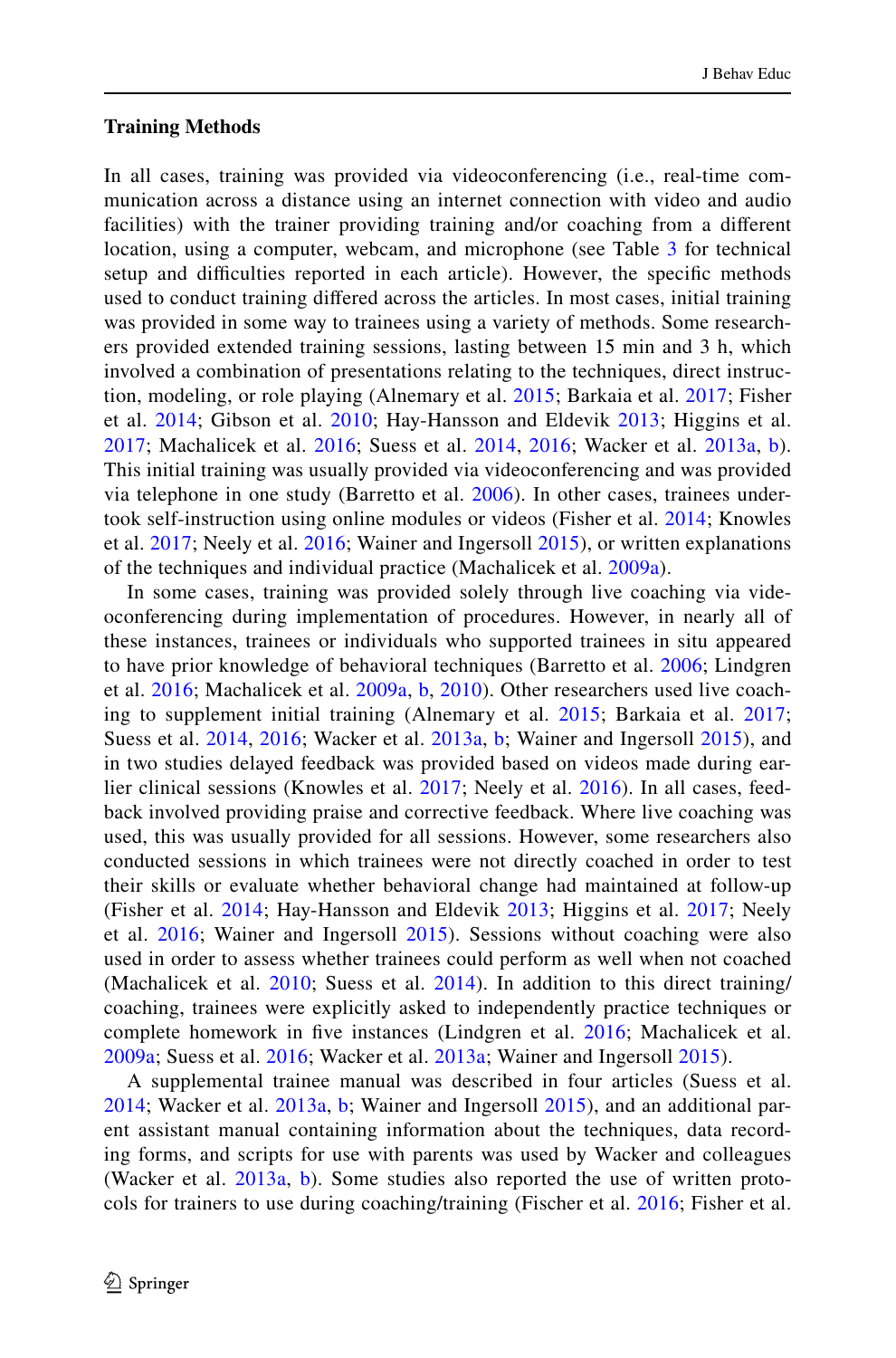|                        | <b>Table 3</b> Technical setup and difficulties reported in each study |                                                                                                                              |                                                                        |                                                                                               | ᢘ            |
|------------------------|------------------------------------------------------------------------|------------------------------------------------------------------------------------------------------------------------------|------------------------------------------------------------------------|-----------------------------------------------------------------------------------------------|--------------|
| Article                | Telehealth methodology                                                 | Hardware                                                                                                                     | Software                                                               | <b>Technical difficulties</b>                                                                 | еq<br>p<br>≺ |
| Alnemary et al. (2015) | Videoconferencing                                                      | Host site (University)<br>Laptop<br>Webcam<br>Microphone<br>Remote site (School)<br>Desktop computer<br>Webcam<br>Microphone | Skype (videoconferencing)<br>Microsoft PowerPoint (presen-<br>tations) | Slow or inconsistent connection<br>Interruptions to internet con-<br>nection<br>Volume issues | Educ         |
|                        |                                                                        | Multimedia projector                                                                                                         |                                                                        |                                                                                               |              |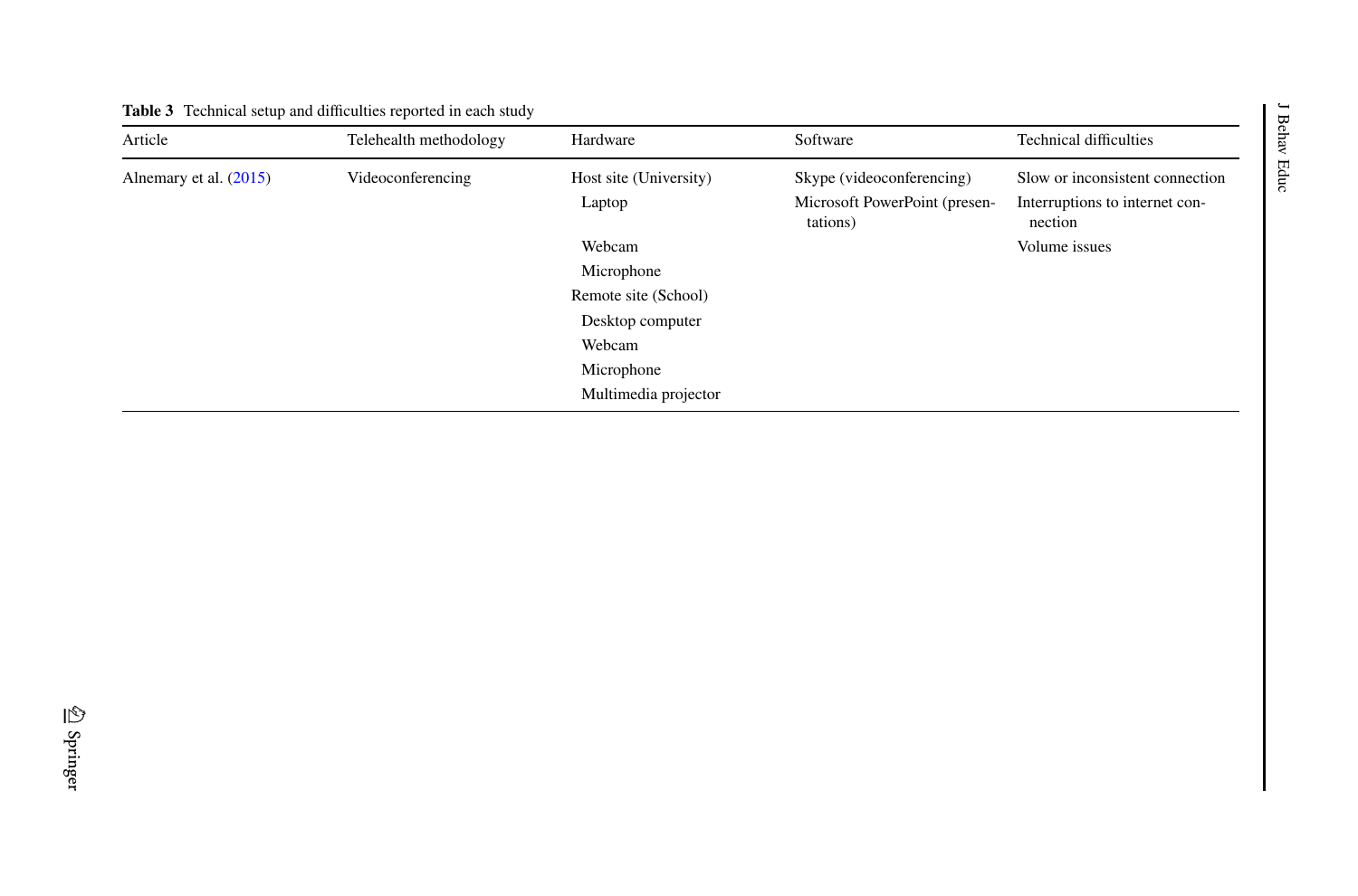| Article                | Telehealth methodology | Hardware                                                                                                                                 | Software                                  | Technical difficulties |
|------------------------|------------------------|------------------------------------------------------------------------------------------------------------------------------------------|-------------------------------------------|------------------------|
| Barretto et al. (2006) | Videoconferencing      | Host site (University)                                                                                                                   | Microsoft PowerPoint (presen-<br>tations) | None reported          |
|                        |                        | <b>Iowa Communications</b><br>Network (ICN)-fiber optic<br>network for videoconferenc-<br>ing connecting a range of<br>sites across Iowa |                                           |                        |
|                        |                        | Television monitor                                                                                                                       |                                           |                        |
|                        |                        | Desktop computer                                                                                                                         |                                           |                        |
|                        |                        | Camera—zoomed in on<br>speaker at host site when<br>microphone activated                                                                 |                                           |                        |
|                        |                        | Touch to speak microphones                                                                                                               |                                           |                        |
|                        |                        | Multimedia projector                                                                                                                     |                                           |                        |
|                        |                        | Touchscreen monitor to switch<br>sites                                                                                                   |                                           |                        |
|                        |                        | Videotape recorder                                                                                                                       |                                           |                        |
|                        |                        | Remote sites (School or Depart-<br>ment of Human Services<br>office)                                                                     |                                           |                        |
|                        |                        | <b>ICN</b>                                                                                                                               |                                           |                        |
|                        |                        | Television monitor                                                                                                                       |                                           |                        |
|                        |                        | Desktop computer                                                                                                                         |                                           |                        |
|                        |                        | Camera                                                                                                                                   |                                           |                        |
|                        |                        | Touch to speak microphone                                                                                                                |                                           |                        |
|                        |                        | Multimedia projector                                                                                                                     |                                           |                        |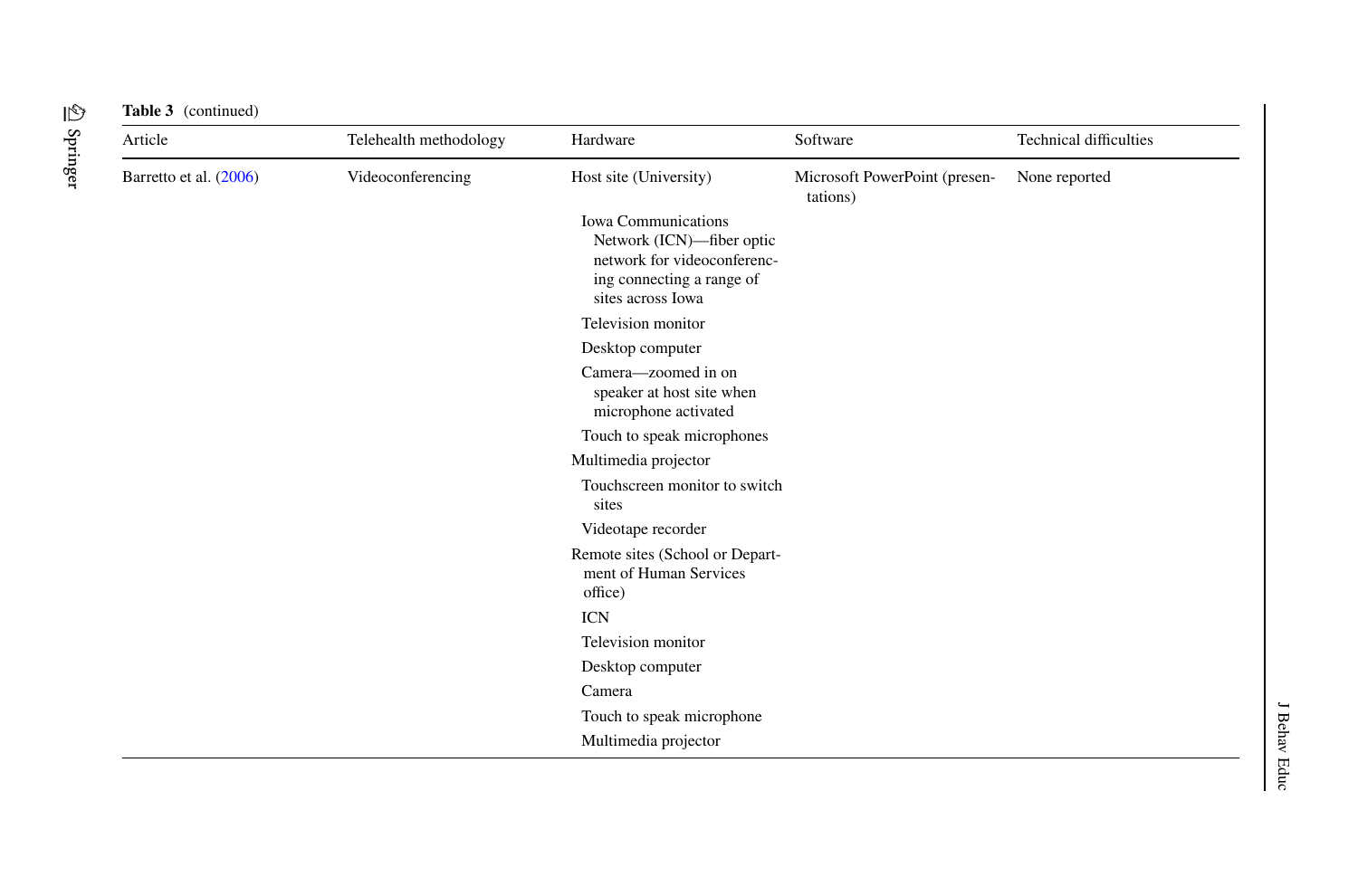| Article                 | Telehealth methodology                | Hardware                                                           | Software                                           | <b>Technical difficulties</b>             |
|-------------------------|---------------------------------------|--------------------------------------------------------------------|----------------------------------------------------|-------------------------------------------|
| Barkaia et al. (2017)   | Videoconferencing, telephone<br>calls | Host site (University) and<br>remote site (Participant's<br>homes) | Skype (videoconferencing)                          | Variable quality internet con-<br>nection |
|                         |                                       | Laptops                                                            | Viber (audio telephone call)                       | Noise interference                        |
|                         |                                       | Cameras                                                            | Dropbox (file transfer)                            |                                           |
|                         | Telephones                            |                                                                    |                                                    |                                           |
|                         |                                       | Wireless internet                                                  |                                                    |                                           |
|                         |                                       | Headphones                                                         |                                                    |                                           |
| Fischer et al. $(2016)$ | Videoconferencing                     | Host sites (Universities)                                          | VSee (videoconferencing)                           | None reported                             |
|                         |                                       | Laptop or desktop computer                                         | Box (file transfer)                                |                                           |
|                         |                                       | Remote site (Schools)                                              |                                                    |                                           |
|                         |                                       | Laptop computer or iPad                                            |                                                    |                                           |
|                         |                                       | Digital video camera                                               |                                                    |                                           |
| Fisher et al. $(2014)$  | Videoconferencing and 17<br>e-modules | Host site (University medical<br>center)                           | GoToMeeting (videoconferenc-<br>ing)               | None reported                             |
|                         |                                       | Not specified                                                      | University Blackboard website<br>(online training) |                                           |
|                         |                                       | Remote site (Participant's home<br>or library)                     |                                                    |                                           |
|                         |                                       | Computing equipment not<br>specified                               |                                                    |                                           |
|                         |                                       | Webcam                                                             |                                                    |                                           |
|                         |                                       | <b>Bluetooth headset</b>                                           |                                                    |                                           |
|                         |                                       | Wired internet connection                                          |                                                    |                                           |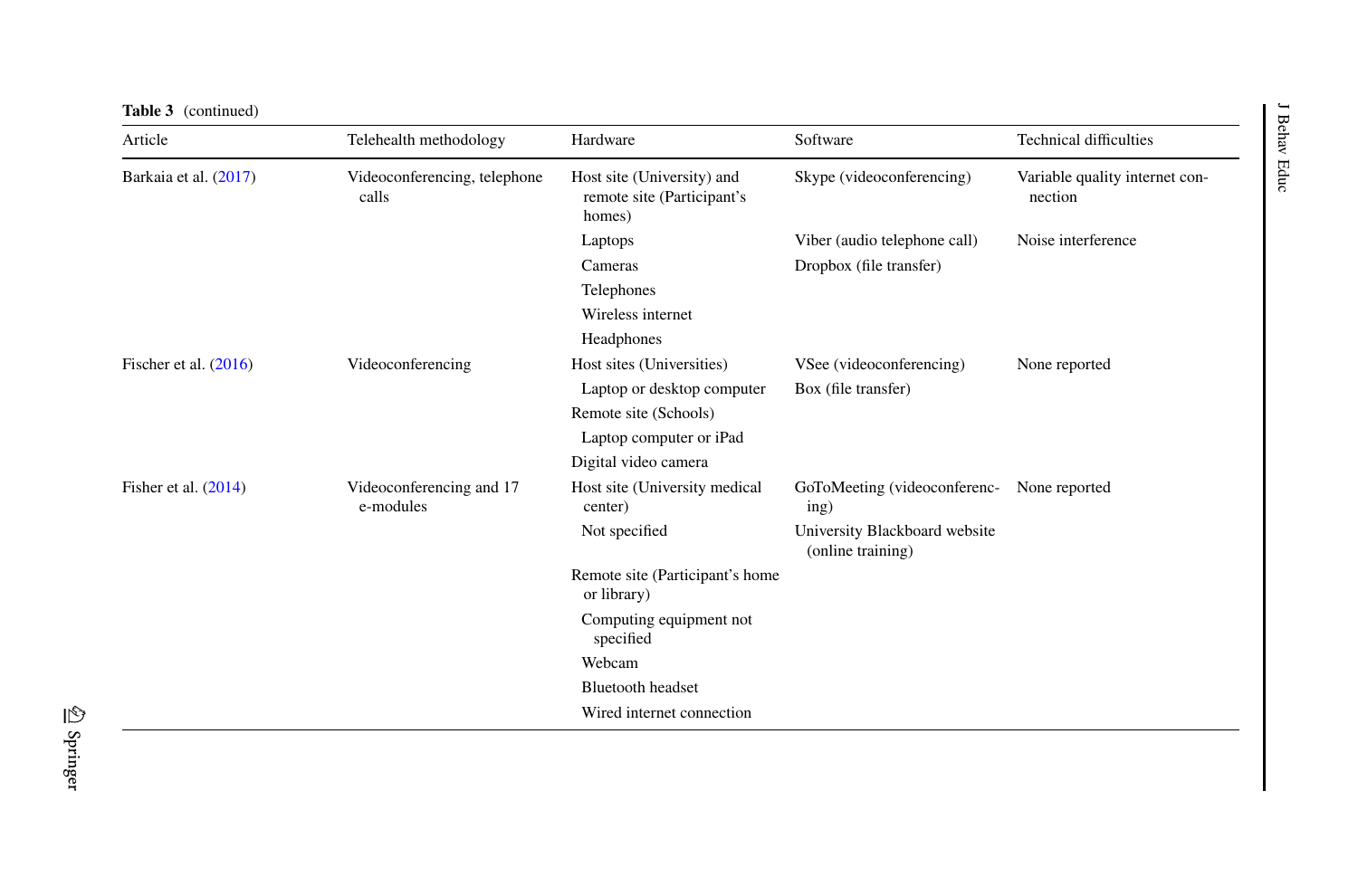| Article                | Telehealth methodology | Hardware                                                             | Software                  | <b>Technical difficulties</b>                                   |
|------------------------|------------------------|----------------------------------------------------------------------|---------------------------|-----------------------------------------------------------------|
| Gibson et al. $(2010)$ | Videoconferencing      | Host site (University)                                               | Skype (videoconferencing) | Inability of webcam to pan, tilt,<br>or zoom during observation |
|                        |                        | Notebook computer with<br>integrated microphone                      |                           |                                                                 |
|                        |                        | Webcam                                                               |                           |                                                                 |
|                        |                        | Wireless internet connection                                         |                           |                                                                 |
|                        |                        | Remote site (Preschool)                                              |                           |                                                                 |
|                        |                        | Netbook computer with inte-<br>grated microphone                     |                           |                                                                 |
|                        |                        | Webcam                                                               |                           |                                                                 |
|                        |                        | Wired internet connection                                            |                           |                                                                 |
|                        |                        | In ear headphone to listen to<br>consultant during interven-<br>tion |                           |                                                                 |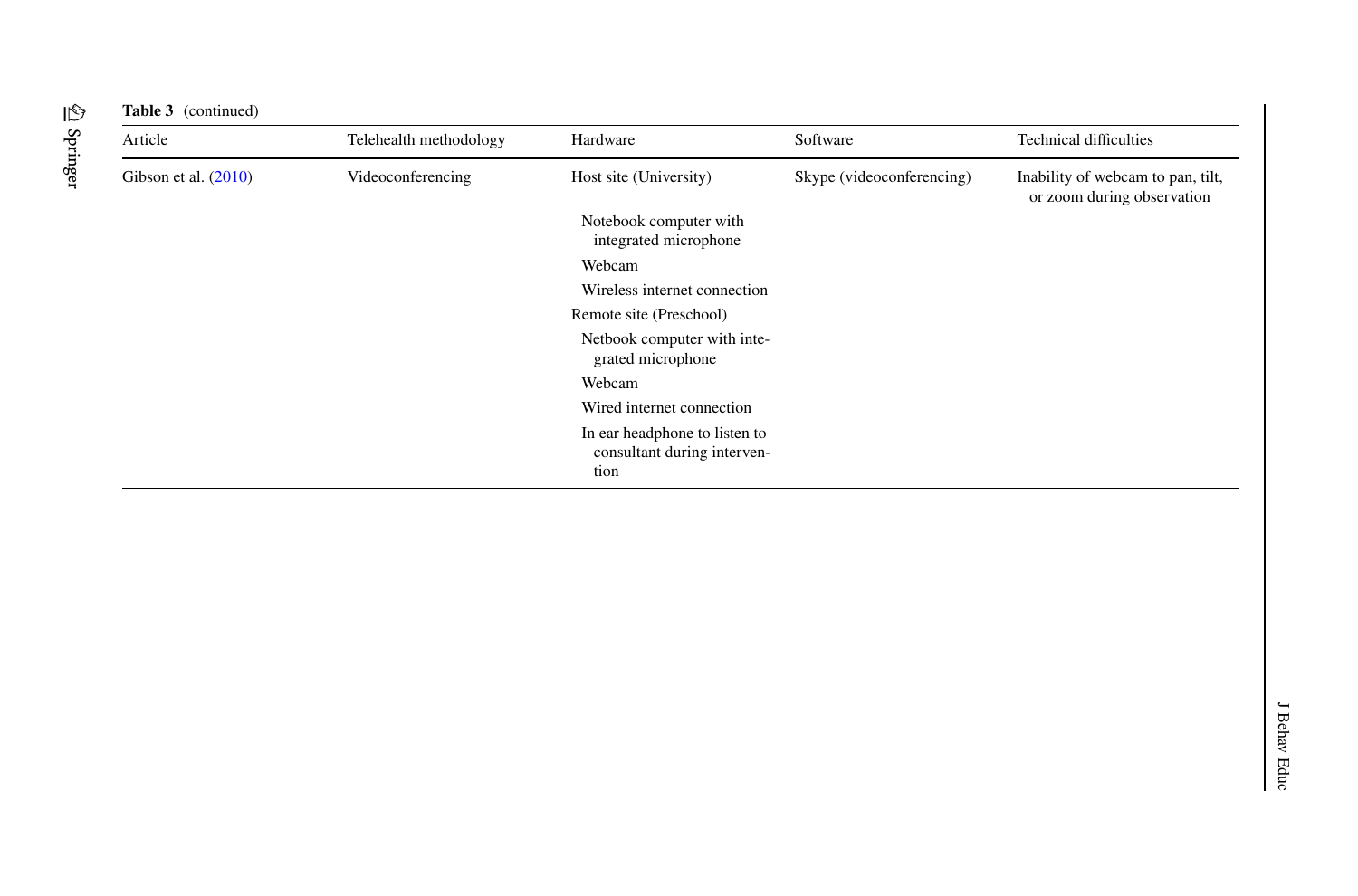| <b>Table 3</b> (continued)        |                        |                                                      |                          |                                                                                                             | $\overline{\phantom{0}}$ |
|-----------------------------------|------------------------|------------------------------------------------------|--------------------------|-------------------------------------------------------------------------------------------------------------|--------------------------|
| Article                           | Telehealth methodology | Hardware                                             | Software                 | <b>Technical difficulties</b>                                                                               | Behav                    |
| Hay-Hansson and Eldevik<br>(2013) | Videoconferencing      | Host site (Videoconferencing)<br>center at hospital) | Movi (videoconferencing) | Blurred picture                                                                                             | Educ                     |
|                                   |                        | Video unit                                           |                          | Ambient light obscuring view of<br>materials through camera                                                 |                          |
|                                   |                        | Camera (could be remotely<br>controlled)             |                          | Unstable network (connection<br>lost 4/7 times: 1 time for wired<br>connection and 3 times for<br>wireless) |                          |
|                                   |                        | Microphone                                           |                          |                                                                                                             |                          |
|                                   |                        | Screen                                               |                          |                                                                                                             |                          |
|                                   |                        | Wired internet connection                            |                          |                                                                                                             |                          |
|                                   |                        | Remote site (Preschool/School)                       |                          |                                                                                                             |                          |
|                                   |                        | Laptop                                               |                          |                                                                                                             |                          |
|                                   |                        | Webcam with built in micro-<br>phone                 |                          |                                                                                                             |                          |
|                                   |                        | External speakers                                    |                          |                                                                                                             |                          |
|                                   |                        | Video camera (to record ses-<br>sions)               |                          |                                                                                                             |                          |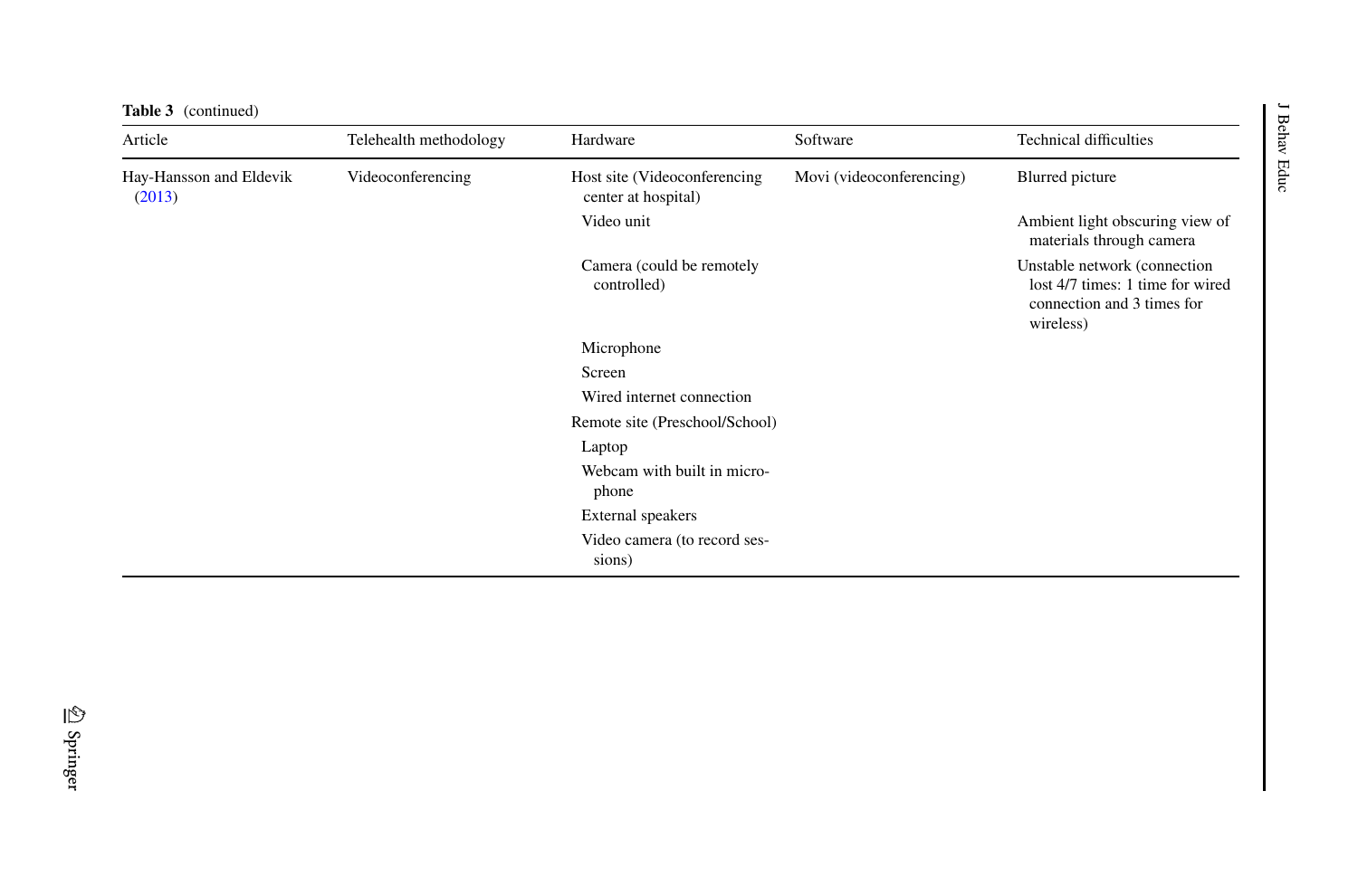| Article                 | Telehealth methodology       | Hardware                                              | Software                                                   | <b>Technical difficulties</b> |
|-------------------------|------------------------------|-------------------------------------------------------|------------------------------------------------------------|-------------------------------|
| Higgins et al. $(2017)$ | Videoconferencing            | Host site (University medical<br>center)              | Adobe connect (videoconfer-<br>encing and file transfer)   | None reported                 |
|                         |                              | Laptop computer                                       |                                                            |                               |
|                         |                              | High-definition webcam                                |                                                            |                               |
|                         |                              | Remote site (University medical<br>center)            |                                                            |                               |
|                         |                              | Laptop computer                                       |                                                            |                               |
|                         |                              | $2\times$ high-definition webcams                     |                                                            |                               |
|                         |                              | Document scanner                                      |                                                            |                               |
|                         |                              | Headset with attached micro-<br>phone                 |                                                            |                               |
| Knowles et al. $(2017)$ | Videoconferencing and online | Host site (University)                                | Skype (videoconferencing)                                  | None reported                 |
|                         | training modules             | MacBook laptop with built in<br>webcam and microphone | iMovie (screen capture)                                    |                               |
|                         |                              | Wireless internet                                     | Private and unlisted Youtube<br>account (training modules) |                               |
|                         |                              | Remote site (School)                                  | Microsoft PowerPoint (training<br>modules)                 |                               |
|                         |                              | iPad with built in microphone                         |                                                            |                               |
|                         |                              | Wireless internet                                     |                                                            |                               |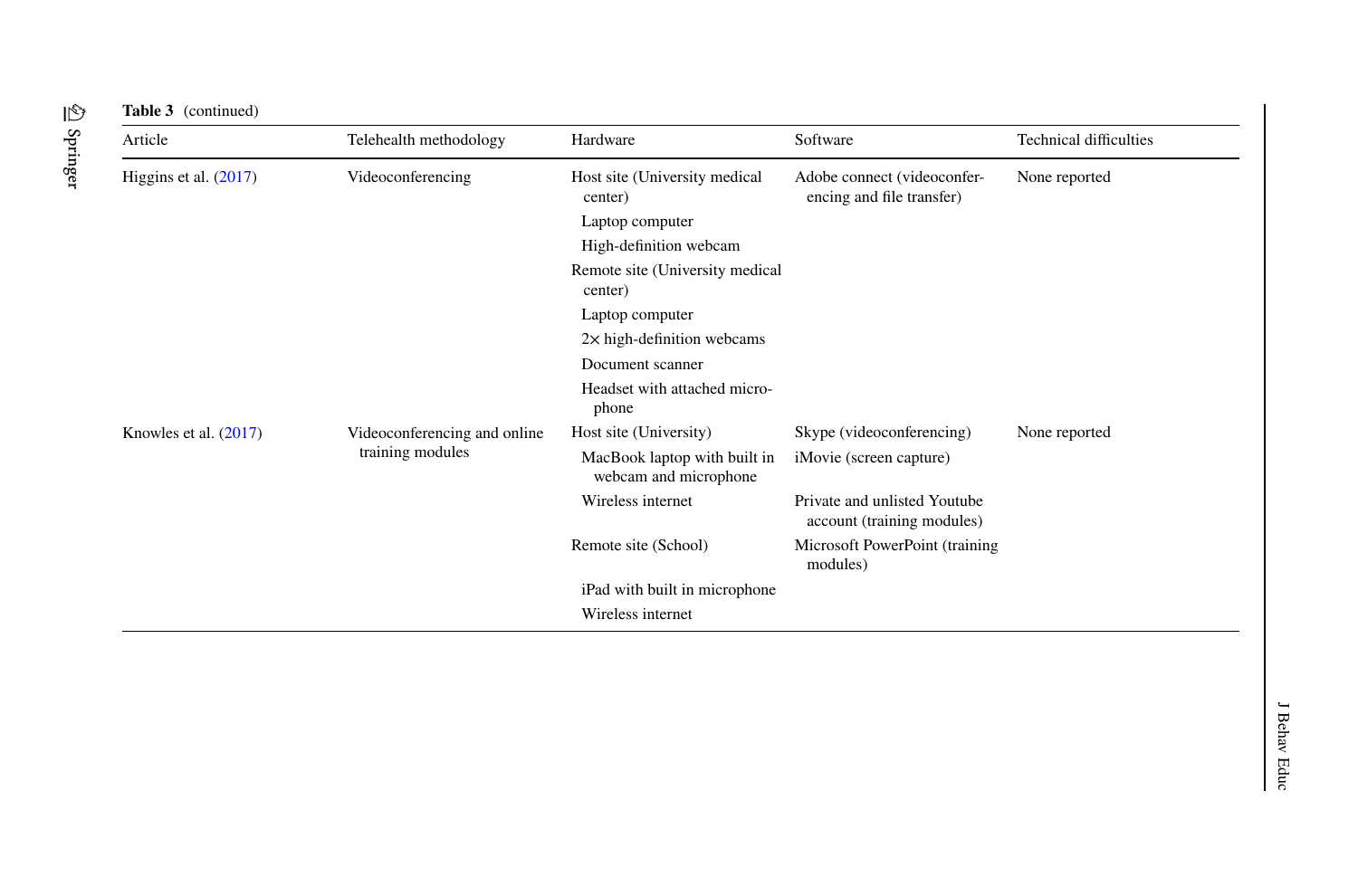| <b>Table 3</b> (continued) |                        |                                              |               |                               | $\overline{\phantom{0}}$ |
|----------------------------|------------------------|----------------------------------------------|---------------|-------------------------------|--------------------------|
| Article                    | Telehealth methodology | Hardware                                     | Software      | <b>Technical difficulties</b> | Behav                    |
| Lindgren et al. $(2016)$   | Videoconferencing      | Host site (Telehealth center at<br>hospital) | Not specified | None reported                 | Educ                     |
|                            |                        | Desktop computer                             |               |                               |                          |
|                            |                        | Video monitor                                |               |                               |                          |
|                            |                        | Webcam                                       |               |                               |                          |
|                            |                        | Headset                                      |               |                               |                          |
|                            |                        | Remote site (Regional clinics)               |               |                               |                          |
|                            |                        | High-speed internet                          |               |                               |                          |
|                            |                        | Remote site (Participant's<br>home)          |               |                               |                          |
|                            |                        | Laptop                                       |               |                               |                          |
|                            |                        | Webcam                                       |               |                               |                          |
|                            |                        | Ethernet cable                               |               |                               |                          |
|                            |                        | Internet connection provided<br>if required  |               |                               |                          |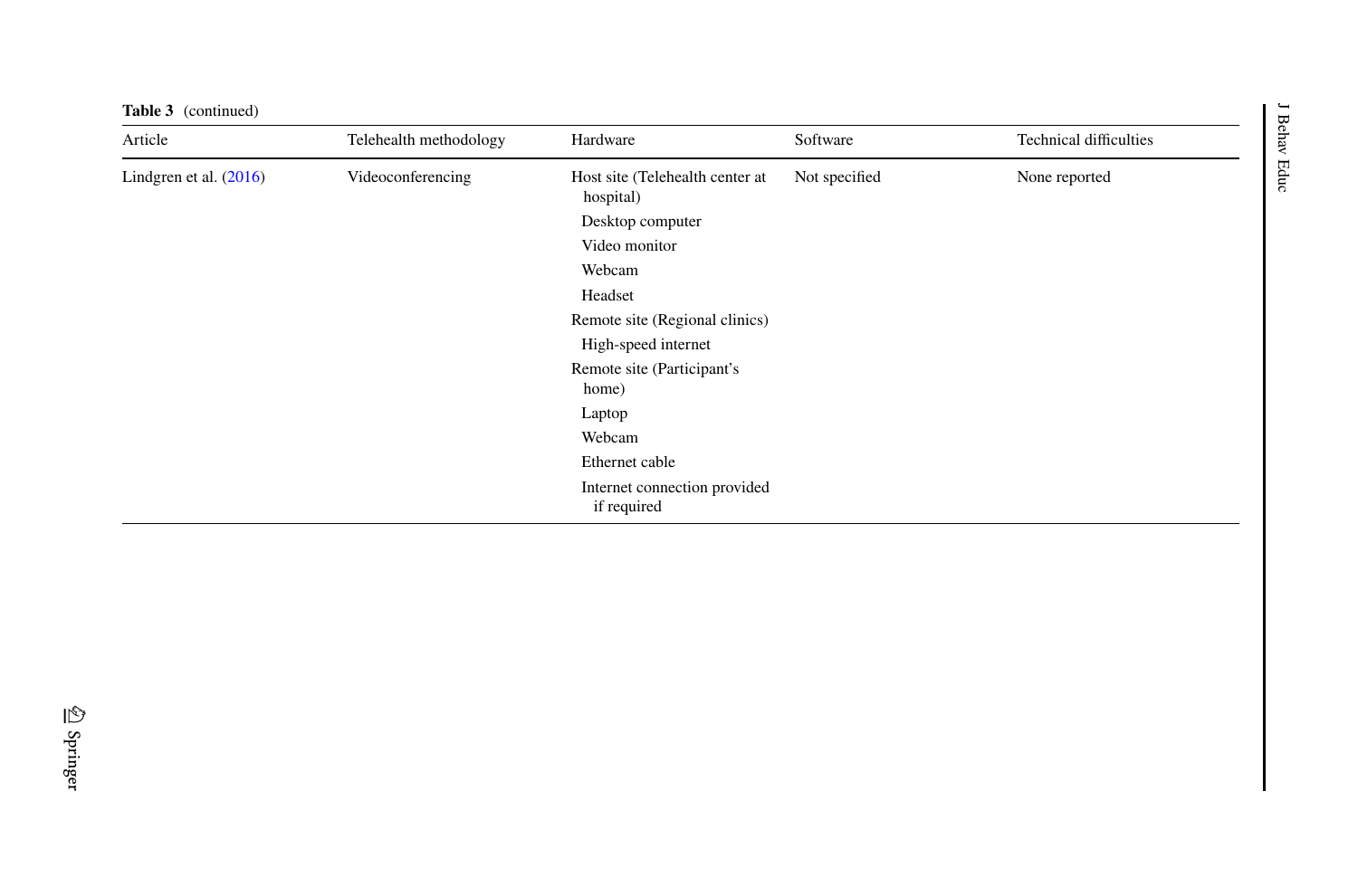|  | <b>Table 3</b> (continued |
|--|---------------------------|
|--|---------------------------|

| Article                   | Telehealth methodology | Hardware                                            | Software                                               | <b>Technical difficulties</b>                                                                                                            |
|---------------------------|------------------------|-----------------------------------------------------|--------------------------------------------------------|------------------------------------------------------------------------------------------------------------------------------------------|
| Machalicek et al. (2009a) | Videoconferencing      | Host site (University)                              | iChat (videoconferencing and<br>recording of sessions) | Participants inadvertently<br>changing the settings of the<br>equipment                                                                  |
|                           |                        | iMac desktop with built in<br>camera and microphone |                                                        | Child's behavior interfered with<br>equipment (e.g., due items<br>being thrown at it, screaming<br>and interrupting communica-<br>tions) |
|                           |                        | Remote site (School)                                |                                                        | Children had varying interest in<br>equipment                                                                                            |
|                           |                        | Macbook laptop with inte-<br>grated microphone      |                                                        |                                                                                                                                          |
|                           |                        | Webcam                                              |                                                        |                                                                                                                                          |
|                           |                        | Cable and wireless internet<br>connection           |                                                        |                                                                                                                                          |
| Machalicek et al. (2009b) | Videoconferencing      | Host site (School)                                  | iChat (videoconferencing)                              | The webcam sometimes required<br>positional adjustment                                                                                   |
|                           |                        | Macbook                                             |                                                        |                                                                                                                                          |
|                           |                        | Webcam (with integrated<br>microphone)              |                                                        |                                                                                                                                          |
|                           |                        | Wireless internet connection                        |                                                        |                                                                                                                                          |
|                           |                        | Remote site (Different room in<br>same school)      |                                                        |                                                                                                                                          |
|                           |                        | Macbook                                             |                                                        |                                                                                                                                          |
|                           |                        | Webcam (with integrated<br>microphone)              |                                                        |                                                                                                                                          |
|                           |                        | Wired internet connection                           |                                                        |                                                                                                                                          |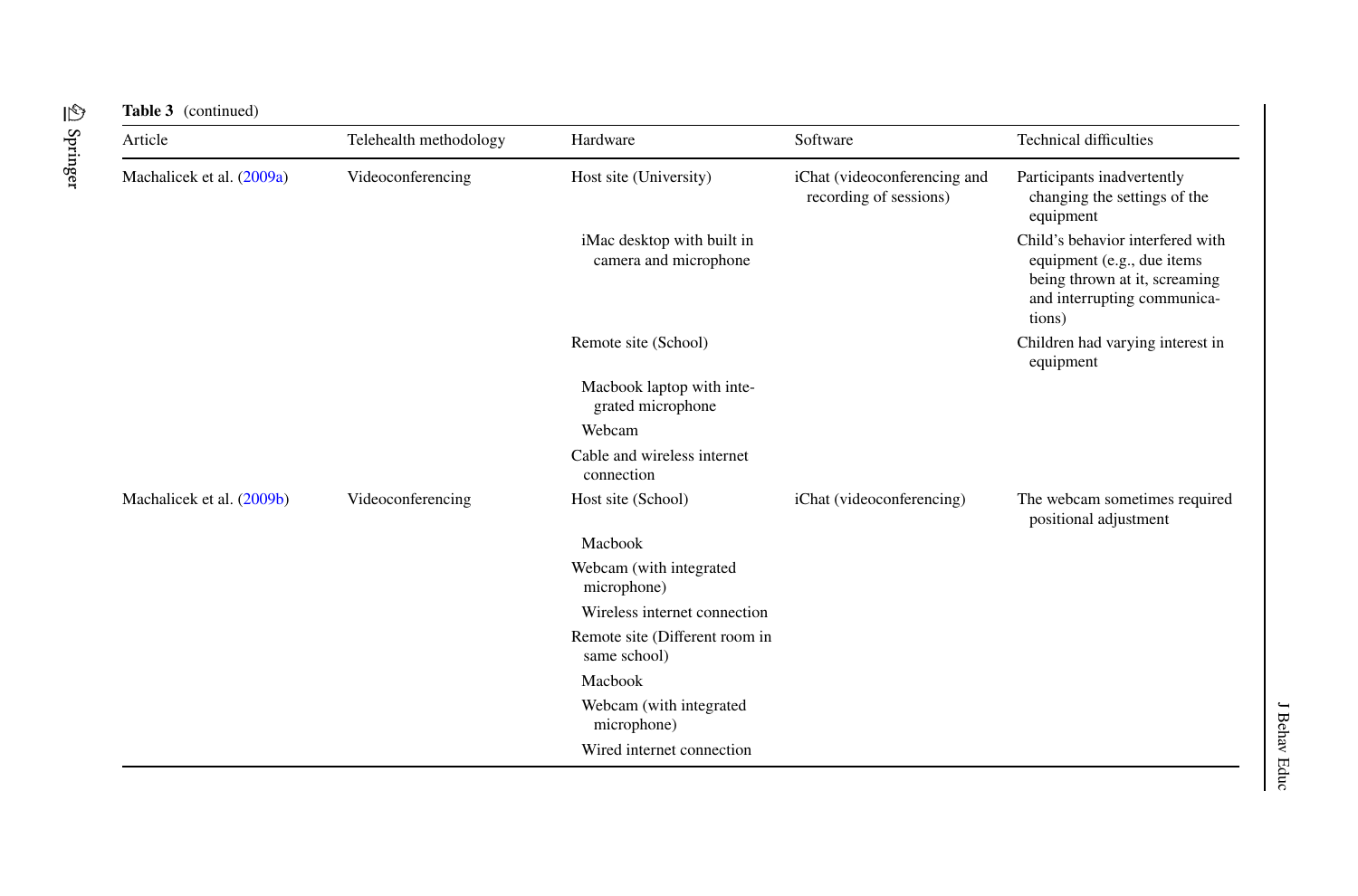| Table 3 (continued)      |                        |                                                                    |                           |                                                                                                                                              |
|--------------------------|------------------------|--------------------------------------------------------------------|---------------------------|----------------------------------------------------------------------------------------------------------------------------------------------|
| Article                  | Telehealth methodology | Hardware                                                           | Software                  | <b>Technical difficulties</b>                                                                                                                |
| Machalicek et al. (2010) | Videoconferencing      | Host site (University)                                             | iChat (videoconferencing) | Internet connection was lost<br>during 5 trials (less than $1\%$ of<br>trials)                                                               |
|                          |                        | iMac desktop computer with<br>integrated webcam and<br>microphone  |                           |                                                                                                                                              |
|                          |                        | Wireless internet connection                                       |                           |                                                                                                                                              |
|                          |                        | Remote site (School)                                               |                           |                                                                                                                                              |
|                          |                        | MacBook laptop                                                     |                           |                                                                                                                                              |
|                          |                        | Webcam                                                             |                           |                                                                                                                                              |
|                          |                        | <b>Bluetooth headset</b>                                           |                           |                                                                                                                                              |
|                          |                        | Wireless internet connection                                       |                           |                                                                                                                                              |
| Machalicek et al. (2016) | Videoconferencing      | Host site (University) and<br>remote site (Participant's<br>homes) | iChat (videoconferencing) | Connection difficulties                                                                                                                      |
|                          |                        | MacBook with built in or<br>external webcam                        | eCamm (call recording)    | Dropped videoconferencing calls                                                                                                              |
|                          |                        | Wired and wireless internet                                        |                           | Poor visual/audio quality                                                                                                                    |
|                          |                        | Integrated microphones                                             |                           | Inability of camera to be portable<br>when child and family carer left<br>the room                                                           |
|                          |                        |                                                                    |                           | Child interested in engaging<br>with trainer and sometimes<br>responded (e.g., protested) to<br>trainer's communication with<br>family carer |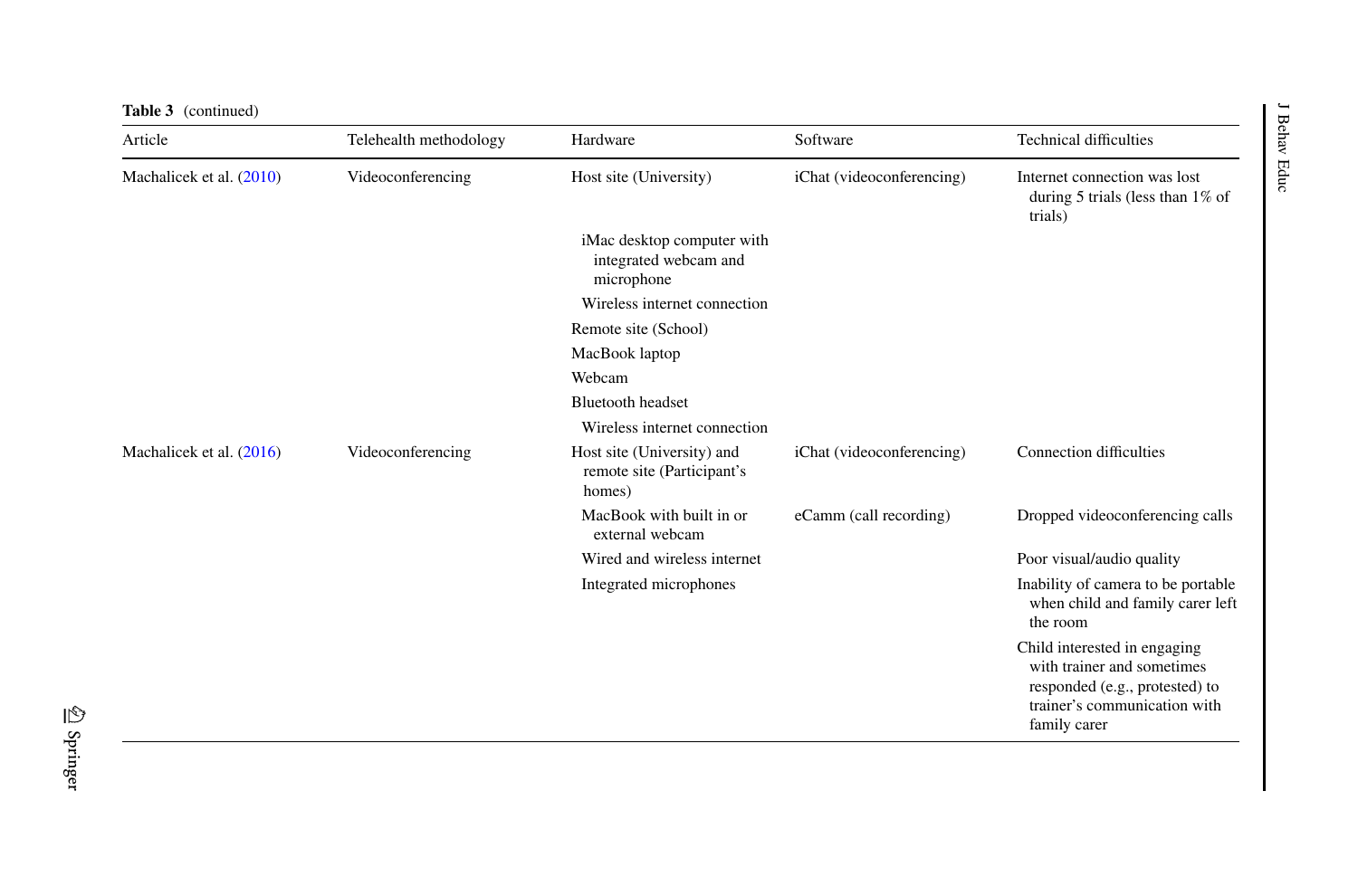| Article               | Telehealth methodology       | Hardware                                              | Software                                              | <b>Technical difficulties</b> |
|-----------------------|------------------------------|-------------------------------------------------------|-------------------------------------------------------|-------------------------------|
| Neely et al. $(2016)$ | Videoconferencing and online | Host site (Location varied)                           | VSee (videoconferencing)                              | None reported                 |
|                       | modules                      | Computer with integrated<br>microphone and webcam     | Internet-based training module<br>(see Franzone 2010) |                               |
|                       |                              | Remote site (University sup-<br>ported Autism clinic) |                                                       |                               |
|                       |                              | iPad mini to record sessions                          |                                                       |                               |
|                       |                              | MacBook with integrated<br>camera and microphone      |                                                       |                               |
| Suess et al. $(2014)$ | Videoconferencing            | Host site (Telehealth center in a<br>hospital)        | Skype (videoconferencing)                             | None reported                 |
|                       |                              | Desktop computer                                      | Debut (view and record ses-<br>sions)                 |                               |
|                       |                              | Video monitor                                         |                                                       |                               |
|                       |                              | Webcam                                                |                                                       |                               |
|                       |                              | Headset                                               |                                                       |                               |
|                       |                              | Remote site (Participant's                            |                                                       |                               |
|                       |                              | home)                                                 |                                                       |                               |
|                       |                              | Laptop                                                |                                                       |                               |
|                       |                              | Webcam                                                |                                                       |                               |
|                       |                              | Wired internet connection                             |                                                       |                               |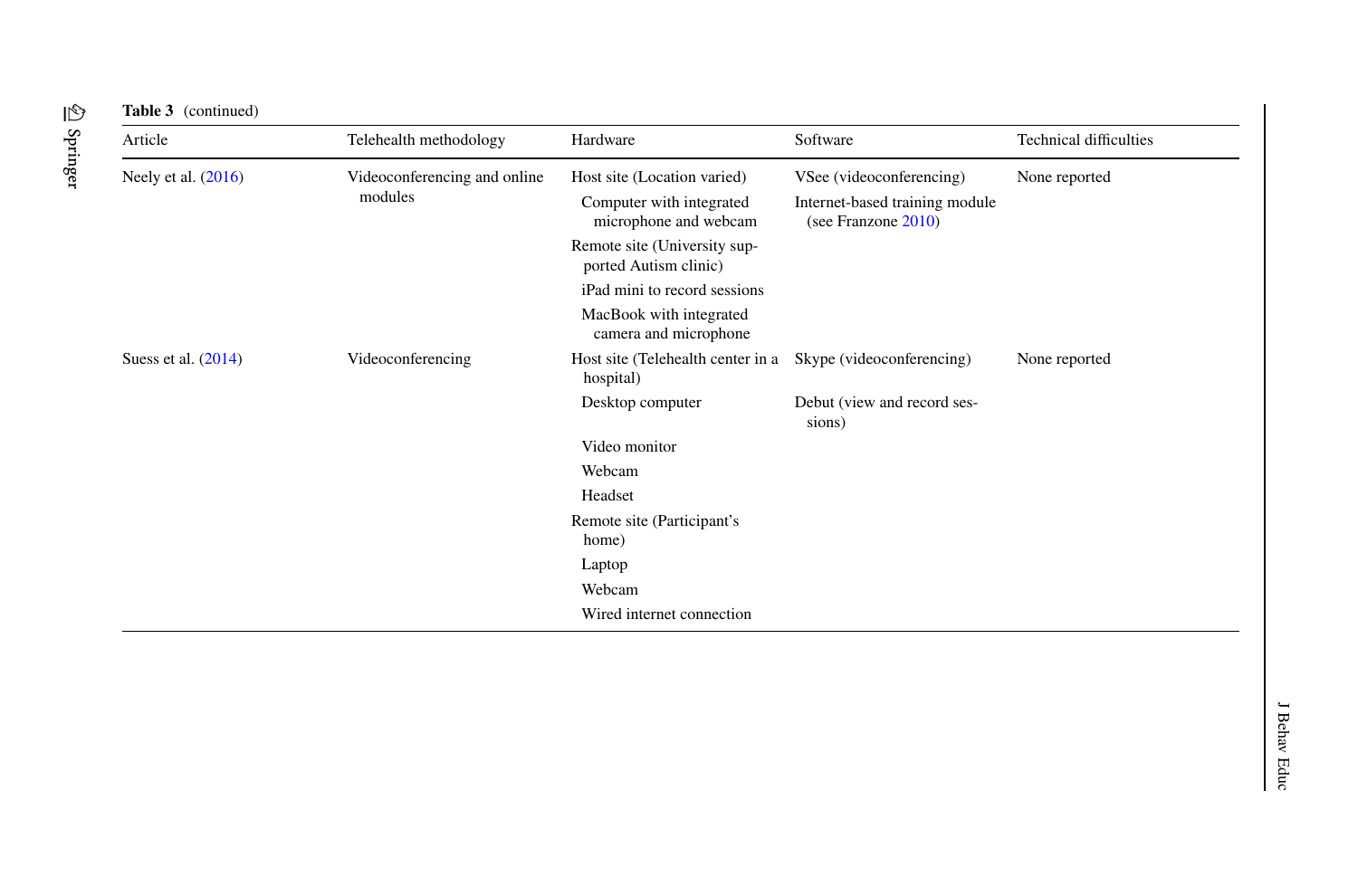| <b>Table 3</b> (continued) |                        |                                              |                                                               |                               | $\overline{\phantom{0}}$ |
|----------------------------|------------------------|----------------------------------------------|---------------------------------------------------------------|-------------------------------|--------------------------|
| Article                    | Telehealth methodology | Hardware                                     | Software                                                      | <b>Technical difficulties</b> | Behav                    |
| Suess et al. (2016)        | Videoconferencing      | Host site (Telehealth center at<br>hospital) | Not specified                                                 | None reported                 | Educ                     |
|                            |                        | Desktop computer                             |                                                               |                               |                          |
|                            |                        | Video monitor                                |                                                               |                               |                          |
|                            |                        | Webcam                                       |                                                               |                               |                          |
|                            |                        | Headset                                      |                                                               |                               |                          |
|                            |                        | Remote site (Regional clinic)                |                                                               |                               |                          |
|                            |                        | Laptop                                       |                                                               |                               |                          |
|                            |                        | Webcam                                       |                                                               |                               |                          |
| Wacker et al. (2013a)      | Videoconferencing      | Host site (Telehealth center at<br>hospital) | Software enabling host site to<br>control remote site cameras | None reported                 |                          |
|                            |                        | Desktop computer                             |                                                               |                               |                          |
|                            |                        | Video monitor                                |                                                               |                               |                          |
|                            |                        | Webcam                                       |                                                               |                               |                          |
|                            |                        | Headset                                      |                                                               |                               |                          |
|                            |                        | Remote site (Regional pediatric<br>clinics)  |                                                               |                               |                          |
|                            |                        | Not specified                                |                                                               |                               |                          |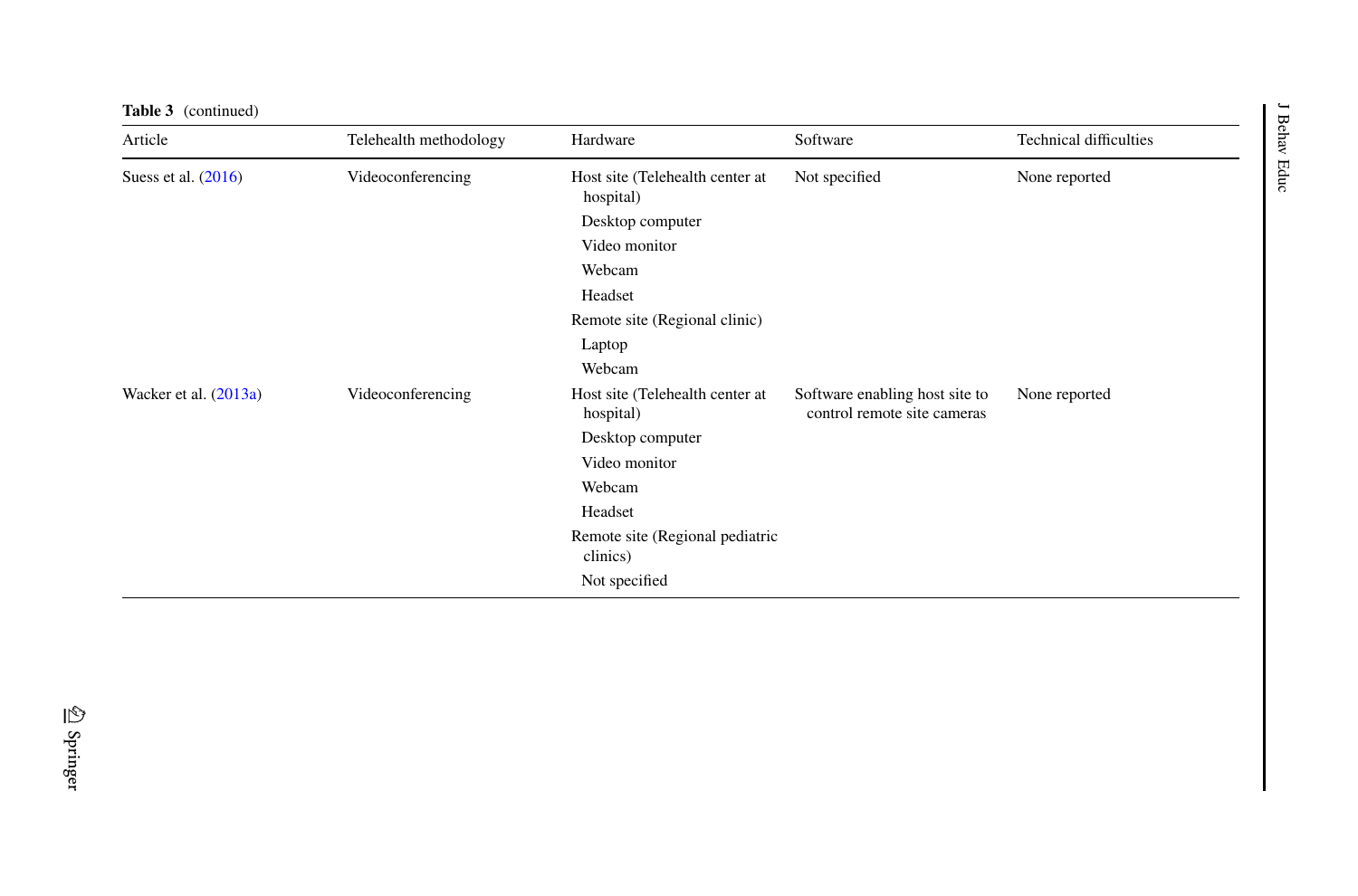| Article                 | Telehealth methodology | Hardware                                     | Software                                                      | <b>Technical difficulties</b> |
|-------------------------|------------------------|----------------------------------------------|---------------------------------------------------------------|-------------------------------|
| Wacker et al. $(2013b)$ | Videoconferencing      | Host site (Telehealth center at<br>hospital) | Software enabling host site to<br>control remote site cameras | None reported                 |
|                         |                        | Desktop computer                             |                                                               |                               |
|                         |                        | Video monitor                                |                                                               |                               |
|                         |                        | Webcam                                       |                                                               |                               |
|                         |                        | Headset                                      |                                                               |                               |
|                         |                        | Remote site (Regional pediatric<br>clinics)  |                                                               |                               |
|                         |                        | Not specified                                |                                                               |                               |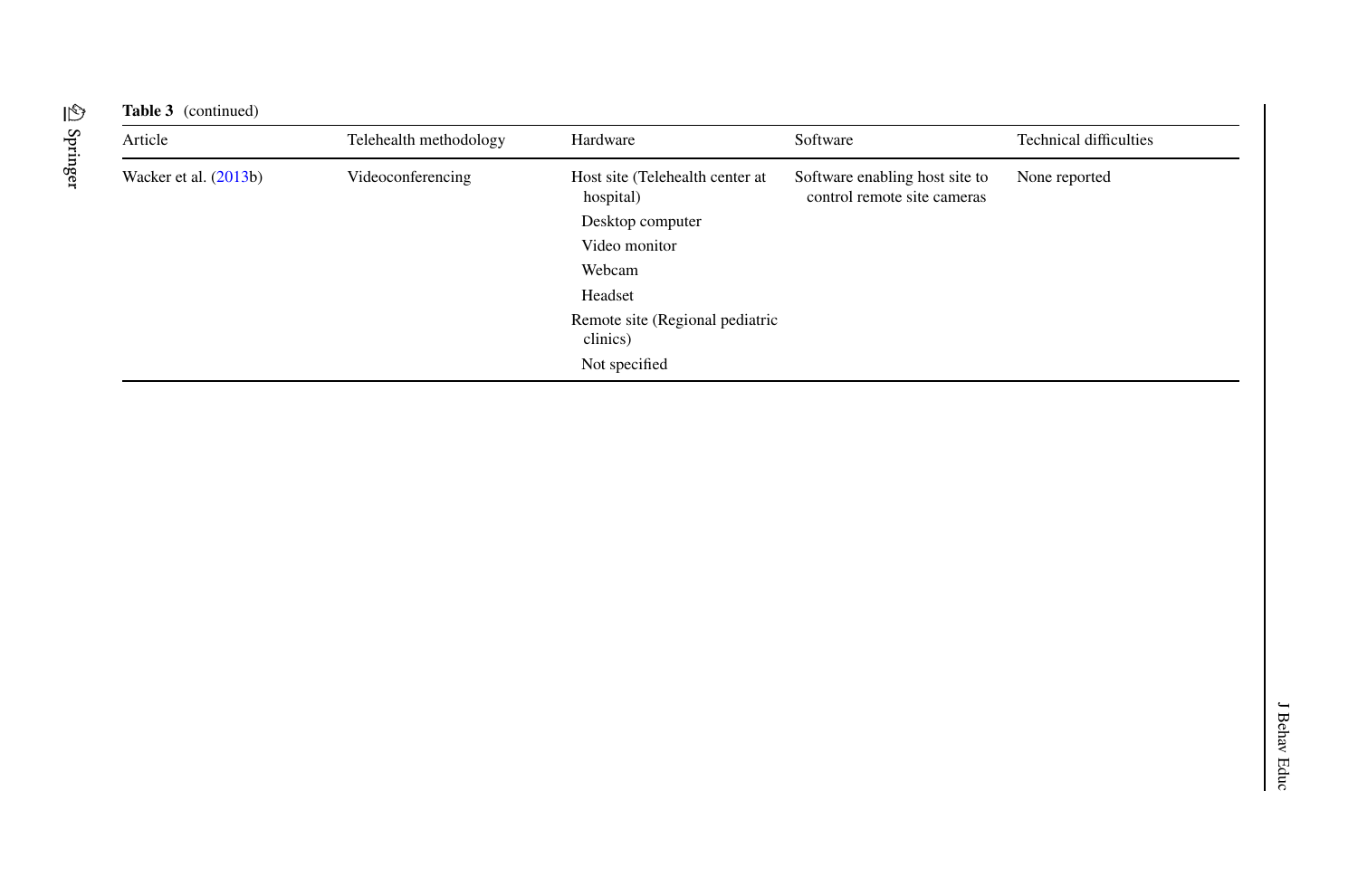| <b>Table 3</b> (continued)  |                                                 |                                     |                                                                              |                                                                                                  |
|-----------------------------|-------------------------------------------------|-------------------------------------|------------------------------------------------------------------------------|--------------------------------------------------------------------------------------------------|
| Article                     | Telehealth methodology                          | Hardware                            | Software                                                                     | <b>Technical difficulties</b>                                                                    |
| Wainer and Ingersoll (2015) | Videoconferencing and online<br>training module | Host site (not specified)           | Internet-based password-<br>protected videoconferencing<br>software          | Difficulty accessing videoconfer-<br>encing program                                              |
|                             |                                                 | Not specified                       | Commercially available screen<br>recording software                          | Difficulty maintaining child's<br>engagement in front of camera                                  |
|                             |                                                 | Remote site (Participant's<br>home) | <b>Online Reciprocal Imitation</b><br>Training website (training)<br>module) | Difficulty accessing online<br>training module website using<br>different devices, e.g., iPhones |
|                             |                                                 | Computer                            |                                                                              | Poor internet connection effect-<br>ing video playback in online<br>module                       |
|                             |                                                 | Webcam                              |                                                                              | Difficulty maintaining child's<br>engagement in front of camera                                  |
|                             |                                                 | Internet connection                 |                                                                              | Difficulty accessing online<br>training module website using<br>different devices, e.g., iPhones |
|                             |                                                 |                                     |                                                                              | Poor internet connection effect-<br>ing video playback in online<br>module                       |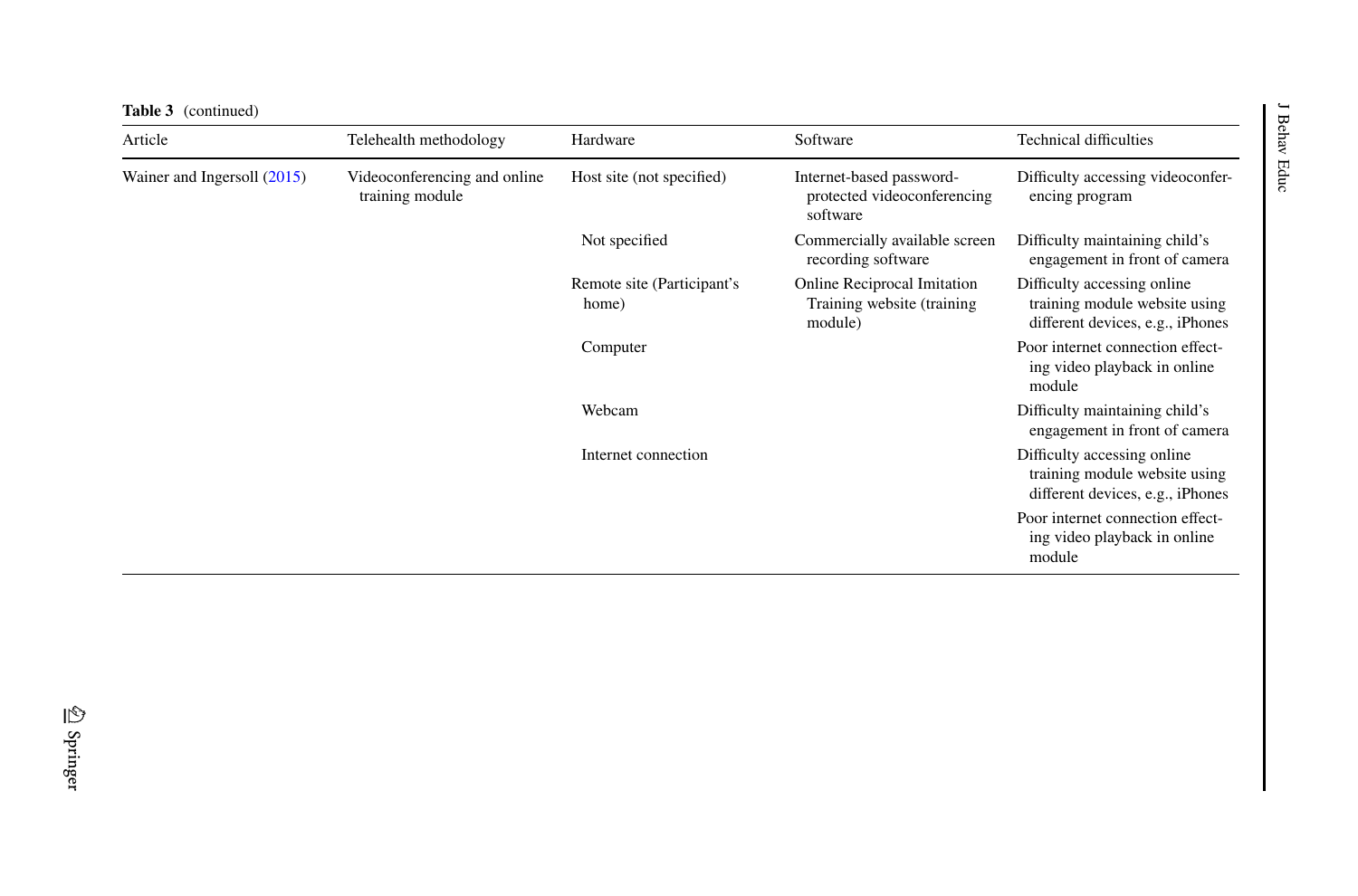[2014;](#page-46-11) Hay-Hansson and Eldevik [2013;](#page-47-10) Higgins et al. [2017](#page-47-11); Knowles et al. [2017;](#page-48-12) Machalicek et al. [2010;](#page-48-13) Suess et al. [2014](#page-49-16)).

Training often continued until trainees met predetermined criteria for idelity or accuracy (Barkaia et al. [2017;](#page-46-13) Fisher et al. [2014](#page-46-11); Gibson et al. [2010](#page-47-12); Machalicek et al. [2010](#page-48-13), [2016](#page-48-11); Neely et al. [2016](#page-49-14); Suess et al. [2014\)](#page-49-16). However, in many studies, training procedures were fixed and not responsive to fidelity (Barretto et al. [2006;](#page-46-12) Fischer et al. [2016;](#page-46-7) Hay-Hansson and Eldevik [2013;](#page-47-10) Knowles et al. [2017;](#page-48-12) Lindgren et al. [2016;](#page-48-8) Machalicek et al. [2009a](#page-48-10), [b](#page-48-9); Suess et al. [2016;](#page-49-15) Wacker et al. [2013a,](#page-50-8) [b;](#page-50-9) Wainer and Ingersoll [2015](#page-50-7)), and in three instances, training was supplemented with individual feedback or additional training based on fidelity (Alnemary et al. [2015;](#page-46-10) Fischer et al. [2016;](#page-46-7) Higgins et al. [2017\)](#page-47-11).

### **Outcomes**

A range of outcomes were included in the articles for both the trainee themselves and the client. Only two studies compared outcomes of training conducted via telehealth with in-person methods (Hay-Hansson and Eldevik [2013](#page-47-10); Lindgren et al. [2016](#page-48-8)), and both found comparable results between the two delivery formats suggesting that delivery of training via telehealth may be as efective as delivery via traditional in-person methods. Additionally, Wacker et al. [\(2013a\)](#page-50-8) anecdotally reported comparable outcomes for clients between their current project, in which trainees were trained via telehealth, and previous projects, in which trainees were trained via in-person methods.

### **Trainee Outcomes**

Outcomes reported for trainees related in most cases to trainee idelity or skills, with only one article examining changes in trainee knowledge about the procedures and reporting large increases (Wainer and Ingersoll [2015](#page-50-7)). In eight articles, no outcomes data were presented for trainees with outcomes presented only for the client (Barretto et al. [2006](#page-46-12); Gibson et al. [2010](#page-47-12); Lindgren et al. [2016;](#page-48-8) Machalicek et al. [2009](#page-48-9)b, [2016;](#page-48-11) Suess et al. [2016](#page-49-15); Wacker et al., [2013a](#page-50-8), [b](#page-50-9)). Where data were presented on trainee fidelity/skills mastered, results were variable. Some studies reported very high fidelity across trainees. For example, Machalicek et al. [\(2009a\)](#page-48-10) reported 100% accuracy for teachers completing preference assessments and Wacker et al. [\(2013](#page-50-9)b) reported averages of 96% (without corrections) and 97% (with corrections) idelity across 24% of sessions for all t. Despite this, while all of the studies reported increases in fidelity for those who were trained (with some significant increases over time or relative to a control group: Fisher et al. [2014;](#page-46-11) Hay-Hansson and Eldevik [2013](#page-47-10)), in the majority of cases trainees failed to meet criterion idelity, with only four articles reporting that criterion idelity was met by all trainees across all session types or experimental phases (Fisher et al. [2014](#page-46-11); Machalicek et al. [2009a](#page-48-10); Neely et al. [2016;](#page-49-14) Wacker et al. [2013b](#page-50-9)). Hay-Hansson and Eldevik ([2013\)](#page-47-10) did, however, report comparable fidelity between individuals trained via telehealth and those trained in-person, suggesting that variable idelity may be a common inding regardless of delivery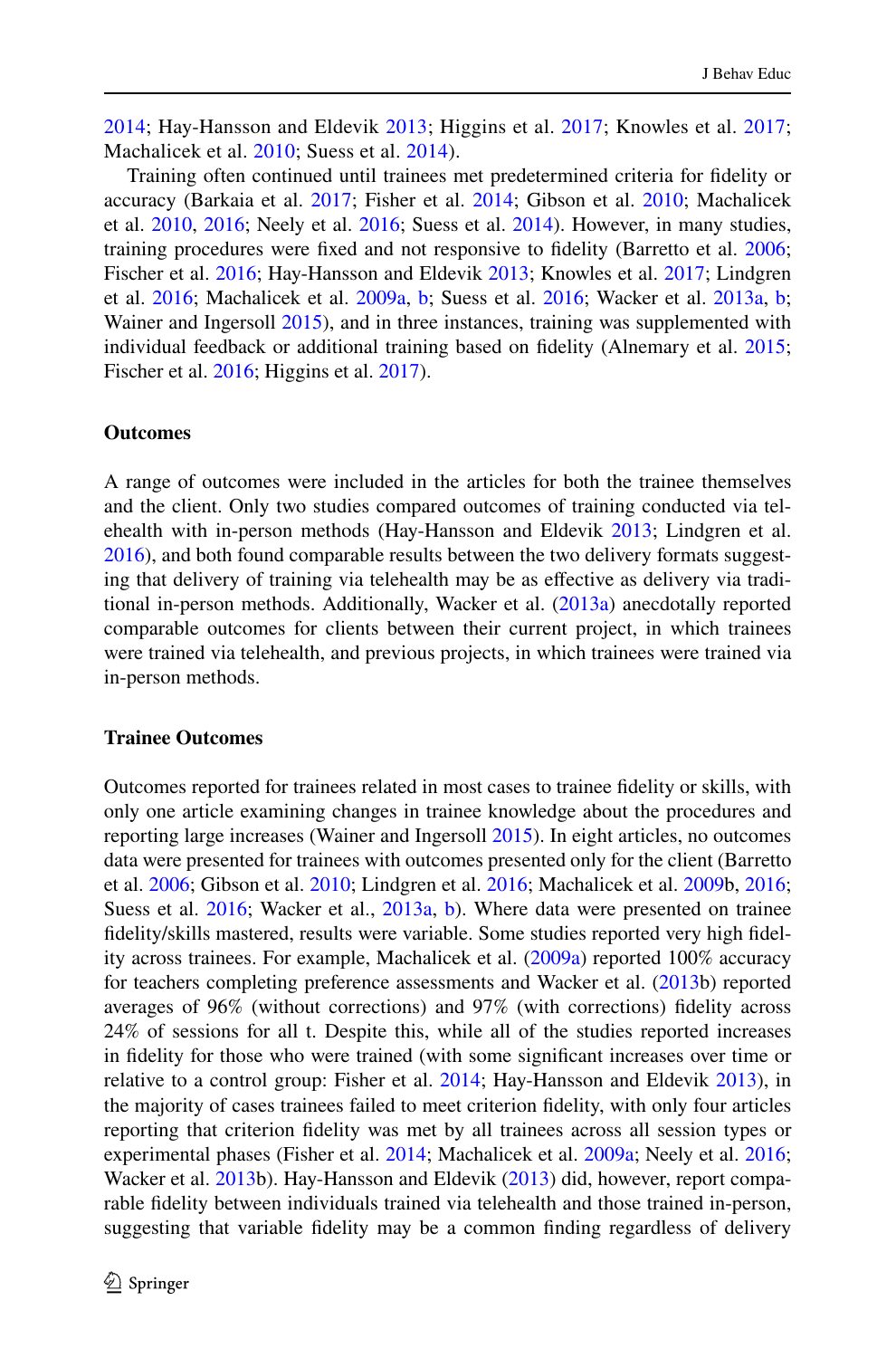format. However, the small number of studies directly comparing delivery formats precludes a more detailed analysis of the relative fidelity with which trainees are able to implement procedures when trained or coached via telehealth.

### **Client Outcomes**

A range of outcomes were reported in relation to the client; however, ive articles included outcomes for the trainee only (Alnemary et al. [2015](#page-46-10); Fisher et al. [2014;](#page-46-11) Hay-Hansson and Eldevik [2013](#page-47-10); Higgins et al. [2017;](#page-47-11) Machalicek et al. [2010](#page-48-13)). Outcomes for the client were usually presented where individuals were trained to undertake assessments or specific intervention techniques. Only one of the studies which focused on teaching techniques presented client outcomes, reporting large increase in children's use of mands (Neely et al. [2016](#page-49-14)).

Where trainees implemented functional analyses, a social function was identified for the client's behavior in the majority of cases (Barretto et al. [2006](#page-46-12); Lindgren et al. [2016](#page-48-8); Machalicek et al. [2009](#page-48-9)b, [2016;](#page-48-11) Suess et al. [2014](#page-49-16); Wacker et al. [2013b](#page-50-9)) with the exception of one client in Suess et al.  $(2016)$  $(2016)$  and two in Wacker et al.  $(2013b)$  $(2013b)$  for whom no function was identified. The results of the analyses were directly verified using a function-based intervention in ive articles (Lindgren et al. [2016;](#page-48-8) Machalicek et al.  $2016$ ; Suess et al.  $2014$ ,  $2016$ ), and Wacker et al.  $(2013b)$  $(2013b)$  $(2013b)$  verified results using FCT presented in a subsequent article for 13 clients (Wacker et al. [2013a](#page-50-8)). In one article (Barretto et al. [2006](#page-46-12)), analysis results were not verified by a subsequent intervention. Only one article (Machalicek et al. [2009a\)](#page-48-10) presented results of preference assessments conducted by trainees for three children. In this instance, preferred items were identified for each child and these preferences were subsequently verified using an instructional intervention in which children were observed to choose the task associated with access to the items identified as preferred.

Some articles focused on training agents to implement speciic interventions such as FCT or diferential reinforcement, Reciprocal Imitation Training, PBIS approaches, or mand and echoic training. FCT and diferential reinforcement interventions were found to be generally efective when implemented by trainees. For example, Gibson et al. ([2010\)](#page-47-12) reported that elopement occurred only 5% of the time following FCT compared to over 90% of the time during baseline sessions. A number of studies (Fischer et al. [2016](#page-46-7); Lindgren et al. [2016](#page-48-8); Suess et al. [2014](#page-49-16); Wacker et al. [2013a](#page-50-8)) similarly reported large reductions in challenging behavior for the majority of clients. However, results were variable with less than 80% reductions for some clients and additional intervention elements required in some cases. Results were particularly variable with an average of only 65.1% reduction in challenging behavior in Suess et al. [\(2016](#page-49-15)), despite challenging behavior being found to be significantly lower during the intervention than baseline. It must be noted, however, that telehealth training for functional analyses and FCT was implemented in this study in order to examine whether it could be delivered within the same time frame (i.e., two hours) as existing clinical support systems. As a result, the authors highlight that the findings offer preliminary evidence that telehealth training for functional analyses and FCT can be incorporated into existing systems, with questions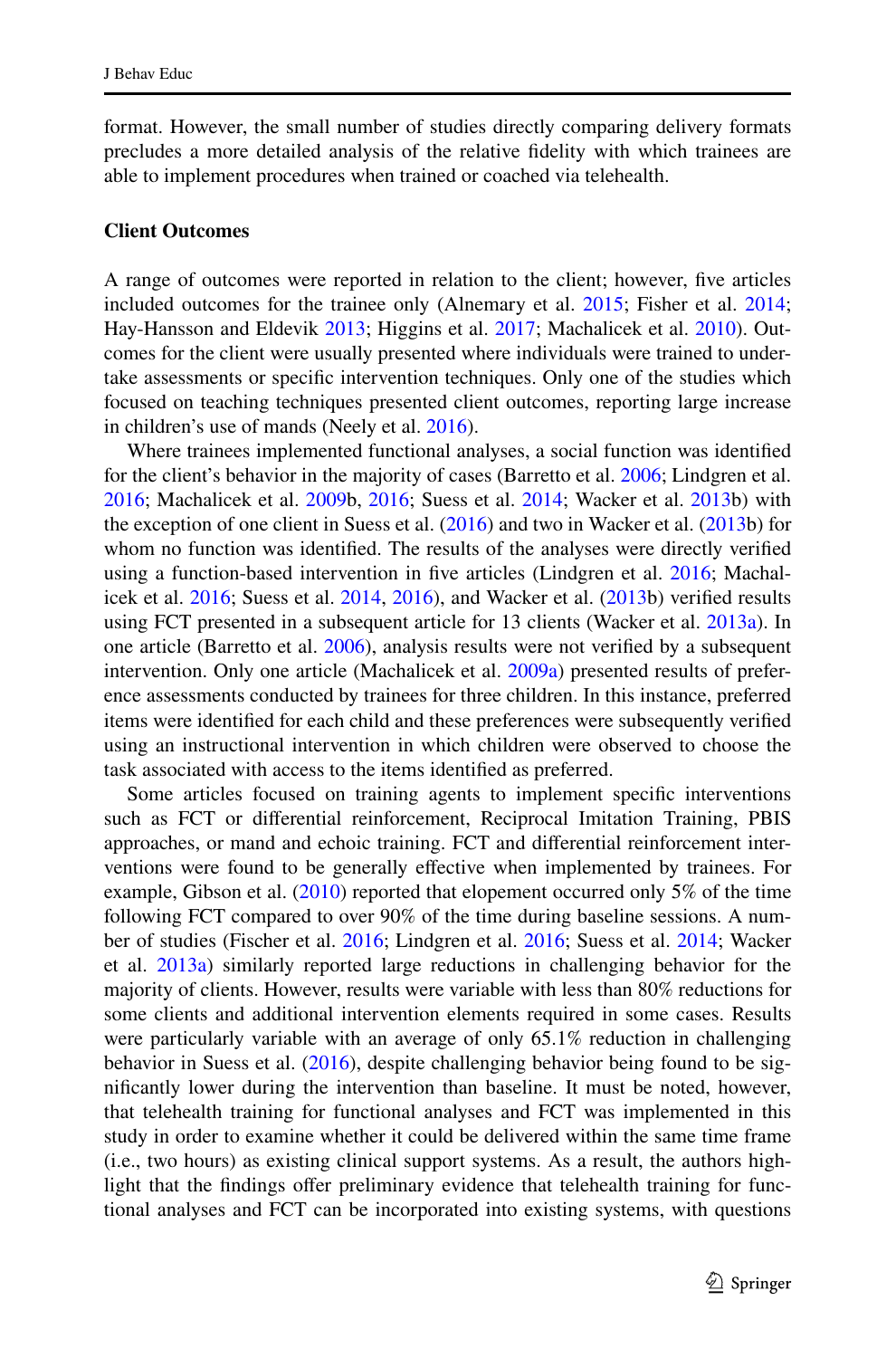remaining about ways to maximize intervention efects within a short timeframe. In relation to Reciprocal Imitation Training (Wainer and Ingersoll [2015](#page-50-7)) or echoic and mand training (Barkaia et al. [2017\)](#page-46-13), outcomes were reportedly variable but with moderate increases in children's spontaneous imitation or communication overall.

### **Social Validity**

Fourteen of the 20 articles included data relating to the social validity of the training/coaching delivered via telehealth. In most cases, social validity ratings were very high and nearly at ceiling levels on the measures used. For example, Fisher et al. ([2014\)](#page-46-11) developed a 14-item social validity questionnaire (utilizing a 7-point Likert scale from 1 [strongly disagree] to 7 [strongly agree]) relating to the use of web-based technology, the content of the online modules, the interactions with the trainee, and their overall satisfaction. Mean ratings assigned to each of the items ranged from 5.4 (for use of web-based technology) to 7 (for overall satisfaction) indicating high social validity. Other researchers evidenced similarly high social validity with a range of standardized and novel questionnaires (Barkaia et al. [2017;](#page-46-13) Fischer et al. [2016;](#page-46-7) Gibson et al. [2010;](#page-47-12) Higgins et al. [2017;](#page-47-11) Knowles et al. [2017;](#page-48-12) Machalicek et al. [2016](#page-48-11); Neely et al. [2016](#page-49-14); Suess et al. [2014;](#page-49-16) Wainer and Ingersoll [2015](#page-50-7)), with one article highlighting that scores were comparable to other interventions provided in-person (Wacker et al. [2013a\)](#page-50-8). However, social validity scores were variable in one study (Alnemary et al. [2015\)](#page-46-10) with low scores assigned to aspects of the videoconferencing, indicating technical difficulties experienced (see Table [3](#page-18-0) and further discussion below). Despite this, trainees stated that they would recom-mend the training to others, a finding that was replicated by Fisher et al. ([2014\)](#page-46-11) and Higgins et al. ([2017\)](#page-47-11). Trainees reported across the studies that they found the use of telehealth simple, valuable, unobtrusive, and convenient as it allowed more frequent meetings with the trainer and immediate feedback. Although the use of telehealth was generally rated highly, two individuals in separate studies stated that they felt the training would have been easier or preferable in-person (Alnemary et al. [2015;](#page-46-10) Neely et al. [2016\)](#page-49-14) and another expressed concerns about the possibility of technical difficulties (Gibson et al. [2010](#page-47-12)).

In addition to assessing social validity, some researchers also examined costs relating to the use of telehealth in comparison with in-person support. For example, Wacker and colleagues (Wacker et al. [2013a](#page-50-8), [b\)](#page-50-9) estimated that the weekly costs of providing a functional analysis would have been \$335.09 per client if training were delivered in-person (when including costs related to the behavioral consultant's time and travel) versus \$57.95 when training was delivered via videoconferencing. Similarly, the combination of a functional analysis and FCT would have resulted in total costs per client of \$55,872 if delivered in-person, versus \$11,500 when delivered via videoconferencing. Lindgren et al. ([2016\)](#page-48-8) similarly evidenced large cost savings as a result of the use of telehealth, particularly when telehealth support was provided in client's homes rather than regional clinic settings (due in part to the exclusion of costs relating to families travel to the clinics, additional staff support, and use of other resources).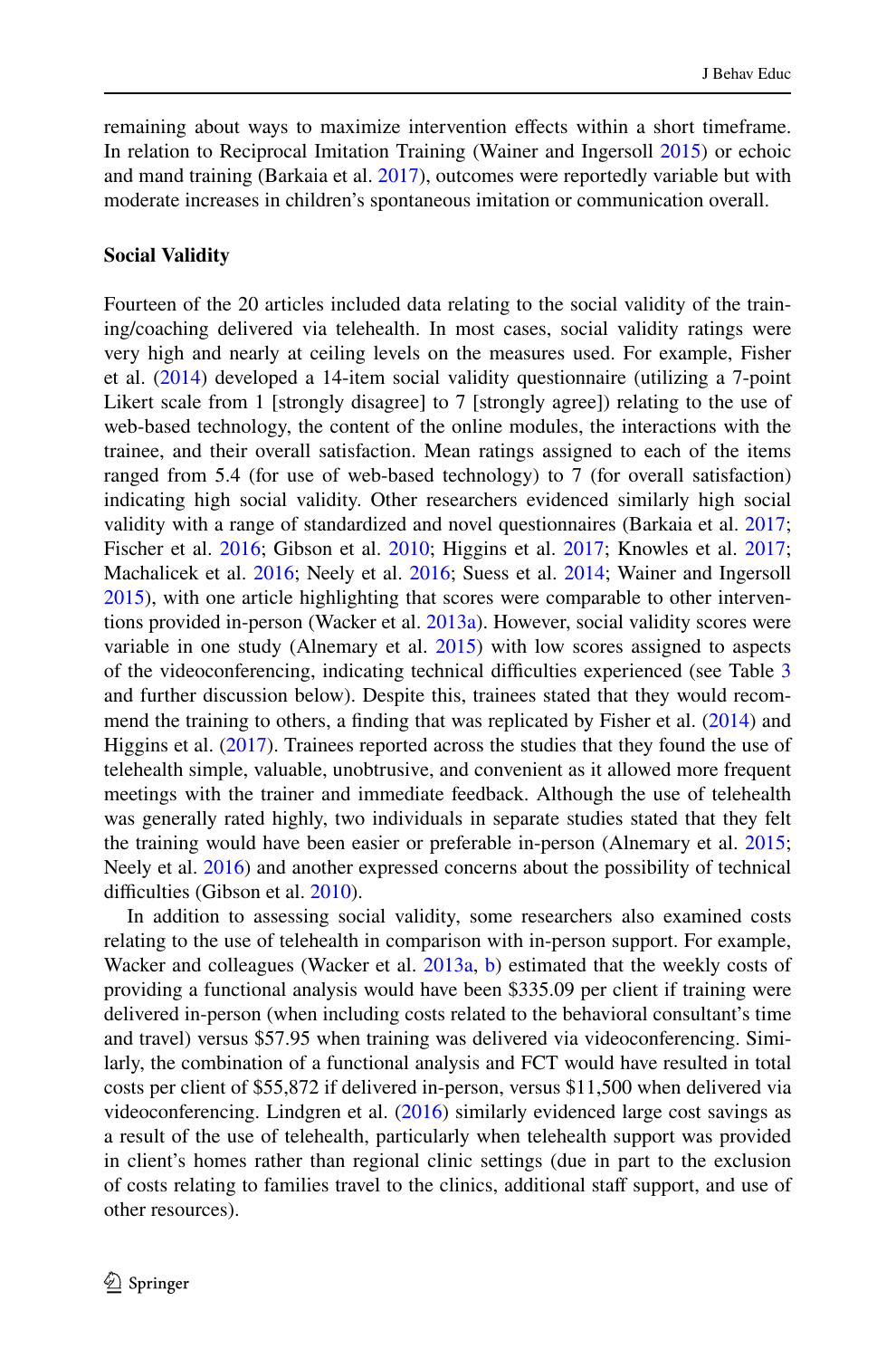### **Obstacles Relating to Telehealth**

A number of obstacles were identiied in the articles relating to the use of telehealth for training. These often related to technical difficulties (see Table [3](#page-18-0)). However, in most cases, authors reported that technical issues did not significantly affect the training and were easily resolved. Issues relating to the logistics of using the equipment were also highlighted, including the possibility of needing someone to set up equipment prior to sessions, or transferring potentially large video files (Fischer et al. [2016](#page-46-7)), and issues with protecting clients' confidentiality or obtaining informed consent (Barkaia et al. [2017](#page-46-13); Fischer et al. [2016\)](#page-46-7). Some authors discussed issues with software being blocked by local firewalls (Hay-Hansson and Eldevik [2013\)](#page-47-10), and with insurance companies not covering the cost of support delivered via tel-ehealth (Barretto et al. [2006\)](#page-46-12). Finally, researchers also highlighted potential limitations of support provided via telehealth, such as whether it can be used with all types of behavior or techniques (Machalicek et al. [2010;](#page-48-13) Wacker et al. [2013a](#page-50-8)) and whether some trainees may need more direct modeling which is not possible via telehealth (Suess et al. [2014\)](#page-49-16).

### **Discussion**

The results of this review provide initial support for the use of telehealth as a way to efectively train individuals to implement ABA techniques including assessments, teaching procedures and specific interventions. In some cases, training via telehealth was found to produce comparable results to traditional in-person training and resulted in behavioral change or useful assessment outcomes for clients. Furthermore, telehealth training was rated as highly socially valid and, in preliminary analyses, resulted in signiicant inancial savings for organizations and reduced travel burdens for trainees. Providing training via telehealth may therefore be a promising method of supporting behavioral change for clients and increasing access to behavioral support.

### **Methodological Quality of Evidence Base**

Although these initial results are promising, a key limitation of the evidence base for telehealth training in ABA procedures relates to the methodological quality of the studies. The articles included in this review were most commonly rated as "Weak" or "Borderline Adequate" on the Evaluative Method, indicating that they lacked key indicators of methodological quality. This finding replicates earlier findings by Boisvert et al. ([2010\)](#page-46-9) who similarly found that research relating to telehealth support for people with ASD had key methodological laws. Only ive studies in the current review were rated as "Adequate" (one relating to trainee outcomes: Knowles et al. [2017;](#page-48-12) four relating to client outcomes: Lindgren et al. [2016;](#page-48-8) Machalicek et al. [2009](#page-48-9)b; Neely et al. [2016](#page-49-14); Wacker et al. [2013a\)](#page-50-8), and one as "Strong" (relating to client outcomes: Gibson et al. [2010\)](#page-47-12).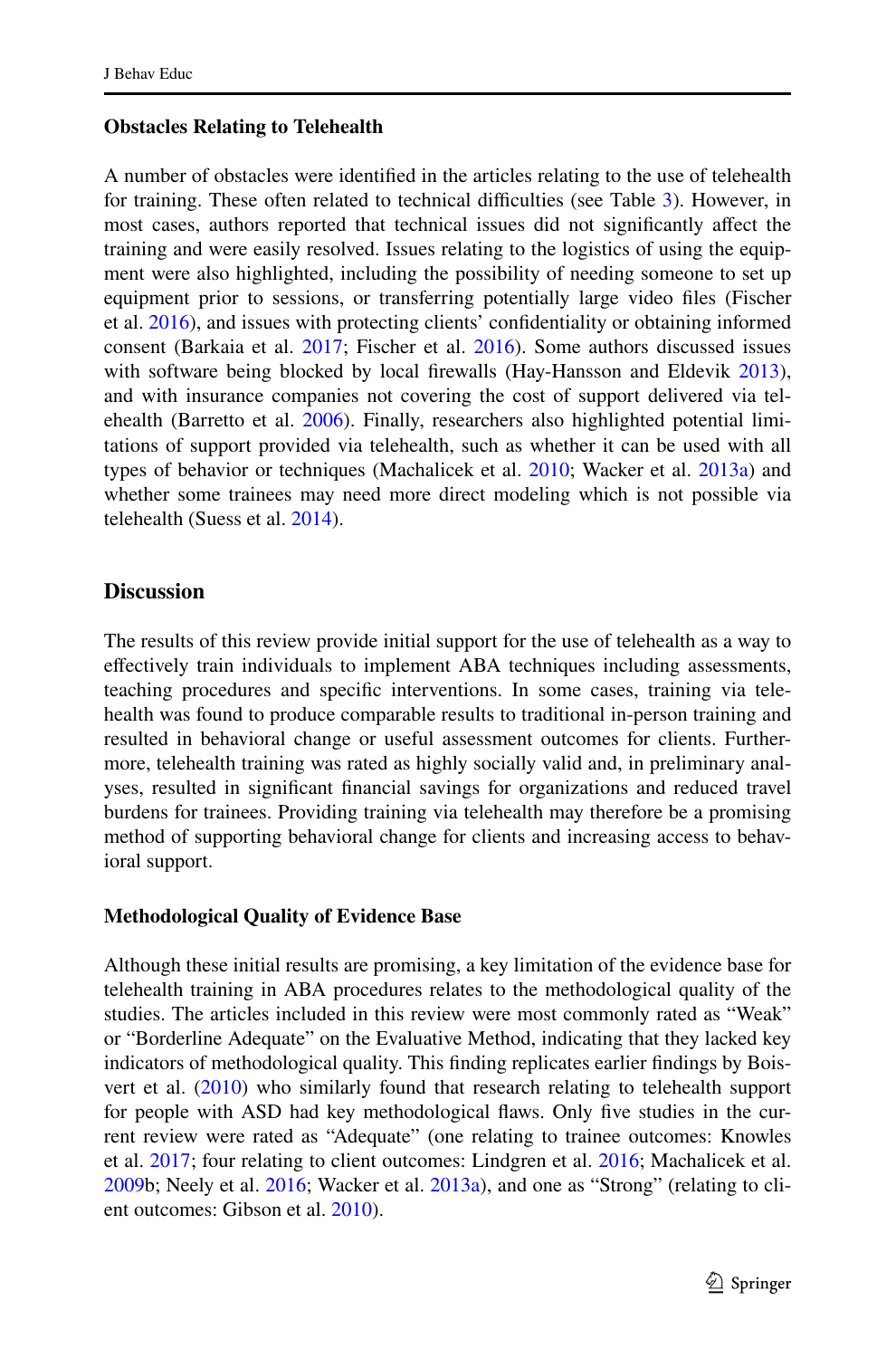Due to the low number of articles utilizing a group design included in the review, it is not possible to examine the methodological quality of these articles in depth. However, the most common cause of low ratings for single case design studies related to graphical representations of the data which suggested unstable data in the baseline or intervention conditions, poor experimental control, insufficient replication of independent variable manipulations, or a lack of adequate data to evidence an efect. This may suggest that variables other than the training (for trainee outcomes) or behavioral techniques (for client outcomes) inluenced results. When considering trainee outcomes, it is unclear whether these elements are due to difficulties in training individuals via telehealth or other aspects of the study design. However, for client outcomes, only some of these elements (i.e., number of independent variable manipulations, amount of data collected) are likely to be within the control of the researcher, with others likely to be inluenced by the idelity with which trainees implement the techniques, which was found to be variable when examined by the studies included in this review and in a previous review (Neely et al. [2017](#page-49-20)). Despite this, additional research examining whether issues in these areas of experimental design are common among interventions utilizing a training or behavioral consultation model is warranted in order to identify whether this is unique to the use of telehealth. Furthermore, the low ratings for single case design studies may be in part explained by the emphasis given to diferent elements of study design by the Evaluative Method. Wendt and Miller ([2012\)](#page-50-6) suggested that elements such as interobserver agreement and idelity may also be key indicators of internal validity in single case design, but are currently considered only as secondary indicators on the Evaluative Method with less inluence on the overall rating. This may be particularly relevant in the current review, as only two studies (Barretto et al. [2006;](#page-46-12) Neely et al. [2016\)](#page-49-14) did not evidence acceptable levels of interobserver agreement across all measures, conditions and participants. Nonetheless, while the studies reviewed here often did not score highly on the existing measures of internal validity on the Evaluative Method, their external validity is supported where comparisons were conducted to training provided in-person, as indings were often reported to be comparable. This is a key strength of the evidence base to date. It is also important to consider that research relating to training individuals in behavioral procedures via telehealth is a relatively new in the ield, and therefore should be considered in light of this. Further, studies that evidence high methodological quality are undoubtedly needed; however, the positive outcomes reported here remain a promising indication of the potential efectiveness and utility of this type of support.

### **Limitations and Areas for Further Study**

Some additional limitations of the evidence base must also be considered. Firstly, the vast majority of research included in this review was conducted by research teams located primarily in the USA; therefore, it is unclear whether such methodology could be integrated into the support systems of other countries. In addition, there are only a few direct comparisons of training provided via telehealth with training provided via in-person methodology. Although this is in an important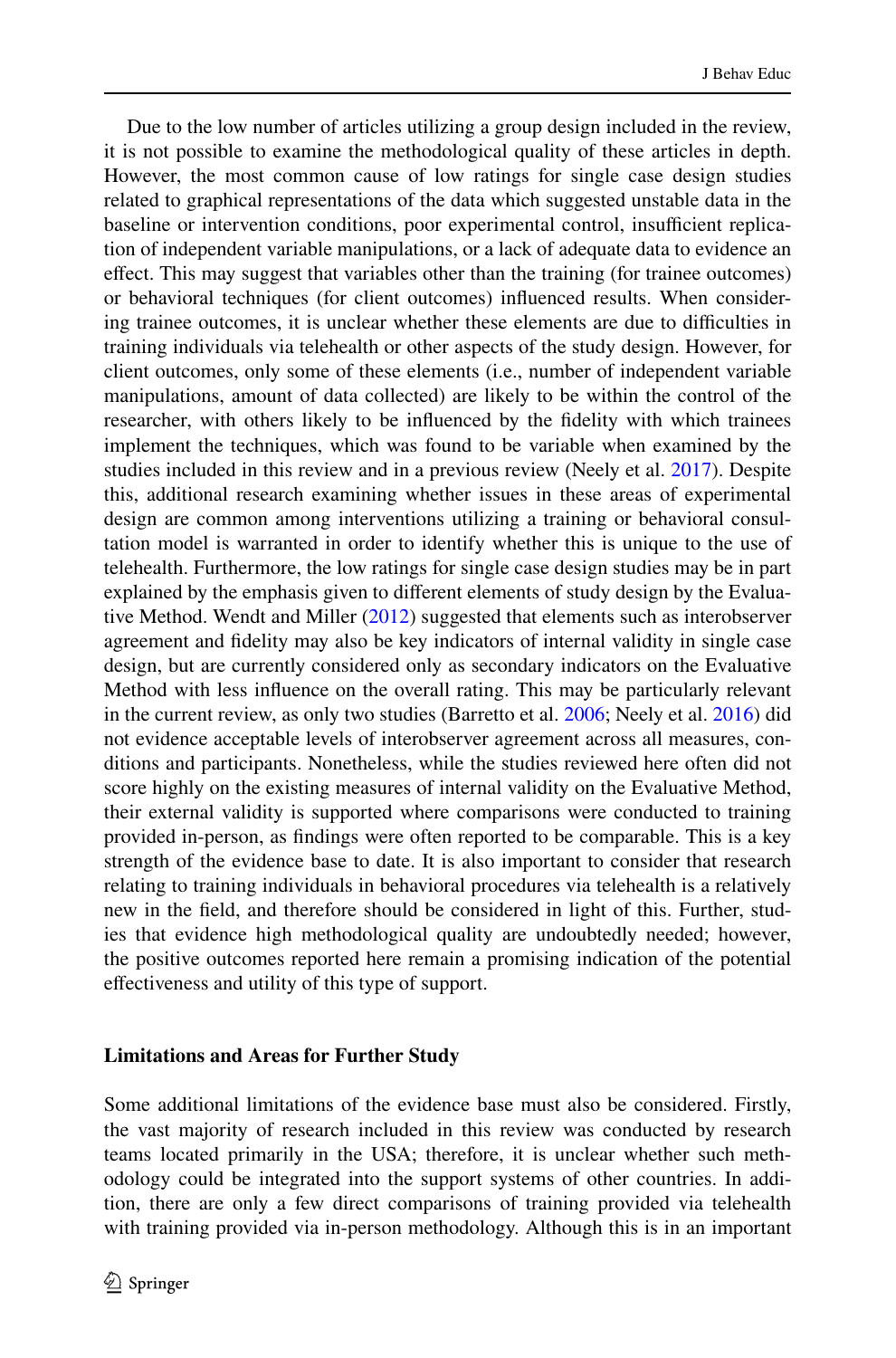omission and requires further study, it may be sufficient to demonstrate that training provided via telehealth is efective more generally, given that it may not be possible to provide in-person support to some trainees/clients (e.g., in very rural areas in which there are no professionals with expertise in behavior analysis). This limitation may therefore relate to the theoretical understanding of telehealth-based support, rather than its clinical utility. Secondly, the variable results relating to trainee fidelity warrant further study to identify the determinants of and ways to improve trainee's implementation of techniques, and the impact of this on client outcomes. Many studies included in the review did not report idelity data (for either the trainer or trainee) which is a key methodological limitation, although this limitation is also applicable to behavioral research more widely (e.g., Gresham et al. [1993](#page-47-17); Ledford and Wolery [2013\)](#page-48-20). Comparisons with fidelity when trainees receive training via inperson methodology would again be useful, given one study in this review finding that variable idelity was common across both training modalities (Hay-Hansson and Eldevik [2013\)](#page-47-10). Finally, some technical difficulties were reported in the studies, suggesting a need to document and refine the technological requirements for successful telehealth interventions. This is likely to be a common concern for telehealth interventions across a number of ields and Lee et al. [\(2015](#page-48-21)) provide an initial analysis of the particular considerations for training relating to FCT interventions. More demonstrations of sufficient technology for conducting telehealth and troubleshooting guidelines are undoubtedly needed if practitioners are to adopt such methodology within their practice.

In addition to limitations in the evidence base, there are also limitations relating to the current review which must be considered when interpreting results. Firstly, it was beyond the scope of the review to consider interventions that did not include additional support from a trainer (e.g. those based solely on self-directed learning such as Jang et al. [2012\)](#page-47-18), or interventions relating to more broad behavioral meth-odology rather than defined procedures (e.g., Heitzman-Powell et al. [2014](#page-47-19); Vismara et al. [2009;](#page-50-13) Vismara et al. [2013;](#page-50-14) Vismara et al. [2012\)](#page-50-15); therefore, the utility of telehealth in these contexts cannot be inferred from this review. In addition, due to the nature of systematic review methodology, some relevant articles may not be included if they were not identified as part of the search strategy and it was not possible to include gray literature such as unpublished manuscripts, dissertations, or book chapters. As a result, some relevant evidence may not have been included in the review. Despite this, the methodology of a systematic review requires adherence to tight inclusion criteria and this is therefore a limitation of systematic reviews in general. Finally, due to the small number of studies identified, it was not possible to assess the efectiveness of the interventions quantitatively; therefore, conclusions relating to efectiveness are only tentatively made.

Despite limitations, this review has highlighted a number of speciic areas that require further study. Any future research should aim to overcome methodological limitations highlighted in this review, and be conducted in a range of countries and contexts in order to demonstrate the applicability of telehealth to ABA support internationally. Additional research is also needed for wider target populations, as nearly all studies in this review focused on children with disabilities, for a greater range of outcomes (e.g., trainee knowledge and conidence), and on other ABA techniques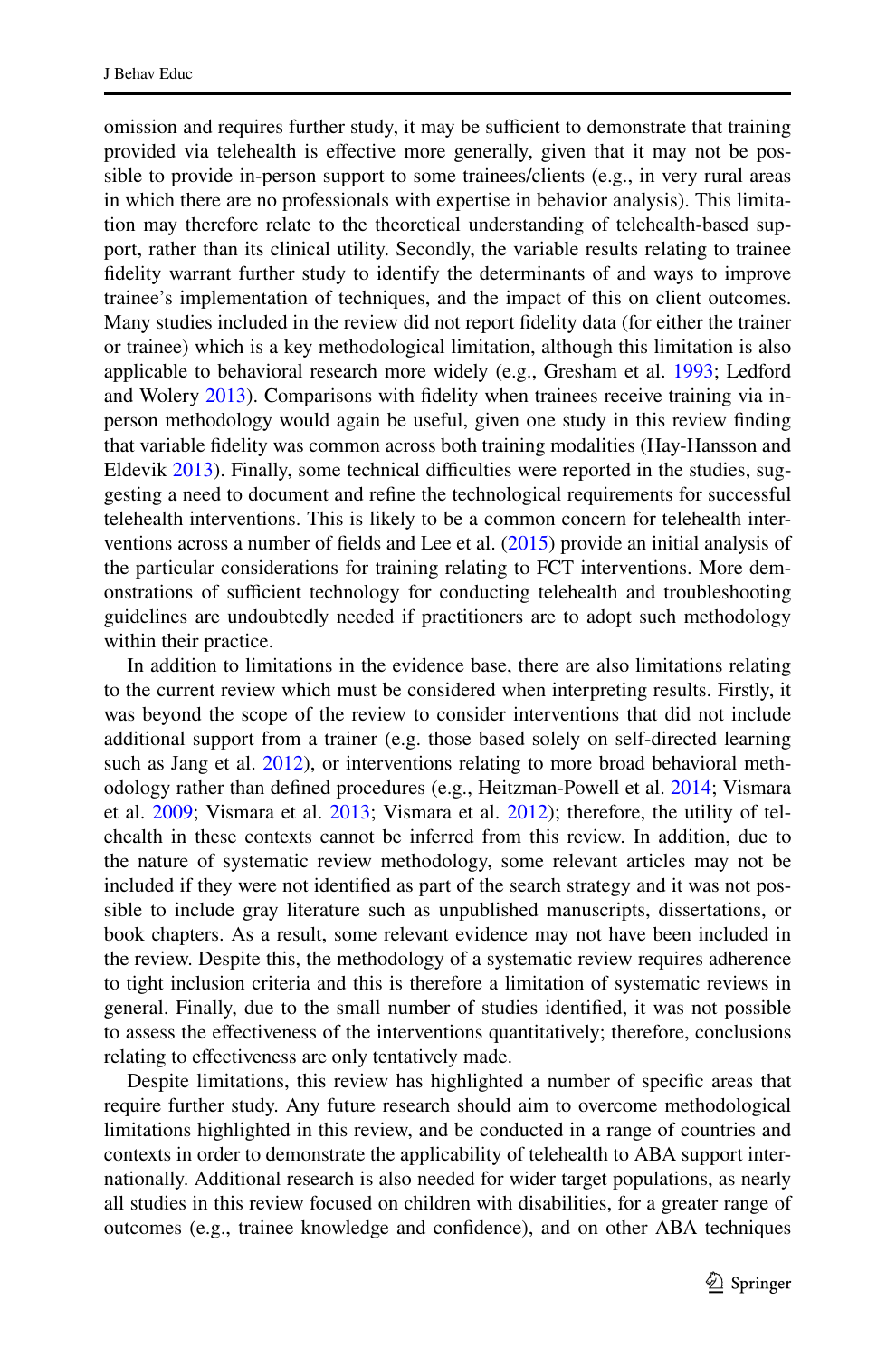and interventions. Finally, a component analysis of telehealth training would add to the evidence base by determining which elements of training are necessary or sufficient for behavioral change, as many studies used multiple approaches including initial training, real-time coaching, accompanying manuals, and logistical support from other individuals during sessions.

### **Broader Considerations Relating to Telehealth**

Some wider issues relating to the use of telehealth also warrant further discussion and will require investigation and clariication if the ield of ABA is to adopt telehealth methodology more widely. The articles included in this review often contained only limited details about the characteristics of the trainer, trainee, and clients, with no evaluation of the characteristics of those who would be most able to deliver training via telehealth or beneit from the use of this technology. Some authors highlighted a need to investigate this further (Suess et al. [2014](#page-49-16); Wacker et al. [2013a](#page-50-8)), and this may be a key consideration for professionals wishing to use telehealth methodology. It is possible that some individuals may have difficulty engaging with or benefiting from support provided via telehealth due, for example, to difficulty accessing or using the technology required, cultural and language barriers, or preferences for support provided in a particular way. Identifying the characteristics of those who would beneit most and engage with telehealth support would ensure that such methodology is used when it is most appropriate and useful. On a related note, there is debate within other ields around the extent to which support provided via telehealth alters the therapeutic relationship between the therapist/trainer and the recipient (see, for example, Kaplan and Litewka [2008](#page-47-20); McCarty and Clancy [2002;](#page-48-22) Swinton et al. [2009](#page-49-21)). Although a full overview of this debate is beyond the scope of this review, there may be important implications relating to this for behavior analytic support provided via telehealth. For example, if the therapeutic relationship is indeed altered, it may imply that behavior analytic telehealth support will be most appropriate for individuals who are more emotionally resilient and require less therapeutic/emotional support from trainers alongside the training. These implications will need to be investigated and taken into account when implementing support via telehealth.

Other limitations relating to the use of telehealth in ABA may also exist, with some authors highlighting that use of the methodology may be limited to particular types of target behaviors (Machalicek et al. [2010\)](#page-48-13), or particular procedures, as training relating to highly speciic procedures may be more suited to delivery via telehealth than training for less easily defined procedures (Machalicek et al. [2010;](#page-48-13) Wacker et al. [2013a](#page-50-8)). Although some authors have applied telehealth methodology to more broad training (see, for example, Heitzman-Powell et al. [2014;](#page-47-19) Reese et al. [2015](#page-49-6); Vismara et al. [2009,](#page-50-13) [2013,](#page-50-14) [2012](#page-50-15); Xie et al. [2013\)](#page-50-1), an analysis of the factors related to the efectiveness of telehealth for diferent types of support and with different behavioral targets is warranted. Finally, the motivations and context for adopting telehealth support in ABA services must be considered. Although providing support via telehealth has preliminarily been shown to reduce costs or travel burdens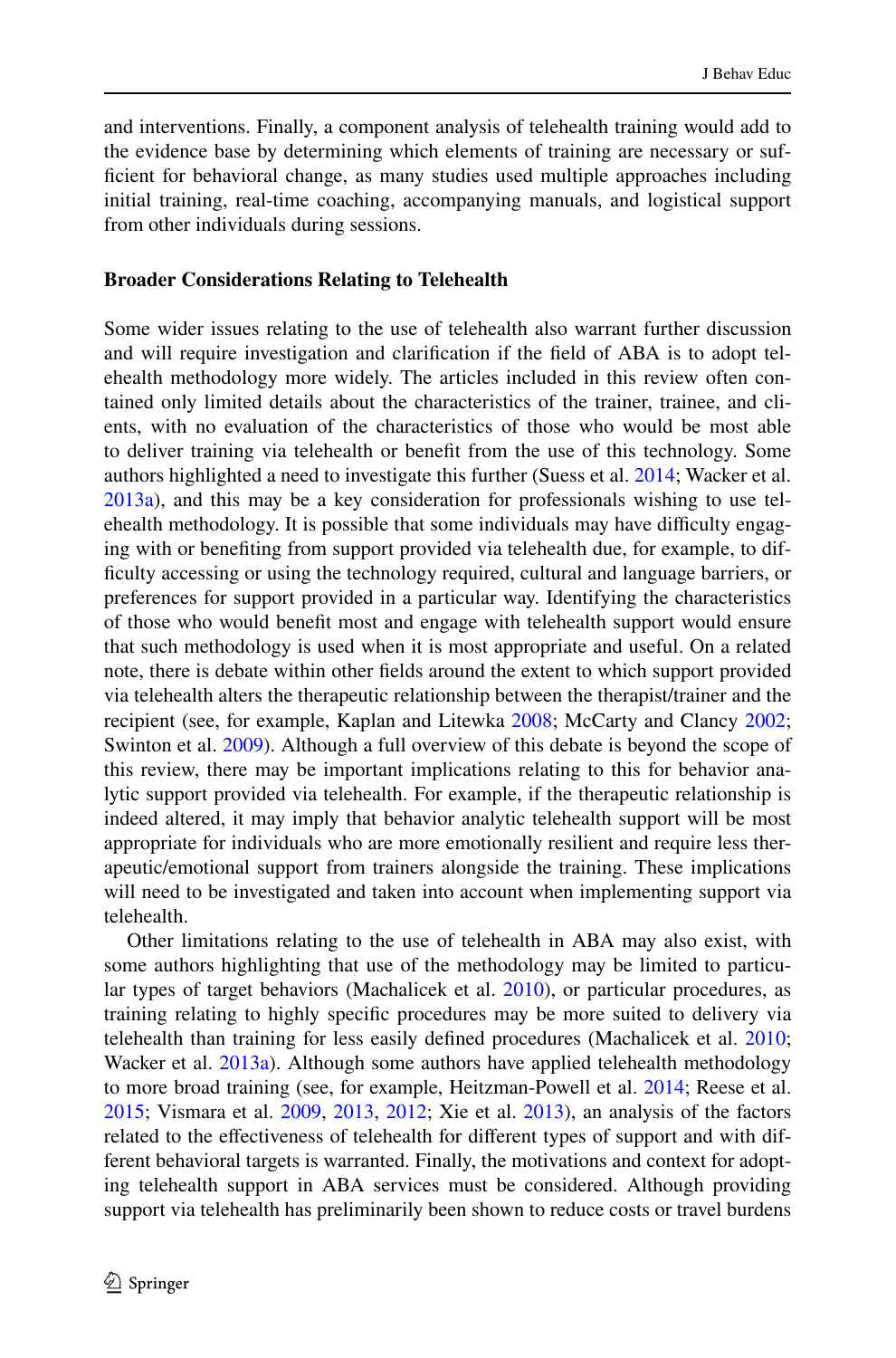(Gibson et al. [2010](#page-47-12); Lindgren et al. [2016;](#page-48-8) Wacker et al. [2013a,](#page-50-8) [b](#page-50-9)), it can be argued that this should be a secondary focus, with clinical need taking precedence. Furthermore, there is some evidence that despite reduced professional costs, client related costs may increase as a result of the use of telehealth (see Lindgren et al. [2016](#page-48-8)) which may present a barrier to participation for some families. It may be important, therefore, to ensure that services do not adopt telehealth methodology solely to reduce professional costs where in-person training is possible, but instead adopt telehealth to support populations who may be unable to otherwise access support (e.g., in rural settings) or who would specifically benefit from the use of such technology.

### **Implications for Practice**

<span id="page-39-0"></span>Although these broader issues require further investigation and the methodological quality of articles included in this review presents a significant limitation, the findings presented here and the literature relating to telehealth more generally may have important implications for clinical practice. In early evaluations, telehealth methodology appeared to be efective for training individuals in a number of ABA techniques. Although more high-quality research is warranted, these findings suggest that telehealth support may have the potential to improve the reach and scope of behavior analytic support and enable professionals to efectively support populations that would otherwise struggle to access such support. This may be particularly important in contexts where expertise in behavior analysis is scarce or not geographically widespread such as the UK, where only 275 professionals are registered with the Behavior Analyst Certification Board as Board Certified Behavior Analysts or Board Certified Assistant Behavior Analysts (Behavior Analyst Certification Board  $2017$ ). This is equivalent to one certified professional per  $235,525$  people and is much lower than other countries such as the USA, where there is one certified professional for every 12,776 people (based on total population data as of 1st July 2017 [the most recent available data for the UK]: United States Census Review [2017\)](#page-50-16). Telehealth support in ABA services also necessitates a focus on training stakeholders, as it may be difficult to provide direct behavioral interventions to a client using telehealth due to the need to be able to deliver reinforcement and manipulate aspects of the environment directly. Training stakeholders is consistent with best practice in Positive Behavioral Support (Gore et al. [2013](#page-47-9)), and is also likely to improve stakeholder skills and promote the sustainability of behavioral support for the client over time. In addition to this, telehealth-based interventions were considered highly socially valid by trainees which is another important determinant of the likelihood that the intervention will be continued in the absence of direct professional support (Baer et al. [1987](#page-46-20)). Finally, in initial investigations, telehealth training appears to be an efficient and cost-effective way to provide support, given evidence of potentially large cost savings overall and reduced travel burdens (Gibson et al. [2010;](#page-47-12) Lindgren et al. [2016;](#page-48-8) Wacker et al. [2013a,](#page-50-8) [b\)](#page-50-9). Although caution should be exercised in solely using financial benefits to justify the adoption of telehealth methodology as discussed above, this may be an important consideration for the ield in the current economic and political climate.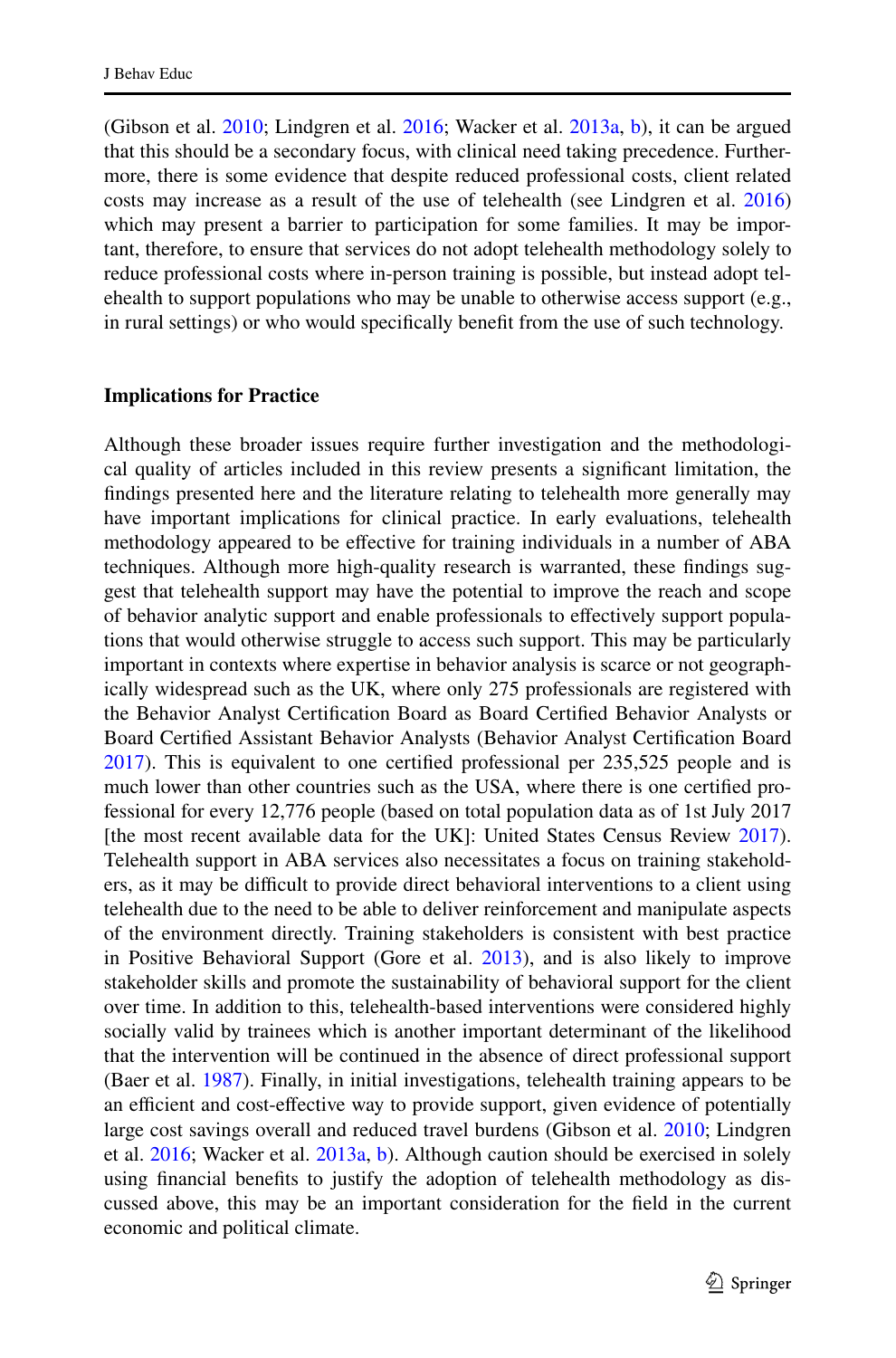### **Compliance with Ethical Standards**

**Conflict of interest** The authors declare that they have no conflict of interest.

**Open Access** This article is distributed under the terms of the Creative Commons Attribution 4.0 International License (http://creativecommons.org/licenses/by/4.0/), which permits unrestricted use, distribution, and reproduction in any medium, provided you give appropriate credit to the original author(s) and the source, provide a link to the Creative Commons license, and indicate if changes were made.

### **Appendix: Evaluative Method Deinitions and Ratings**

See Tables [4,](#page-39-0) [5,](#page-40-0) [6](#page-43-0) and [7](#page-44-0).

| Rating                           | Criteria                                                                                                                                              |
|----------------------------------|-------------------------------------------------------------------------------------------------------------------------------------------------------|
| Strong <sup>a</sup>              | 'High' on all primary indicators<br>Evidence of 3 or more secondary indicators                                                                        |
| Borderline Strong <sup>b</sup>   | 'High' on 5 primary indicators, no 'Unacceptable' on any primary indicators<br>Evidence of 3 or more secondary indicators                             |
| Adequate <sup>a</sup>            | 'High' on 4 primary indicators, no 'Unacceptable' on any primary indicators<br>Evidence of 2 or more secondary indicators                             |
| Borderline Adequate <sup>b</sup> | 'High' on 3 primary indicators, no more than 1 primary indicator rated as 'Unac-<br>ceptable'                                                         |
|                                  | Evidence of 2 or more secondary indicators                                                                                                            |
| Weak <sup>a</sup>                | 'High' on less than 3 primary indicators, or 2 or more primary indicators rated as<br>'Unacceptable'<br>Evidence of less than 2 secondary indicators. |

**Table 4** Criteria used to assign final ratings on the evaluative method

<span id="page-40-0"></span><sup>a</sup>Criteria unchanged from Reichow [\(2011](#page-49-1)). <sup>b</sup>Criteria added for current review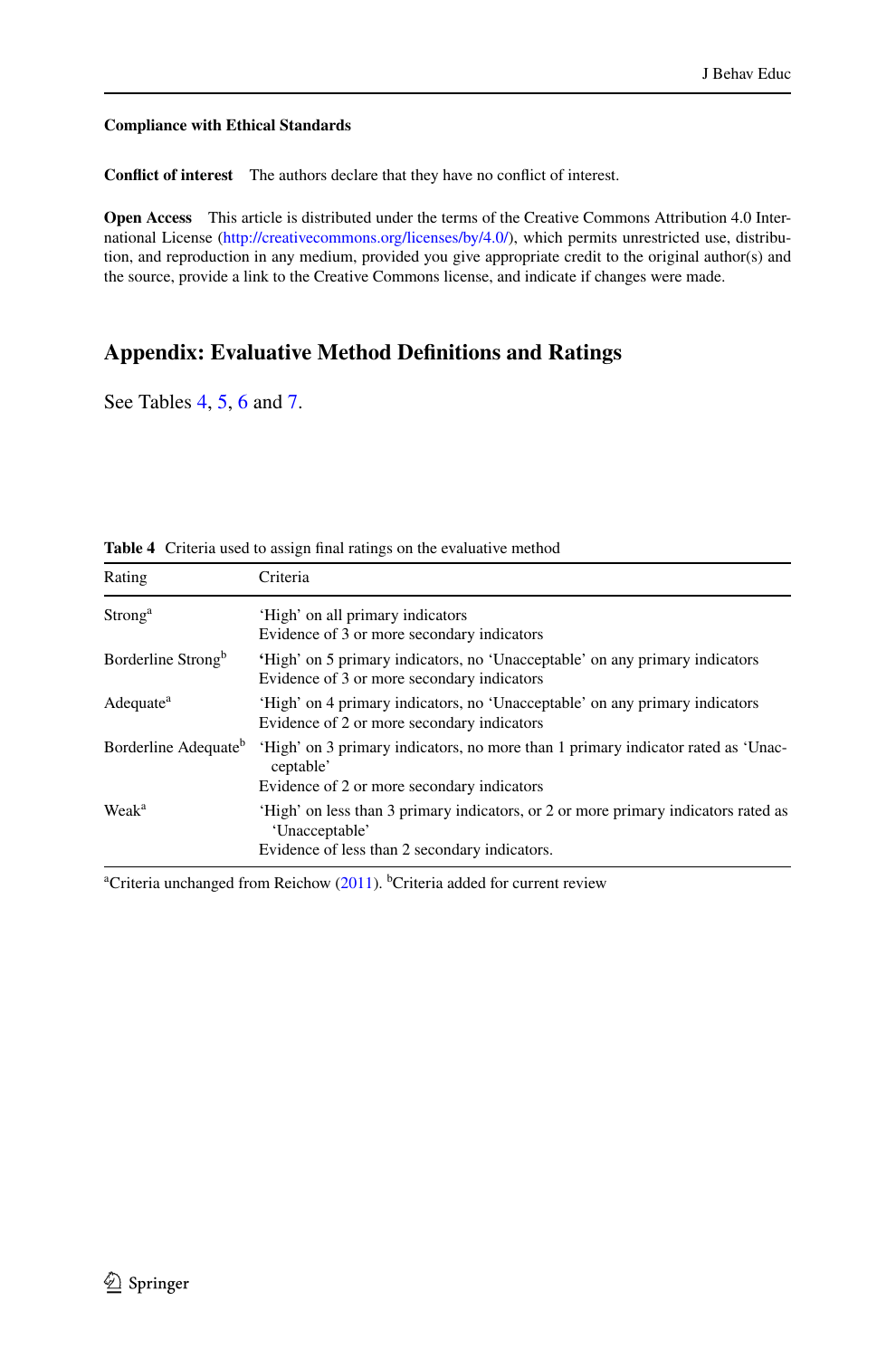| Design                       | Primary Indicator                                      | Rating                                                                                                                                                                                                                                                                                                                                                                                                                                                                         |                                                                                                                              |                                                                                                                                                       |  |  |
|------------------------------|--------------------------------------------------------|--------------------------------------------------------------------------------------------------------------------------------------------------------------------------------------------------------------------------------------------------------------------------------------------------------------------------------------------------------------------------------------------------------------------------------------------------------------------------------|------------------------------------------------------------------------------------------------------------------------------|-------------------------------------------------------------------------------------------------------------------------------------------------------|--|--|
|                              |                                                        | High                                                                                                                                                                                                                                                                                                                                                                                                                                                                           | Acceptable                                                                                                                   | Unacceptable                                                                                                                                          |  |  |
| Group and single case design | Participant characteristics                            | 1. Age and gender provided for all<br>participants (mean age acceptable)<br>2. Participants' diagnoses operation-<br>alized by including the diagnosis<br>and diagnostic instrument or an<br>operational definition of behaviors<br>and symptoms<br>3. Information on the characteristics<br>of the interventionalist are pro-<br>vided and information is provided<br>on any secondary participants<br>4. Measures used to obtain stand-<br>ardized test scores are indicated | Study meets criteria 1, 3 and 4                                                                                              | Study does not meet criteria 1, 3<br>and 4                                                                                                            |  |  |
| Group and single case design | Independent variable                                   | Defines the independent variable<br>with replicable precision. If<br>manual is used the study passes                                                                                                                                                                                                                                                                                                                                                                           | Study defines many elements of the<br>independent variable but omits<br>specific details                                     | Study does not sufficiently define the<br>independent variable                                                                                        |  |  |
| Group and single case design | Dependent variable                                     | Variables defined with operational<br>precision<br>Details necessary to replicate meas-<br>ures are provided<br>Measures are linked to the depend-<br>ent variable<br>Measurement data is collected at<br>appropriate times for the analysis<br>being conducted                                                                                                                                                                                                                | Study meets 3 out of 4 criteria                                                                                              | Study meets fewer than 3 criteria                                                                                                                     |  |  |
| Group design                 | Link between research<br>question and data<br>analysis | Data analysis is strongly related to<br>the research questions and uses<br>correct units of measure (i.e.,<br>child level, teacher level) on all<br>variables                                                                                                                                                                                                                                                                                                                  | Data analysis is poorly linked to<br>research question but correct units<br>of analysis used for the majority<br>of measures | Data analysis is linked weakly or not<br>at all to the research question and<br>uses the correct units of analysis for<br>only a minority of measures |  |  |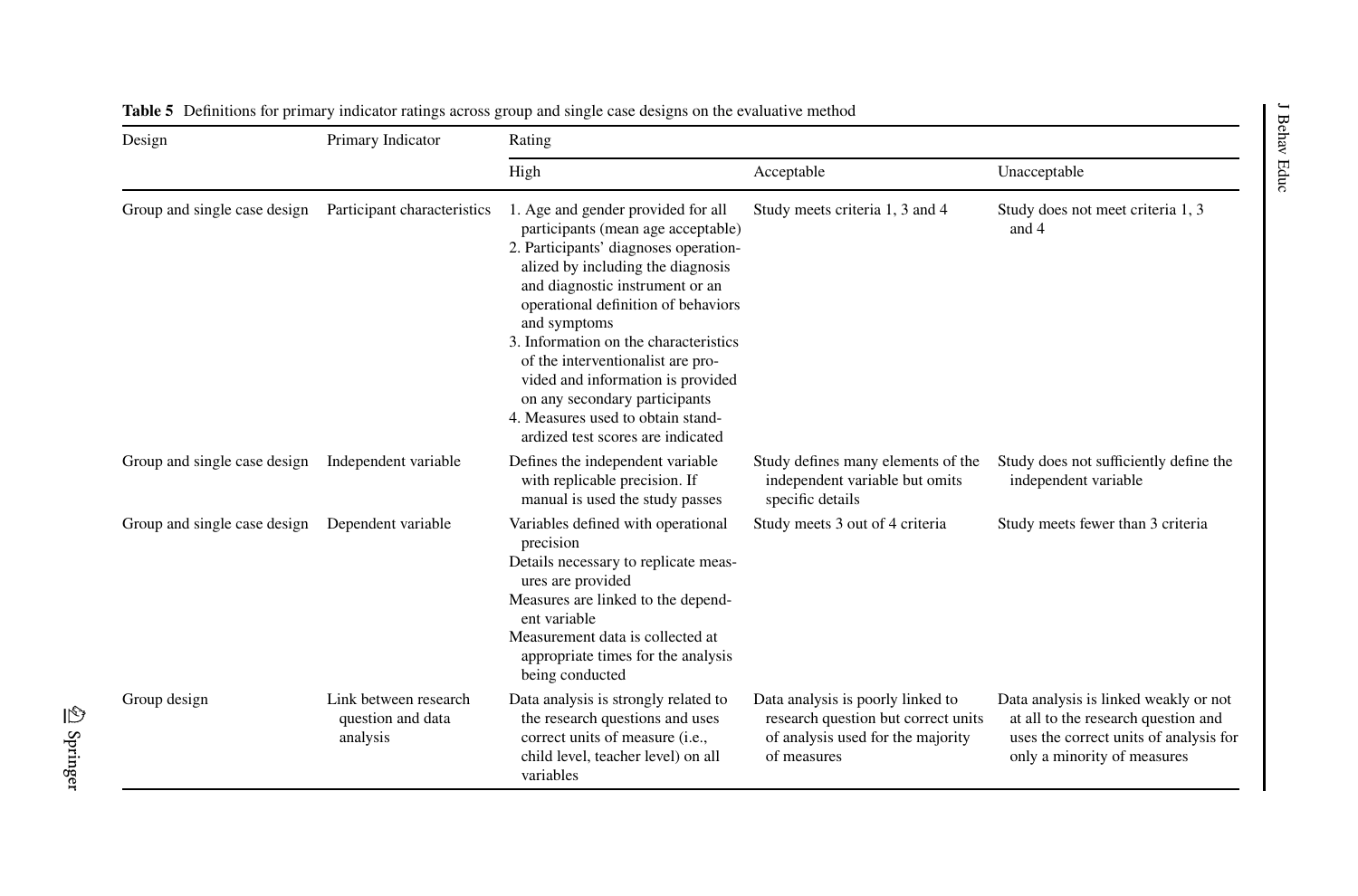| Design             | Primary Indicator    | Rating                                                                                                                                        |                                                                                                                                                                                         |                                                                                                                                     |  |  |  |  |
|--------------------|----------------------|-----------------------------------------------------------------------------------------------------------------------------------------------|-----------------------------------------------------------------------------------------------------------------------------------------------------------------------------------------|-------------------------------------------------------------------------------------------------------------------------------------|--|--|--|--|
|                    |                      | High                                                                                                                                          | Acceptable                                                                                                                                                                              | Unacceptable                                                                                                                        |  |  |  |  |
| Group design       | Statistical analysis | Proper statistical analyses con-<br>ducted with an adequate sample<br>size $(n > 10)$ for each measure.                                       | Proper statistical analysis conducted<br>for at least 75% of measures<br>or proper statistical analysis<br>conducted on 100% of measures<br>but with inadequate power or<br>sample size | Statistical analysis not done correctly,<br>the sample size was too small, or<br>the power was inadequate                           |  |  |  |  |
| Group design       | Comparison condition | Defines the conditions for the<br>comparison group with replicable<br>precision, including description of<br>other interventions they receive | Study only vaguely describes condi-<br>tions for comparison group and<br>may not provide information on<br>other interventions                                                          | Study does not define conditions for<br>comparison group or has no control<br>or comparison group                                   |  |  |  |  |
| Single case design | Baseline condition   | 100% of baselines:                                                                                                                            | At least one of these criteria not met.<br>in at least one, but not more than<br>50%, of the baselines                                                                                  | Two or more criteria not met on at<br>least one baseline, or more than<br>50% of the baselines do not meet<br>three of the criteria |  |  |  |  |
|                    |                      | Encompass 3 data points                                                                                                                       |                                                                                                                                                                                         |                                                                                                                                     |  |  |  |  |
|                    |                      | Appear through visual analysis to<br>be stable                                                                                                |                                                                                                                                                                                         |                                                                                                                                     |  |  |  |  |
|                    |                      | Have no trend or counter-thera-<br>peutic trend                                                                                               |                                                                                                                                                                                         |                                                                                                                                     |  |  |  |  |
|                    |                      | Have conditions that are opera-<br>tionally defined with replicable<br>precision                                                              |                                                                                                                                                                                         |                                                                                                                                     |  |  |  |  |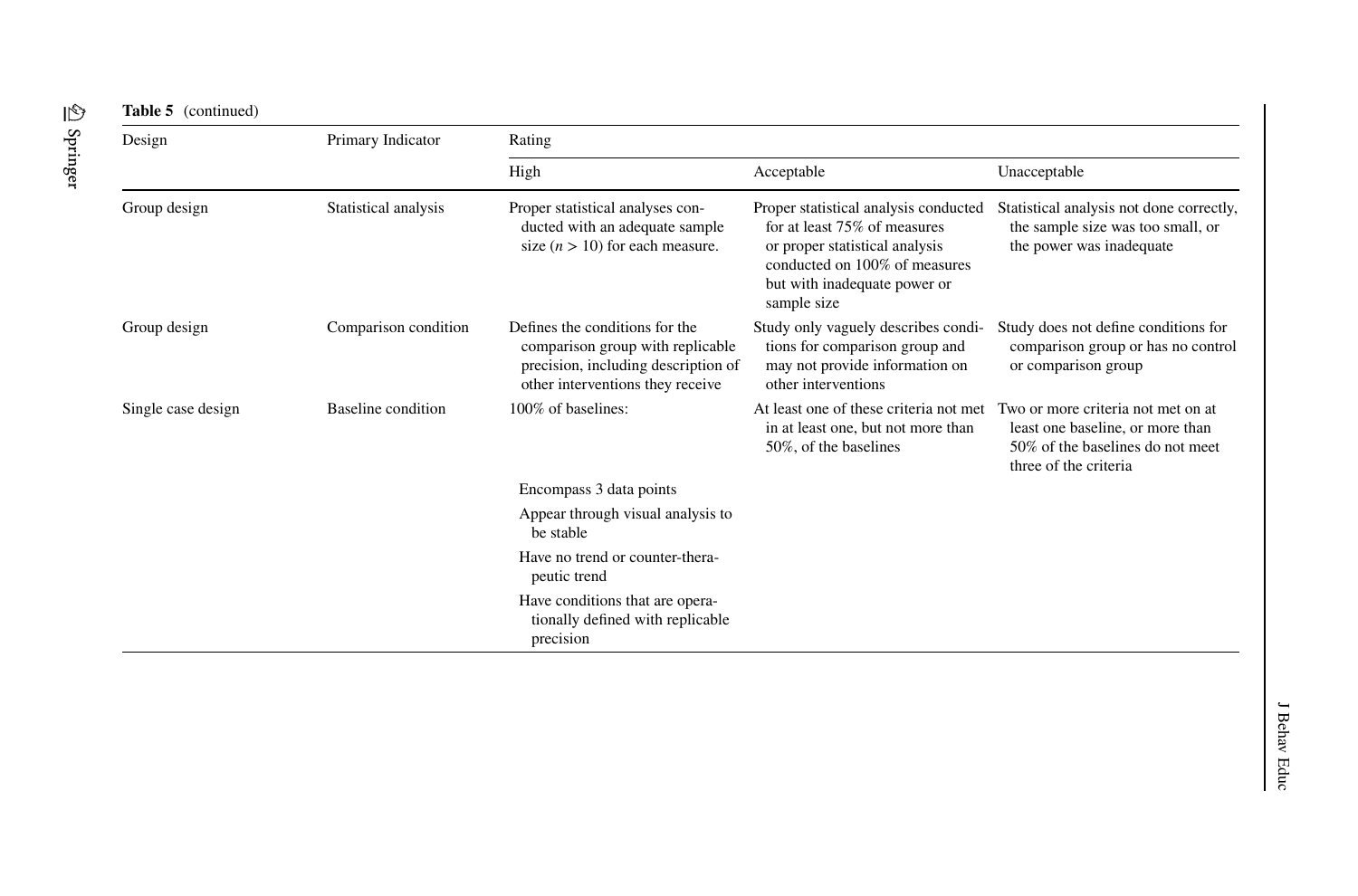| Design             | Primary Indicator    | Rating                                                                                                                                                                                                                                                                                     |                                                                                                                                                                                                                                                             |                                                                                                                                                                                 |
|--------------------|----------------------|--------------------------------------------------------------------------------------------------------------------------------------------------------------------------------------------------------------------------------------------------------------------------------------------|-------------------------------------------------------------------------------------------------------------------------------------------------------------------------------------------------------------------------------------------------------------|---------------------------------------------------------------------------------------------------------------------------------------------------------------------------------|
|                    |                      | High                                                                                                                                                                                                                                                                                       | Acceptable                                                                                                                                                                                                                                                  | Unacceptable                                                                                                                                                                    |
| Single case design | Visual analysis      | 100% of graphs (i.e., tiers within a<br>figure):<br>Have data that are stable (level or<br>trend)                                                                                                                                                                                          | Two of the criteria met on at least<br>66% of graphs                                                                                                                                                                                                        | Two or fewer criteria were met on<br>less than 66% of the graphs                                                                                                                |
|                    |                      | Contain less than 25% of overlap<br>of data points between adjacent<br>conditions unless behavior is<br>at ceiling or floor levels in the<br>previous condition                                                                                                                            |                                                                                                                                                                                                                                                             |                                                                                                                                                                                 |
|                    |                      | Show a large shift in level or trend<br>between adjacent conditions that<br>coincides with the implementa-<br>tion or removal of the IV. If<br>there was a delay in the change<br>the study is accepted as high<br>if the delay was similar across<br>conditions ( $\pm$ 50% of the delay) |                                                                                                                                                                                                                                                             |                                                                                                                                                                                 |
| Single case design | Experimental control | At least three demonstrations of the<br>experimental effect, occurring<br>at three different time points and<br>changes in the DV vary with the<br>manipulation of the IV in all<br>instances of replication. If there<br>was a delay the delay must be<br>similar as described above      | At least 50% of the demonstra-<br>tions of the experimental effect<br>meet these criteria, there are two<br>demonstrations of the experimen-<br>tal effect at two different points in<br>time and changes in the DV vary<br>with the manipulation of the IV | Less than 50% of the demonstrations<br>of the experimental effect occur-<br>ring at two different time points in<br>which changes in the DV vary with<br>manipulation of the IV |

<span id="page-43-0"></span>Criteria for all indicators were applied with reference to the specific outcomes under examination. For example, participant criteria related to trainees (where the tool was applied to trainee outcomes), or clients (where the tool was applied to client outcomes), the independent variable was treated as the training (for trainee outcomes), or the behavioral techniques (for client outcomes), and so on. Definitions adapted from Reichow ([2011\)](#page-49-22)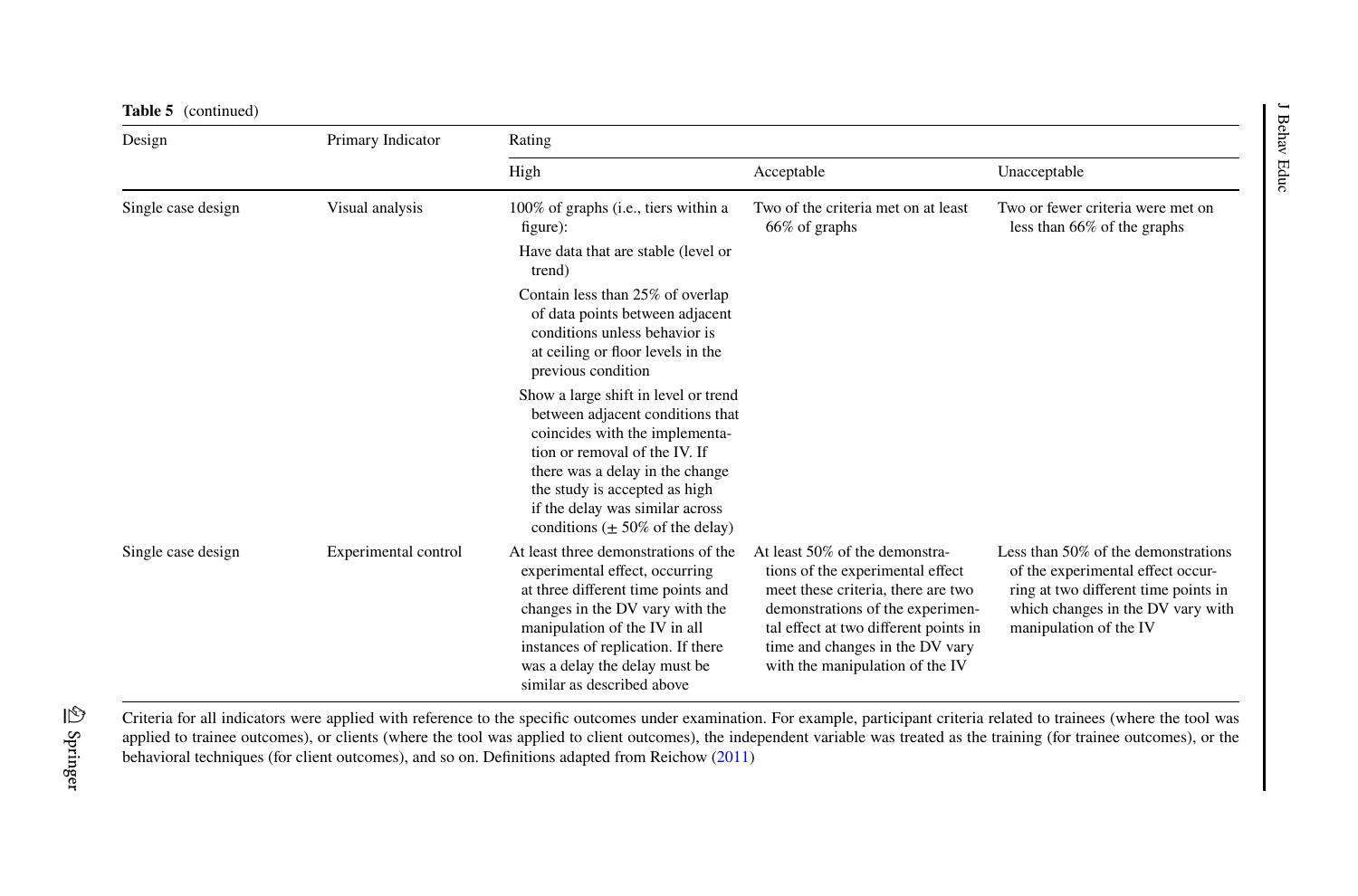| Design                       | Secondary indicator           | Criterion                                                                                                                                                                                                                     |
|------------------------------|-------------------------------|-------------------------------------------------------------------------------------------------------------------------------------------------------------------------------------------------------------------------------|
| Group and single case design | <b>Blind</b> raters           | Raters are blind to the treatment condition of the participants                                                                                                                                                               |
| Group and single case design | Fidelity                      | Treatment or procedural fidelity continuously assessed across participants, conditions, and implementers,<br>and if applicable, has measurement statistics $> .80$                                                            |
| Group and single case design | Generalization/maintenance    | Outcome measures are collected after the final data collection to assess generalization/maintenance                                                                                                                           |
| Group and single case design | Social validity               | Study contains at least 4 of the following:                                                                                                                                                                                   |
|                              |                               | Socially important dependent variables (i.e., society would value the changes in outcome of the study)                                                                                                                        |
|                              |                               | Time- and cost-effective intervention (i.e., the results justify the means)                                                                                                                                                   |
|                              |                               | Comparison between individuals with and without disabilities                                                                                                                                                                  |
|                              |                               | A behavioral change that is large enough for practical value (i.e., it is clinically significant)                                                                                                                             |
|                              |                               | Consumers who are satisfied with the results                                                                                                                                                                                  |
|                              |                               | Independent variable manipulation by people who typically come into contact with the participant                                                                                                                              |
|                              |                               | A natural context                                                                                                                                                                                                             |
| Group                        | Random assignment             | Participants are assigned to groups using a random assignment procedure                                                                                                                                                       |
| Group                        | Interobserver agreement (IOA) | IOA data collected across all conditions, raters and participants with reliability $> 0.80$ (kappa $> 0.60$ ) or<br>psychometric properties of standardized tests are reported and are $> .70$ agreement with a Kappa $> .40$ |
| Group                        | Attrition                     | Attrition is comparable (does not differ between groups by more than 25%) across conditions and less<br>than 30% at the final outcome measure                                                                                 |
| Group                        | Effect size                   | Effect sizes are reported for at least 75% of the outcome measures and are $> .40$                                                                                                                                            |
| Single case design           | Interobserver agreement (IOA) | IOA data collected across all conditions, raters, and participants with reliability $> 0.80$                                                                                                                                  |
| Single case design           | Kappa                         | Kappa is calculated on at least 20% of sessions across all conditions, raters, and participants with a<br>score $> .60$                                                                                                       |

<span id="page-44-0"></span>Criteria for all indicators were applied with reference to the speciic outcomes under examination. For example, IOA criteria related to trainee behavioral data (where the tool was applied to trainee outcomes), or client behavioral data (where the tool was applied to client outcomes); idelity was examined relating to trainer's implementation of the training (for trainee outcomes), or the trainee's implementation of behavioral procedures (for client outcomes), and so on. Deinitions adapted from Reichow [\(2011](#page-49-22))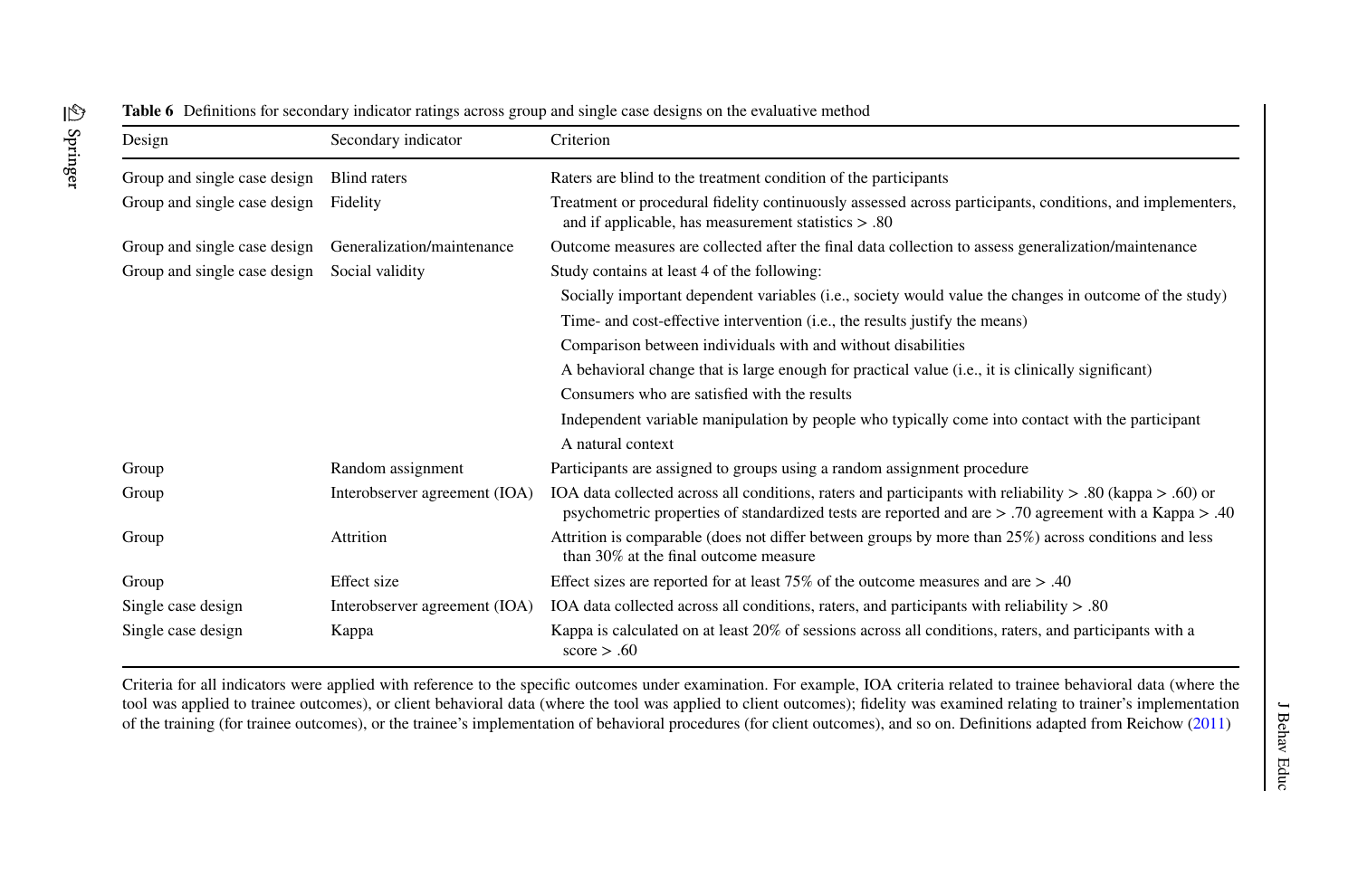| Study                              |           |              | Design T/C Primary indicators |   |                |   |   |                      |   |   |   | Secondary indicators |                |          |          |           |   |          |          | Rating   |           |
|------------------------------------|-----------|--------------|-------------------------------|---|----------------|---|---|----------------------|---|---|---|----------------------|----------------|----------|----------|-----------|---|----------|----------|----------|-----------|
|                                    |           |              | PART IV CC                    |   |                |   |   | DV LRQ STAT BL VA EC |   |   |   |                      | IOA KAP BR FID |          |          | G/M SV ES |   |          | ATR RA   |          |           |
| Alnemary et al. (2015)             | <b>SC</b> | T            | U                             | Н |                | H |   |                      | U | U | A | $\times$             | $\times$       | $\times$ | $\times$ | ✓         | ✓ |          |          |          | W         |
| Barkaia et al. (2017)              | <b>SC</b> | T            | H                             | H |                | H |   |                      | А | U | U | ✓                    | $\times$       | $\times$ | $\times$ | X         | × |          |          |          | W         |
|                                    |           | C            | H                             | H |                | H |   |                      | A | U | U | $\checkmark$         | $\times$       | $\times$ | $\times$ | X         | X |          |          |          | W         |
| Barretto et al. (2006)             | <b>SC</b> | C            | H                             | H |                | H |   |                      | H | Η | A | ×                    | $\times$       | $\times$ | ×        | ×         | ✓ |          |          |          | W         |
| Fischer et al. $(2016)$            | <b>SC</b> | T            | U                             | А |                | А |   |                      | H | H | H | ✓                    | $\times$       | $\times$ | ×        | X         |   |          |          |          | BA        |
|                                    |           | $\mathsf{C}$ | U                             | A |                | H |   |                      | A | U | U |                      | $\times$       | $\times$ | ×        | $\times$  |   |          |          |          | W         |
| Fisher et al. $(2014)$             | G         | T            | U                             | Н | H <sub>0</sub> | H | H | U                    |   |   |   | ✓                    | $\times$       | ✓        | $\times$ | $\times$  | ✓ | $\times$ | ✓        | ✓        | W         |
| Gibson et al. (Gibson et al. 2010) | <b>SC</b> | $\mathsf{C}$ | H                             | H |                | H |   |                      | H | H | H | ✓                    | $\times$       | $\times$ |          | $\times$  |   |          |          |          | S         |
| Hay-Hansson and Eldevik (2013)     | G         | T            | H                             | H | H              | H | H | U                    |   |   |   | ✓                    | $\times$       | $\times$ |          | ✓         |   |          |          | ✓        | BA        |
| Higgins et al. $(2017)$            | <b>SC</b> | T            | H                             | H |                | H |   |                      | U | A | H | ✓                    | $\times$       | $\times$ | $\times$ | ✓         |   |          |          |          | BA        |
| Knowles et al. (2017)              | <b>SC</b> | T            | H                             | A |                | Н |   |                      | H | А | Η | ✓                    | $\times$       | $\times$ | ×        | ×         |   |          |          |          | А         |
|                                    |           | C            | H                             | А |                | Н |   |                      | U | А | U | ✓                    | $\times$       | $\times$ | ×        | X         | ✓ |          |          |          | W         |
| Lindgren et al. $(2016)$           | G         | $\mathsf{C}$ | H                             | A | H              | А | H | H                    |   |   |   |                      |                | $\times$ | $\times$ | ×         | ✓ | $\times$ | $\times$ | $\times$ | А         |
| Machalicek et al. (2009a)          | SC        | $\mathsf{C}$ | H                             | H |                | H |   |                      | U | U | U |                      | $\times$       | $\times$ | V        | $\times$  | ✓ |          |          |          | W         |
| Machalicek et al. (2009bb)         | SC        | $\mathsf{C}$ | H                             | H |                | H |   |                      | A | Н | H | ✓                    | $\times$       | $\times$ | $\times$ | X         |   |          |          |          | A         |
| Machalicek et al. (2010)           | SC        | T            | H                             | Н |                | H |   |                      | U | А | Η | ✓                    | $\times$       | $\times$ |          | ✓         |   |          |          |          | <b>BA</b> |
| Machalicek et al. (2016)           | <b>SC</b> | C            | H                             | H |                | H |   |                      | U | U | U | ✓                    | $\times$       | $\times$ | ×        | ×         |   |          |          |          | W         |
| Neely et al. (2016)                | <b>SC</b> | T            | H                             | Н |                | H |   |                      | U | H | Н | $\times$             | $\times$       | $\times$ |          | ✓         |   |          |          |          | BA        |
|                                    |           | $\mathsf{C}$ | H                             | А |                | H |   |                      | Η | А | Н | ✓                    | $\times$       | $\times$ |          |           | ✓ |          |          |          | A         |
| Suess et al. (2014)                | <b>SC</b> | T            | U                             | Н |                | Η |   |                      | U | U | А | ✓                    | $\times$       | $\times$ | $\times$ | ×         | ✓ |          |          |          | W         |
|                                    |           | C            | H                             | Н |                | H |   |                      | A | U | U |                      | $\times$       | $\times$ | $\times$ | ×         | ✓ |          |          |          | W         |
| Suess et al. (2016)                | <b>SC</b> | $\mathsf{C}$ | H                             | Н |                | H |   |                      | A | А | А |                      | $\times$       | $\times$ | $\times$ | $\times$  | ✓ |          |          |          | BA        |
| Wacker et al. (2013a)              | SC        | $\mathsf{C}$ | H                             | Н |                | H |   |                      | А | A | А |                      | $\times$       | $\times$ | ×        | $\times$  |   |          |          |          | A         |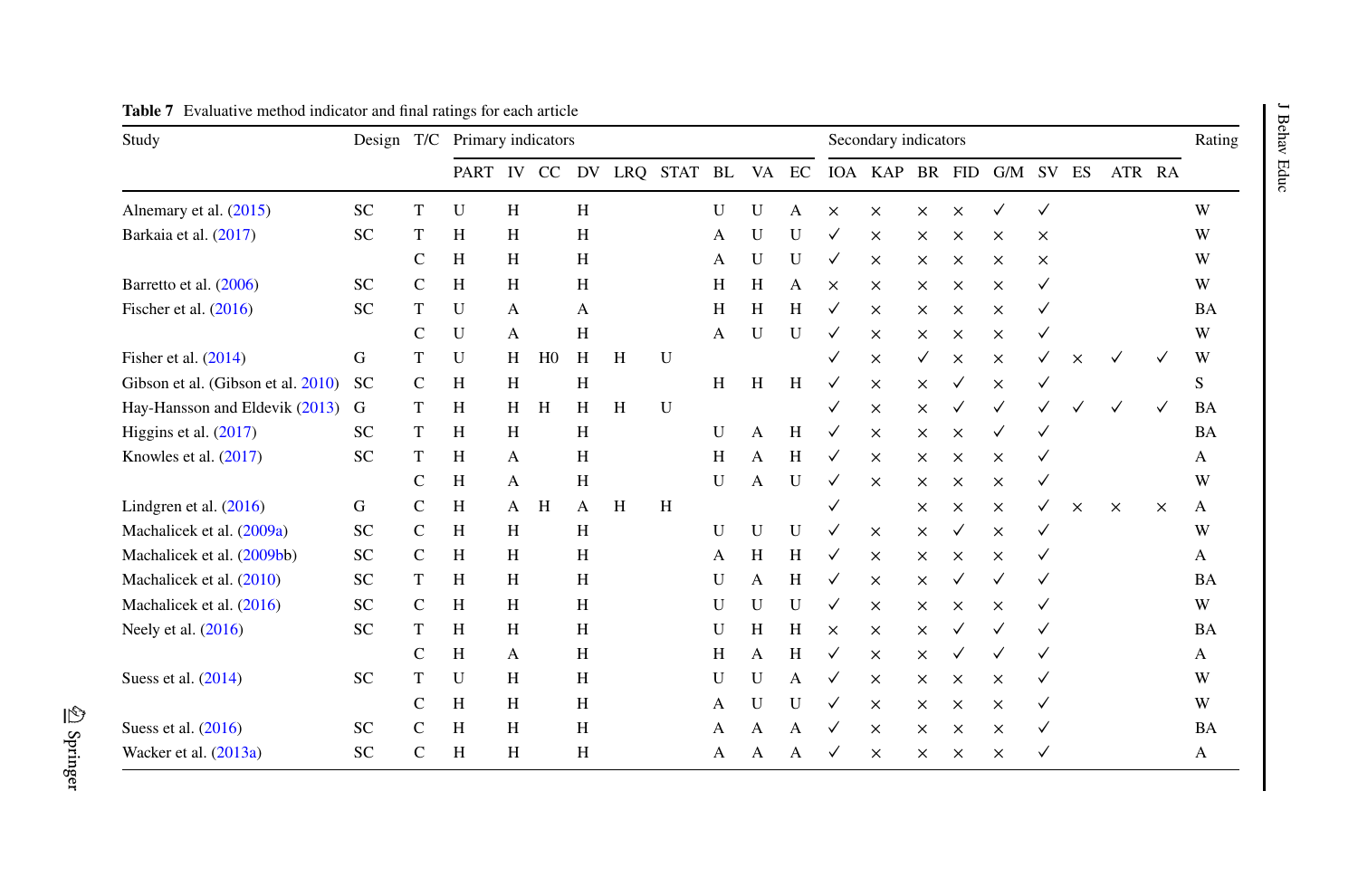<span id="page-46-21"></span><span id="page-46-18"></span><span id="page-46-17"></span>

| Study                                |        |       | Design T/C Primary indicators                                   |            |                |     |  |  |  |  | Secondary indicators |                                                  |  |  | Rating |    |
|--------------------------------------|--------|-------|-----------------------------------------------------------------|------------|----------------|-----|--|--|--|--|----------------------|--------------------------------------------------|--|--|--------|----|
|                                      |        |       | PART IV CC DV LRQ STAT BL VA EC IOA KAP BR FID G/M SV ES ATR RA |            |                |     |  |  |  |  |                      |                                                  |  |  |        |    |
| Wacker et al. $(2013bb)$             | SC C U |       |                                                                 | Н          | Н              |     |  |  |  |  |                      | A A A $\checkmark$ x $\checkmark$ x $\checkmark$ |  |  |        | W  |
| Wainer and Ingersoll $(2015)$ SC T U |        |       |                                                                 | $_{\rm H}$ | $\overline{A}$ |     |  |  |  |  |                      | H H H $\vee$ x $\vee$ x $\vee$ $\vee$            |  |  |        | BA |
|                                      |        | $C$ U |                                                                 | A          |                | - н |  |  |  |  |                      | H U U $\vee$ x $\vee$ x $\vee$ $\vee$            |  |  |        | W  |

<span id="page-46-20"></span><span id="page-46-19"></span><span id="page-46-16"></span><span id="page-46-15"></span><span id="page-46-14"></span><span id="page-46-13"></span><span id="page-46-12"></span><span id="page-46-11"></span><span id="page-46-10"></span><span id="page-46-9"></span><span id="page-46-8"></span><span id="page-46-7"></span><span id="page-46-6"></span><span id="page-46-5"></span><span id="page-46-4"></span><span id="page-46-3"></span><span id="page-46-2"></span><span id="page-46-1"></span><span id="page-46-0"></span>Design—*SC* single case design, *G* group design. T/C—*T* trainee outcomes, *C* client outcomes. Primary indicators—*PART* participant characteristics, *IV* independent variable, *CC* comparison condition, *DV* dependent variable, *LRQ* link between research question and analysis, *STAT* statistical analyses, *BL* baseline conditions, *VA* visual analysis, *EC* experimental control. *H* high, *A* acceptable, *U* unacceptable. Secondary indicators—*IOA* interobserver agreement, *KAP* kappa, *BR* blind raters, *FID* idelity, G/M generalization/maintenance, SV social validity, ES effect size, ATR attrition, RA random assignment. Ratings—W weak, BA borderline adequate, A adequate, BS borderline strong, *S* strong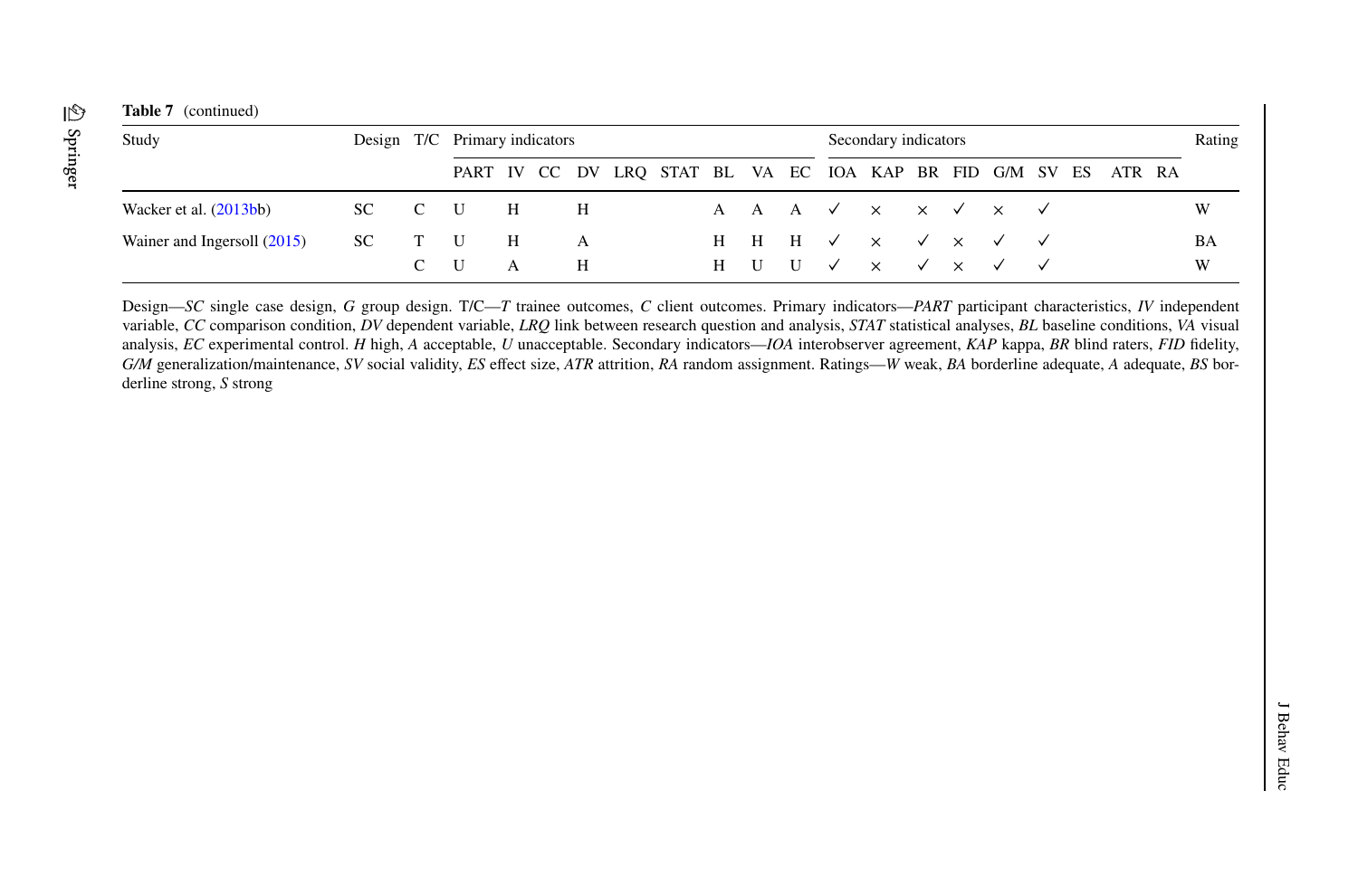### <span id="page-47-16"></span><span id="page-47-15"></span><span id="page-47-14"></span><span id="page-47-13"></span>**References**

### <span id="page-47-7"></span><span id="page-47-4"></span>**\*Included in review**

- <span id="page-47-0"></span>\*Alnemary, F. M., Wallace, M., Symon, J. B. G., & Barry, L. M. (2015). Using international videoconferencing to provide staf training on functional behavioral assessment. *Behavioral Interventions, 30*(1), 73–86. [https ://doi.org/10.1002/bin.1403](https://doi.org/10.1002/bin.1403).
- <span id="page-47-12"></span>Baer, D. M., Wolf, M. M., & Risley, T. R. (1987). Some still-current dimensions of applied behavior analysis. *Journal of Applied Behavior Analysis, 20*(4), 313–327. [https ://doi.org/10.1901/](https://doi.org/10.1901/jaba.1987.20-313) [jaba.1987.20-313](https://doi.org/10.1901/jaba.1987.20-313).
- <span id="page-47-9"></span>\*Barkaia, A., Stokes, T. F., & Mikiashvili, T. (2017). Intercontinental telehealth coaching of therapists to improve verbalizations by children with autism. *Journal of Applied Behavior Analysis, 50*(3), 582–589. [https ://doi.org/10.1002/jaba.391.](https://doi.org/10.1002/jaba.391)
- <span id="page-47-1"></span>\*Barretto, A., Wacker, D. P., Harding, J., Lee, J., & Berg, W. K. (2006). Using telemedicine to conduct behavioral assessments. *Journal of Applied Behavior Analysis, 39*(3), 333–340. [https ://doi.](https://doi.org/10.1901/jaba.2006.173-04) [org/10.1901/jaba.2006.173-04](https://doi.org/10.1901/jaba.2006.173-04).
- Behavior Analyst Certiication Board. (2017). *Certificant registry*. Retrieved October 8, 2017 from [http://](http://info.bacb.com/o.php?page=100155) info.bacb.com/o.php?page=100155.
- <span id="page-47-17"></span>Bice-Urbach, B. J., & Kratochwill, T. R. (2016). Teleconsultation: The use of technology to improve evidence-based practices in rural communities. *Journal of School Psychology*, 56, 27-43. https:// [doi.org/10.1016/j.jsp.2016.02.001.](https://doi.org/10.1016/j.jsp.2016.02.001)
- <span id="page-47-5"></span>Boisvert, M., Lang, R., Andrianopoulos, M., & Boscardin, M. L. (2010). Telepractice in the assessment and treatment of individuals with autism spectrum disorders: A systematic review. *Developmental Neurorehabilitation, 13*(6), 423–432. [https ://doi.org/10.3109/17518 423.2010.49988 9](https://doi.org/10.3109/17518423.2010.499889).
- <span id="page-47-8"></span>Bowles, P. E., & Nelson, R. O. (1976). Training teachers as mediators: Efficacy of a workshop versus the bug-in-the-ear technique. *Journal of School Psychology, 14*(1), 15–26. [https ://doi.org/10.1016/0022-](https://doi.org/10.1016/0022-4405(76)90058-3) [4405\(76\)90058 -3](https://doi.org/10.1016/0022-4405(76)90058-3).
- <span id="page-47-10"></span>Brady, S., Gore, N. J., & McGill, P. (under review). The effectiveness of function based positive interventions for young children with intellectual disabilities and challenging behaviour. *Under Review.*
- <span id="page-47-19"></span>Collier-Meek, M. A., & Sanetti, L. M. (2014). Assessment of consultation and intervention implementation: A review of conjoint behavioral consultation studies. *Journal of Educational and Psychological Consultation, 24*(1), 55–73. [https ://doi.org/10.1080/10474 412.2014.87048 2.](https://doi.org/10.1080/10474412.2014.870482)
- Deliperi, P., Vladescu, J. C., Reeve, K. F., Reeve, S. A., & DeBar, R. M. (2015). Training staff to implement a paired stimulus preference assessment using video modeling with voiceover instruction. *Behavioral Interventions, 30*(4), 314–332. [https ://doi.org/10.1002/bin.1421.](https://doi.org/10.1002/bin.1421)
- <span id="page-47-11"></span>Downs, A., & Downs, R. C. (2013). Training new instructors to implement discrete trial teaching strategies with children with autism in a community-based intervention program. *Focus on Autism and Other Developmental Disabilities, 28*(4), 212–221. [https ://doi.org/10.1177/10883 57612 46512 0.](https://doi.org/10.1177/1088357612465120)
- <span id="page-47-6"></span><span id="page-47-3"></span>Edison, K. E., Ward, D. S., Dyer, J. A., Lane, W., Chance, L., & Hicks, L. L. (2008). Diagnosis, diagnostic conidence, and management concordance in live-interactive and store-and-forward teledermatology compared to in-person examination. *Telemedicine and E-Health, 14*(9), 889–895. [https ://doi.](https://doi.org/10.1089/tmj.2008.0001) [org/10.1089/tmj.2008.0001.](https://doi.org/10.1089/tmj.2008.0001)
- Fatehi, F., Martin-Khan, M., Gray, L. C., & Russell, A. W. (2014). Design of a randomized, non-inferiority trial to evaluate the reliability of videoconferencing for remote consultation of diabetes. *BMC Medical Informatics and Decision Making, 14*(11), 1–7. [https ://doi.org/10.1186/1472-6947-14-11.](https://doi.org/10.1186/1472-6947-14-11)
- <span id="page-47-18"></span>Fischer, A. J., Dart, E. H., Leblanc, H., Hartman, K. L., Steeves, R. O., & Gresham, F. M. (2016). An investigation of the acceptability of videoconferencing within a school based behavioral consultation framework. *Psychology in the Schools, 53*(3), 240–252. [https ://doi.org/10.1002/pits.21900 .](https://doi.org/10.1002/pits.21900)
- <span id="page-47-20"></span>\*Fischer, A. J., Dart, E. H., Radley, K. C., Richardson, D., Clark, R., & Wimberly, J. (2016). An evaluation of the efectiveness and acceptability of teleconsultation. *Journal of Educational and Psychological Consultation [Early View], 27*(4), 1–22. [https ://doi.org/10.1080/10474 412.2016.12359 78.](https://doi.org/10.1080/10474412.2016.1235978)
- <span id="page-47-2"></span>\*Fisher, W. W., Luczynski, K. C., Hood, S. A., Lesser, A. D., Machado, M. A., & Piazza, C. C. (2014). Preliminary indings of a randomized clinical trial of a virtual training program for applied behavior analysis technicians. *Research in Autism Spectrum Disorders, 8*(9), 1044–1054. [https ://doi.](https://doi.org/10.1016/j.rasd.2014.05.002) [org/10.1016/j.rasd.2014.05.002.](https://doi.org/10.1016/j.rasd.2014.05.002)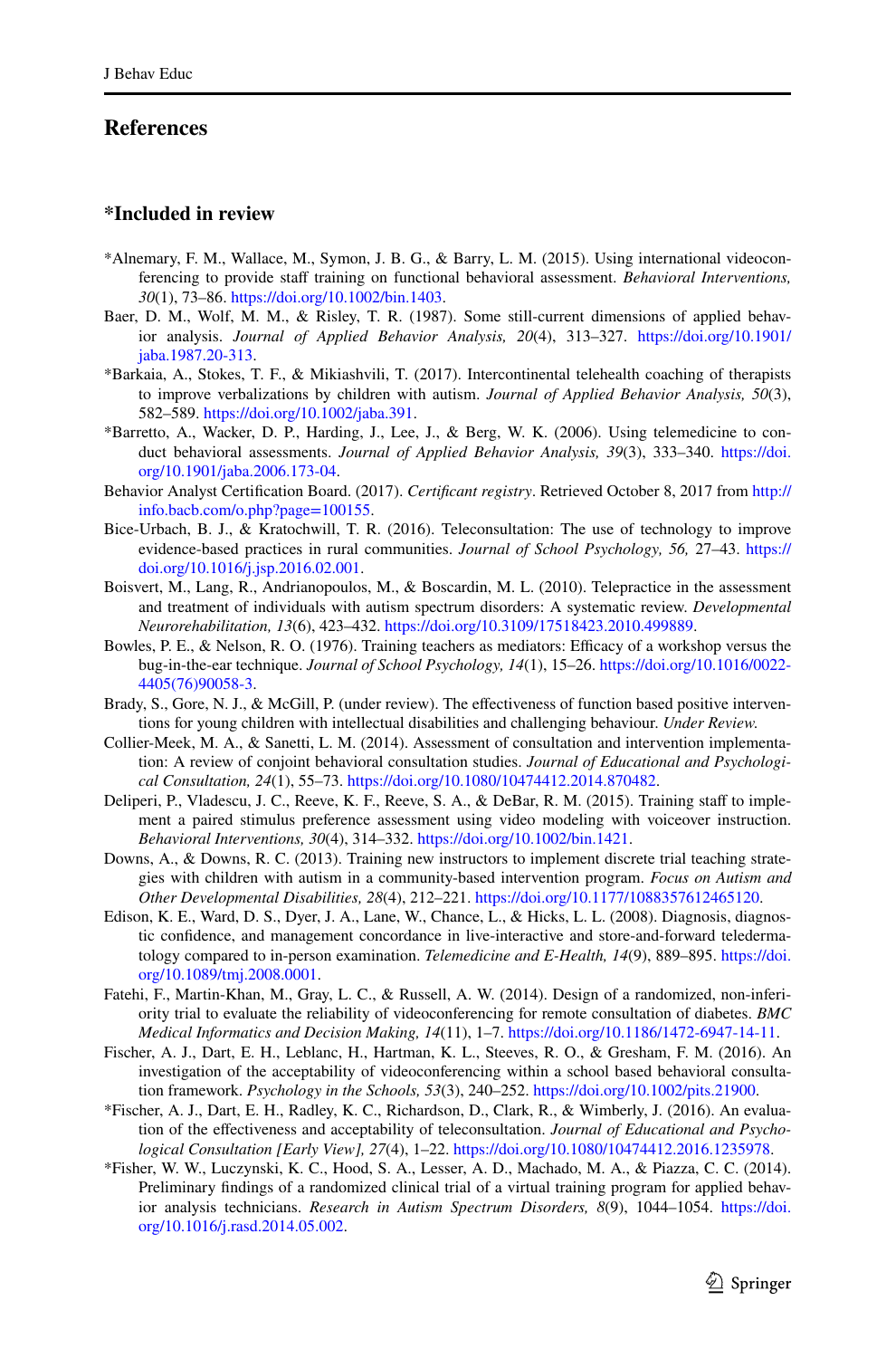- <span id="page-48-19"></span><span id="page-48-18"></span><span id="page-48-17"></span><span id="page-48-16"></span><span id="page-48-15"></span><span id="page-48-14"></span><span id="page-48-0"></span>Franzone, E. (2010). *Naturalistic intervention for children and youth with autism spectrum disorders: Online training module*. Madison, WI: National Professional Development Center on Autism Spectrum Disorder, Waisman Center, The University of Wisconsin.
- <span id="page-48-6"></span>Garbacz, S. A., & McIntyre, L. L. (2016). Conjoint behavioral consultation for children with autism spectrum disorder. *School Psychology Quarterly, 31*(4), 450–466. [https ://doi.org/10.1037/spq00 00114](https://doi.org/10.1037/spq0000114) .
- <span id="page-48-1"></span>Georgeadis, A., Brennan, D., Barker, L., & Baron, C. (2004). Telerehabilitation and its efect on story retelling by adults with neurogenic communication disorders. *Aphasiology, 18*(5–7), 639–652. [https ://](https://doi.org/10.1080/02687030444000075) doi.org/10.1080/02687030444000075.
- Gerrits, R. S., van der Zanden, R. A. P., Visscher, R. F. M., & Conijn, B. P. (2007). Master your mood online: A preventive chat group intervention for adolescents. *Australian E-Journal for the Advancement of Mental Health, 6*(3), 152–162. [https ://doi.org/10.5172/jamh.6.3.152.](https://doi.org/10.5172/jamh.6.3.152)
- <span id="page-48-12"></span>\*Gibson, J. L., Pennington, R. C., Stenhof, D. M., & Hopper, J. S. (2010). Using desktop videoconferencing to deliver interventions to a preschool student with autism. *Topics in Early Childhood Special Education, 29*(4), 214–225. [https ://doi.org/10.1177/02711 21409 35287 3.](https://doi.org/10.1177/0271121409352873)
- <span id="page-48-21"></span><span id="page-48-20"></span>Gore, N. J., McGill, P., Toogood, S., Allen, D., Hughes, J. C., Baker, P., Denne, L. D. et al. (2013). Definition and scope for positive behavioural support. *International Journal of Positive Behavioural Support, 3*(2), 14–23.
- Gregoski, M. J., Mueller, M., Vertegel, A., Shaporev, A., Jackson, B. B., Frenzel, R. M., et al. (2012). Development and validation of a smartphone heart rate acquisition application for health promotion and wellness telehealth applications. *International Journal of Telemedicine and Applications, 2012,* 1–7. https://doi.org/10.1155/2012/696324.
- <span id="page-48-8"></span>Gresham, F. M., Gansle, K. A., & Noell, G. H. (1993). Treatment integrity in applied behavior analysis with children. *Journal of Applied Behavior Analysis, 26*(2), 257–263. [https ://doi.org/10.1901/](https://doi.org/10.1901/jaba.1993.26-257) [jaba.1993.26-257](https://doi.org/10.1901/jaba.1993.26-257).
- <span id="page-48-2"></span>Grogan-Johnson, S., Gabel, R. M., Taylor, J., Rowan, L. E., Alvares, R., & Schenker, J. (2011). A pilot exploration of speech sound disorder intervention delivered by telehealth to school-age children. *International Journal of Telerehabilitation, 3*(1), 31–42. [https ://doi.org/10.5195/ijt.2011.6064.](https://doi.org/10.5195/ijt.2011.6064)
- <span id="page-48-10"></span>Gros, D., Morland, L., Greene, C., Acierno, R., Strachan, M., Egede, L., et al. (2013). Delivery of evidence- based psychotherapy via video telehealth. *Journal of Psychopathology and Behavioral*  Assessment, 35(4), 506–521. https://doi.org/10.1007/s10862-013-9363-4.
- <span id="page-48-9"></span>\*Hay-Hansson, A. W., & Eldevik, S. (2013). Training discrete trials teaching skills using videoconference. *Research in Autism Spectrum Disorders, 7*(11), 1300-1309. https://doi.org/10.1016/j. [rasd.2013.07.022](https://doi.org/10.1016/j.rasd.2013.07.022).
- <span id="page-48-11"></span>Heitzman-Powell, L. S., Buzhardt, J., Rusinko, L. C., & Miller, T. M. (2014). Formative evaluation of an ABA outreach training program for parents of children with autism in remote areas. *Focus on Autism and Other Developmental Disabilities, 29*(1), 23–38. [https ://doi.org/10.1177/10883 57613](https://doi.org/10.1177/1088357613504992) 504992.
- <span id="page-48-13"></span>\*Higgins, W. J., Luczynski, K. C., Carroll, R. A., Fisher, W. W., & Mudford, O. C. (2017). Evaluation of a telehealth training package to remotely train staff to conduct a preference assessment. *Journal of Applied Behavior Analysis, 50*(2), 238–251. [https ://doi.org/10.1002/jaba.370](https://doi.org/10.1002/jaba.370).
- Hilty, D. M., Luo, J. S., Morache, C., Marcelo, D. A., & Nesbitt, T. S. (2002). Telepsychiatry: An overview for psychiatrists. *CNS Drugs, 16*(8), 527–548. [https ://doi.org/10.2165/00023 210-20021 6080-](https://doi.org/10.2165/00023210-200216080-00003) [00003](https://doi.org/10.2165/00023210-200216080-00003).
- <span id="page-48-22"></span><span id="page-48-7"></span>Inglis, S. C., Conway, A., Cleland, J. G., & Clark, R. A. (2014). Is age a factor in the success or failure of remote monitoring in heart failure? telemonitoring and structured telephone support in elderly heart failure patients. *European Journal of Cardiovascular Nursing, 14*(3), 248–255. [https ://doi.](https://doi.org/10.1177/1474515114530611) org/10.1177/1474515114530611.
- <span id="page-48-5"></span>Jang, J., Dixon, D. R., Tarbox, J., Granpeesheh, D., Kornack, J., & de Nocker, Y. (2012). Randomized trial of an eLearning program for training family members of children with autism in the principles and procedures of applied behavior analysis. *Research in Autism Spectrum Disorders, 6*(2), 852– 856. [https ://doi.org/10.1016/j.rasd.2011.11.004](https://doi.org/10.1016/j.rasd.2011.11.004).
- <span id="page-48-4"></span>Kaplan, B., & Litewka, S. (2008). Ethical challenges of telemedicine and telehealth. *Cambridge Quarterly of Healthcare Ethics, 17*(4), 401–416. https://doi.org/10.1017/S0963180108080535.
- <span id="page-48-3"></span>Katzman, J. G. (2013). Making connections: Using telehealth to improve the diagnosis and treatment of complex regional pain syndrome, an underrecognized neuroinlammatory disorder. *Journal of Neuroimmune Pharmacology, 8*(3), 489–493. [https ://doi.org/10.1007/s1148 1-012-9408-6](https://doi.org/10.1007/s11481-012-9408-6).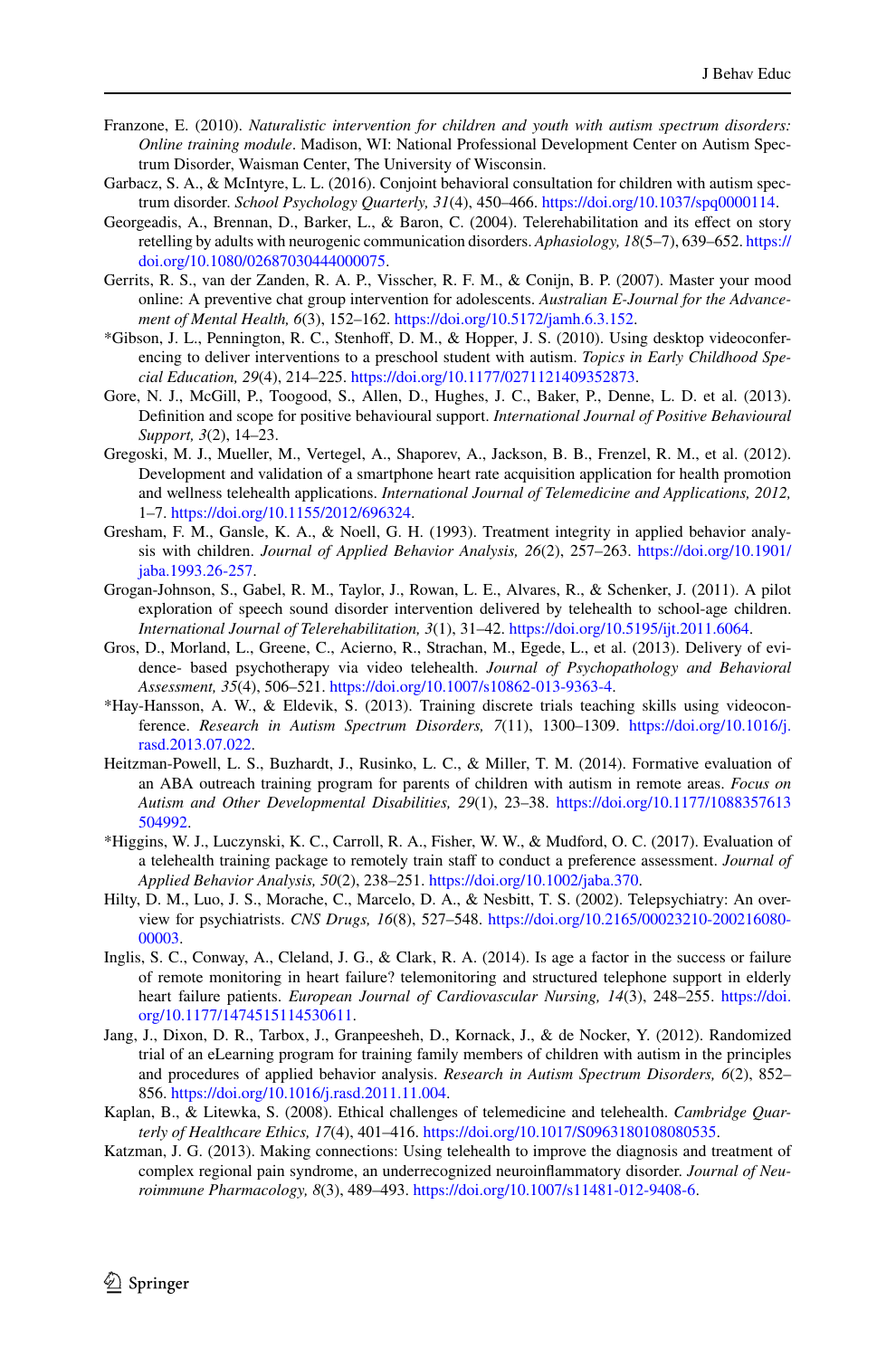- <span id="page-49-22"></span><span id="page-49-19"></span><span id="page-49-18"></span><span id="page-49-17"></span><span id="page-49-14"></span>Khanna, M. S., & Kendall, P. C. (2008). Computer-assisted CBT for child anxiety: The coping cat CD- ROM. *Cognitive and Behavioral Practice, 15*(2), 159–165. [https ://doi.org/10.1016/j.cbpra .](https://doi.org/10.1016/j.cbpra.2008.02.002) [2008.02.002](https://doi.org/10.1016/j.cbpra.2008.02.002).
- <span id="page-49-20"></span>Kidd, L., Cayless, S., Johnston, B., & Wengstrom, Y. (2010). Telehealth in palliative care in the UK: A review of the evidence. *Journal of Telemedicine and Telecare, 16*(7), 394–402. [https ://doi.](https://doi.org/10.1258/jtt.2010.091108) org/10.1258/jtt.2010.091108.
- <span id="page-49-2"></span>Klein, B., Mitchell, J., Abbott, J., Shandley, K., Austin, D., Gilson, K., et al. (2010). A therapist-assisted cognitive behavior therapy internet intervention for posttraumatic stress disorder: Pre-, post- and 3-month follow-up results from an open trial. *Journal of Anxiety Disorders, 24*(6), 635–644. [https ://](https://doi.org/10.1016/j.janxdis.2010.04.005) doi.org/10.1016/j.janxdis.2010.04.005.
- <span id="page-49-7"></span>\*Knowles, C., Massar, M., Raulston, T. J., & Machalicek, W. (2017). Telehealth consultation in a selfcontained classroom for behavior: A pilot study. *Preventing School Failure, 61*(1), 28–38. [https ://](https://doi.org/10.1080/1045988X.2016.1167012) doi.org/10.1080/1045988X.2016.1167012.
- <span id="page-49-8"></span>Ledford, J. R., & Wolery, M. (2013). Procedural idelity: An analysis of measurement and reporting practices. *Journal of Early Intervention, 35*(2), 173–193. [https ://doi.org/10.1177/10538 15113 51590 8](https://doi.org/10.1177/1053815113515908).
- <span id="page-49-6"></span><span id="page-49-3"></span>Lee, J. F., Schieltz, K. M., Suess, A. N., Wacker, D. P., Romani, P. W., Lindgren, S. D., et al. (2015). Guidelines for developing telehealth services and troubleshooting problems with telehealth technology when coaching parents to conduct functional analyses and functional communication training in their homes. *Behavior Analysis in Practice*,  $8(2)$ , 190–200. https://doi.org/10.1007/s40617-[014-0031-2](https://doi.org/10.1007/s40617-014-0031-2).
- <span id="page-49-1"></span>\*Lindgren, S., Wacker, D., Suess, A., Schieltz, K., Pelzel, K., Kopelman, T., et al. (2016). Telehealth and autism: Treating challenging behavior at lower cost. *Pediatrics, 137*(S2), S167–S175. [https ://doi.](https://doi.org/10.1542/peds.2015-28510) [org/10.1542/peds.2015-28510](https://doi.org/10.1542/peds.2015-28510) .
- <span id="page-49-0"></span>Loh, P., Ramesh, P., Maher, S., Saligari, J., Flicker, L., & Goldswain, P. (2004). Can patients with dementia be assessed at a distance? the use of telehealth and standardised assessments. *Internal Medicine Journal, 34*(5), 239–242. [https ://doi.org/10.1111/j.1444-0903.2004.00531 .x.](https://doi.org/10.1111/j.1444-0903.2004.00531.x)
- <span id="page-49-12"></span>\*Machalicek, W., O'Reilly, M., Chan, J. M., Rispoli, M., Lang, R., Davis, T., et al. (2009). Using videoconferencing to support teachers to conduct preference assessments with students with autism and developmental disabilities. *Research in Autism Spectrum Disorders, 3*(1), 32–41. [https ://doi.](https://doi.org/10.1016/j.rasd.2008.03.004) [org/10.1016/j.rasd.2008.03.004.](https://doi.org/10.1016/j.rasd.2008.03.004)
- <span id="page-49-13"></span><span id="page-49-11"></span>\*Machalicek, W., O'Reilly, M., Chan, J. M., Lang, R., Rispoli, M., Davis, T., Didden, R. et al. (2009b). Using videoconferencing to conduct functional analysis of challenging behavior and develop classroom behavioral support plans for students with autism. *Education and Training in Developmental Disabilities, 44(2), 207–217. Retrieved from http://daddcec.org/Publications/* ETADDJournal.aspx.
- <span id="page-49-10"></span>\*Machalicek, W., Lequia, J., Pinkelman, S., Knowles, C., Raulston, T., Davis, T., et al. (2016). Behavioral telehealth consultation with families of children with autism spectrum disorder. *Behavioral Interventions, 31*(3), 223–250. [https ://doi.org/10.1002/bin.1450](https://doi.org/10.1002/bin.1450).
- <span id="page-49-9"></span>\*Machalicek, W., O'Reilly, M. F., Rispoli, M., Davis, T., Lang, R., Franco, J. H., & Chan, J. M. (2010). Training teachers to assess the challenging behaviors of students with autism using video tele-conferencing. *Education and Training in Autism and Developmental Disabilities, 45*(2), 203–215. Retrieved from http://daddcec.org/Publications/ETADDJournal.aspx.
- <span id="page-49-16"></span>Mashima, P. A., & Doarn, C. R. (2008). Overview of telehealth activities in speech-language pathology. *Telemedicine and E-Health, 14*(10), 1101–1117. [https ://doi.org/10.1089/tmj.2008.0080](https://doi.org/10.1089/tmj.2008.0080).
- McCarty, D., & Clancy, C. (2002). Telehealth: Implications for social work practice. *Social Work, 47*(2), 153–161. [https ://doi.org/10.1093/sw/47.2.153.](https://doi.org/10.1093/sw/47.2.153)
- <span id="page-49-15"></span>McKenney, E. L., Waldron, N., & Conroy, M. (2013). The effects of training and performance feedback during behavioral consultation on general education middle school teachers' integrity to functional analysis procedures. *Journal of Educational and Psychological Consultation, 23*(1), 63–85. [https ://doi.org/10.1080/10474 412.2013.75715 2](https://doi.org/10.1080/10474412.2013.757152).
- <span id="page-49-21"></span>Meadan, H., & Daczewitz, M. E. (2015). Internet-based intervention training for parents of young children with disabilities: A promising service-delivery model. *Early Child Development and Care,* 185(1), 155-169. https://doi.org/10.1080/03004430.2014.908866.
- <span id="page-49-5"></span><span id="page-49-4"></span>Mitchell, J. E., Crosby, R. D., Wonderlich, S. A., Crow, S., Lancaster, K., Simonich, H., et al. (2008). A randomized trial comparing the efficacy of cognitive-behavioral therapy for bulimia nervosa delivered via telemedicine versus face-to-face. *Behaviour Research and Therapy, 46*(5), 581– 592. [https ://doi.org/10.1016/j.brat.2008.02.004](https://doi.org/10.1016/j.brat.2008.02.004).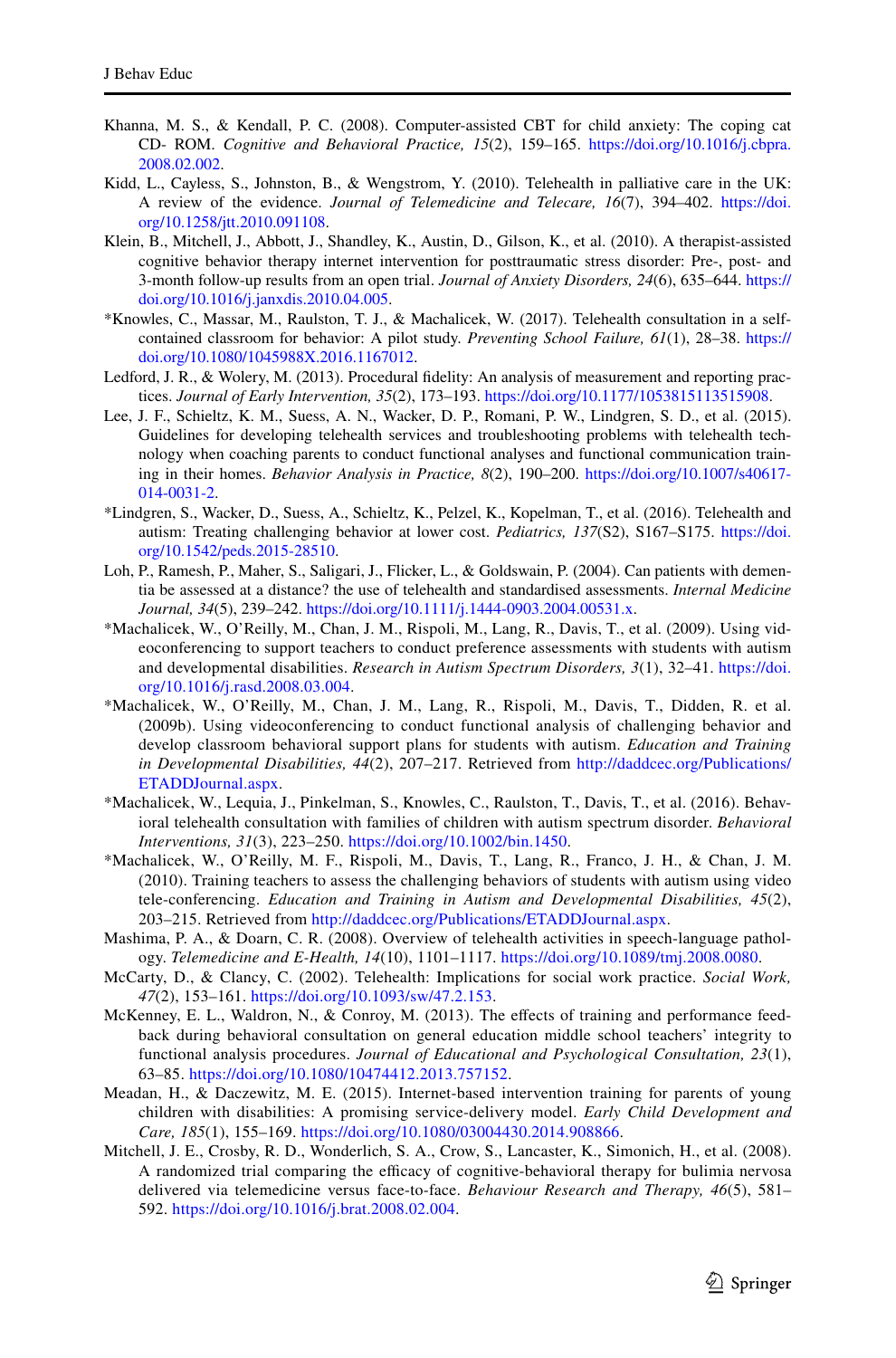- <span id="page-50-16"></span><span id="page-50-12"></span><span id="page-50-11"></span><span id="page-50-10"></span>\*Neely, L., Rispoli, M., Gerow, S., & Hong, E. R. (2016). Preparing interventionists via telepractice in incidental teaching for children with autism. *Journal of Behavioral Education, 25*(4), 393– 416. https://doi.org/10.1007/s10864-016-9250-7.
- <span id="page-50-14"></span><span id="page-50-2"></span>Neely, L., Rispoli, M., Gerow, S., Hong, E. R., & Hagan-Burke, S. (2017). Fidelity outcomes for autism-focused interventionists coached via telepractice: A systematic literature review. *Journal of Developmental and Physical Disabilities [Online First], 29*(6), 1–26. [https ://doi.org/10.1007/](https://doi.org/10.1007/s10882-017-9550-4) s10882-017-9550-4.
- <span id="page-50-13"></span>Nickelson, D. W. (1998). Telehealth and the evolving health care system: Strategic opportunities for professional psychology. *Professional Psychology: Research and Practice, 29*(6), 527–535. [https ://](https://doi.org/10.1037/0735-7028.29.6.527) [doi.org/10.1037/0735-7028.29.6.527.](https://doi.org/10.1037/0735-7028.29.6.527)
- <span id="page-50-15"></span>Patterson, G. R. (1974). Interventions for boys with conduct problems: Multiple settings, treatments, and criteria. *Journal of Consulting and Clinical Psychology*,  $42(4)$ ,  $471-481$ . https://doi. org/10.1037/h0036731.
- <span id="page-50-3"></span>Patterson, G. R., Chamberlain, P., & Reid, J. B. (1982). A comparative evaluation of a parent-training program. *Behavior Therapy, 13*(5), 638–650. [https ://doi.org/10.1016/S0005 -7894\(82\)80021 -X](https://doi.org/10.1016/S0005-7894(82)80021-X).
- Phillips, V. L., Vesmarovich, S., Hauber, R., Wiggers, E., & Egner, A. (2001). Telehealth: Reaching out to newly injured spinal cord patients. *Public Health Reports, 116*(Suppl. 1), 94–102.
- <span id="page-50-8"></span>Reese, R. J., Slone, N. C., Soares, N., & Sprang, R. (2015). Using telepsychology to provide a group parenting program: A preliminary evaluation of efectiveness. *Psychological Services, 12*(3), 274–282. https://doi.org/10.1037/ser0000018.
- <span id="page-50-9"></span>Reichow, B. (2011). Development, procedures, and application of the evaluative method for determining evidence-based practices in autism. In B. Reichow, P. Doehring, D. V. Cicchetti, & F. R. Volkmar (Eds.), *Evidence-based practices and treatments for children with autism* (pp. 25–39). New York, NY: Springer.
- <span id="page-50-7"></span>Reichow, B., Volkmar, F. R., & Cicchetti, D. V. (2008). Development of the evaluative method for evaluating and determining evidence-based practices in autism. *Journal of Autism and Developmental Disorders,* 38(7), 1311–1319. https://doi.org/10.1007/s10803-007-0517-7.
- <span id="page-50-4"></span>Sheridan, S. M., Eagle, J. W., & Doll, B. (2006). An examination of the efficacy of conjoint behavioral consultation with diverse clients. *School Psychology Quarterly, 21*(4), 396–417. [https ://doi.](https://doi.org/10.1037/h0084130) org/10.1037/h0084130.
- <span id="page-50-6"></span>Sheridan, S. M., & Kratochwill, T. R. (2007). *Conjoint behavioral consultation: Promoting family-school connections and interventions*. New York, NY: Springer.
- <span id="page-50-5"></span>Sheridan, S. M., Ryoo, J. H., Garbacz, S. A., Kunz, G. M., & Chumney, F. L. (2013). The efficacy of conjoint behavioral consultation on parents and children in the home setting: Results of a randomized controlled trial. *Journal of School Psychology, 51*(6), 717–733. [https ://doi.org/10.1016/j.](https://doi.org/10.1016/j.jsp.2013.09.003) [jsp.2013.09.003](https://doi.org/10.1016/j.jsp.2013.09.003).
- <span id="page-50-1"></span>Sheridan, S. M., Welch, M., & Orme, S. F. (1996). Is consultation efective? A review of outcome research. *Remedial and Special Education, 17*(6), 341–354. [https ://doi.org/10.1177/07419 32596](https://doi.org/10.1177/074193259601700605) 01700605
- <span id="page-50-0"></span>Stumphauzer, J. S. (1971). A low-cost "bug-in-the-ear" sound system for modiication of therapist, parent, and patient behavior. *Behavior Therapy*, 2(2), 249–250. https://doi.org/10.1016/S0005 [-7894\(71\)80013 -8.](https://doi.org/10.1016/S0005-7894(71)80013-8)
- \*Suess, A. N., Romani, P. W., Wacker, D. P., Dyson, S. M., Kuhle, J. L., Lee, J. F., et al. (2014). Evaluating the treatment idelity of parents who conduct in-home functional communication training with coaching via telehealth. *Journal of Behavioral Education, 23*(1), 34–59. [https ://doi.org/10.1007/](https://doi.org/10.1007/s10864-013-9183-3) s10864-013-9183-3.
- \*Suess, A. N., Wacker, D. P., Schwartz, J. E., Lustig, N., & Detrick, J. (2016). Preliminary evidence on the use of telehealth in an outpatient behavior clinic. *Journal of Applied Behavior Analysis, 49*(3), 686–692. [https ://doi.org/10.1002/jaba.305.](https://doi.org/10.1002/jaba.305)
- Swinton, J. J., Robinson, W. D., & Bischof, R. J. (2009). Telehealth and rural depression: Physician and patient perspectives. *Families, Systems, and Health, 27*(2), 172–182. [https ://doi.org/10.1037/a0016](https://doi.org/10.1037/a0016014) [014](https://doi.org/10.1037/a0016014).
- Torres-Pereira, C., Possebon, R. S., Simoes, A., Bortoluzzi, M. C., Leao, J. C., Giovanini, A. F., et al. (2008). Email for distance diagnosis of oral diseases: A preliminary study of teledentistry. *Journal of Telemedicine and Telecare, 14*(8), 435–438. [https ://doi.org/10.1258/jtt.2008.08051 0.](https://doi.org/10.1258/jtt.2008.080510)
- Turkstra, L. S., Quinn-Padron, M., Johnson, J. E., Workinger, M. S., & Antoniotti, N. (2012). In-person versus telehealth assessment of discourse ability in adults with traumatic brain injury. *The Journal of Head Trauma Rehabilitation, 27*(6), 424–432. [https ://doi.org/10.1097/HTR.0b013 e3182 3346f c](https://doi.org/10.1097/HTR.0b013e31823346fc).